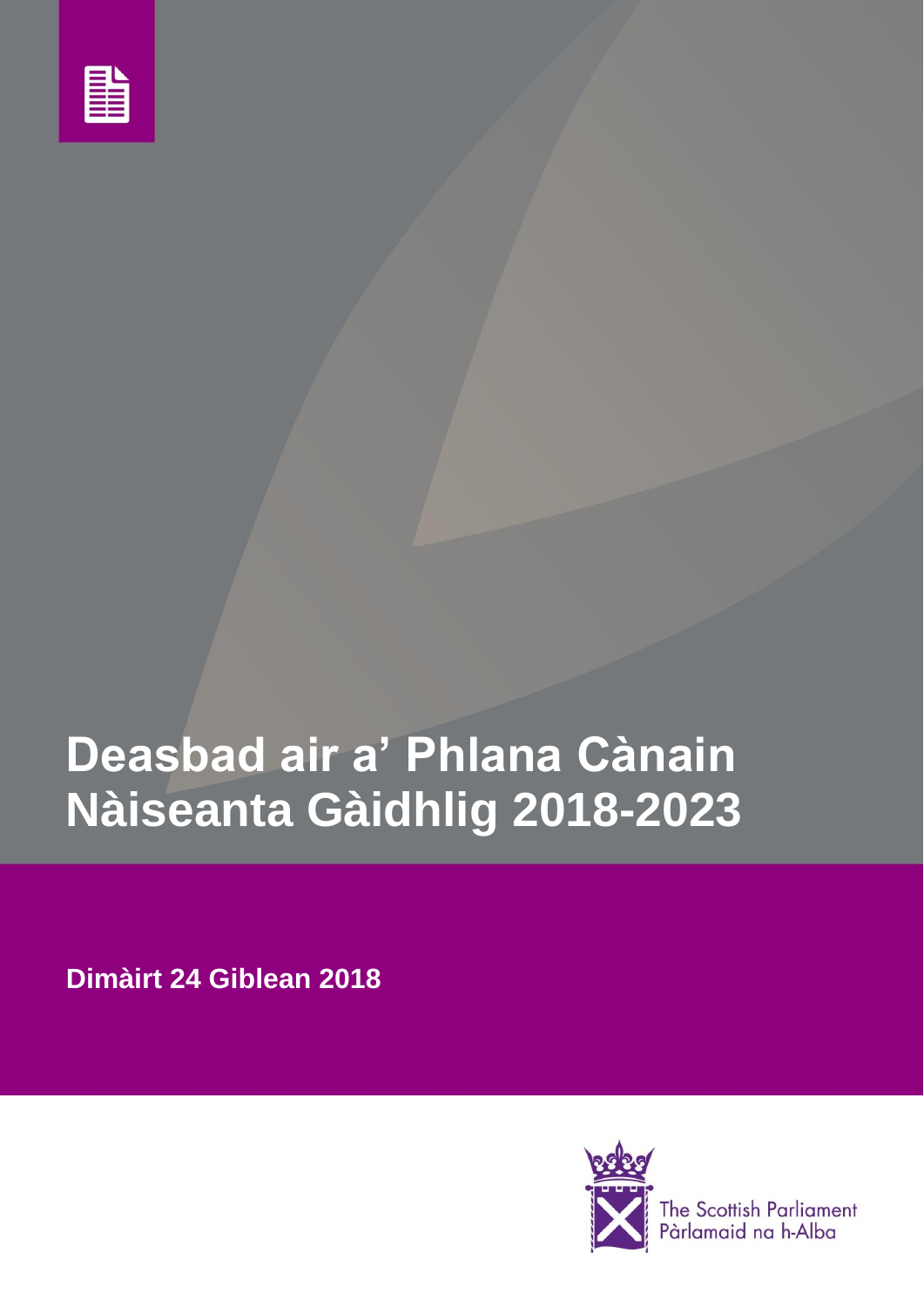© Còir-lethbhreac phàrlamaideach. Buidheann Chorporra Pàrlamaid na h-Alba

Gheibhear barrachd fiosrachaidh mu phoileasaidh còir-leabhreac Pàrlamaid na h-Alba air an làraich-lìn againn - <u>[www.parliament.scot](http://parliament.scot/)</u> no le bhith a' cur fios gu Fiosrachadh a' Phobaill air 0131 348 5000.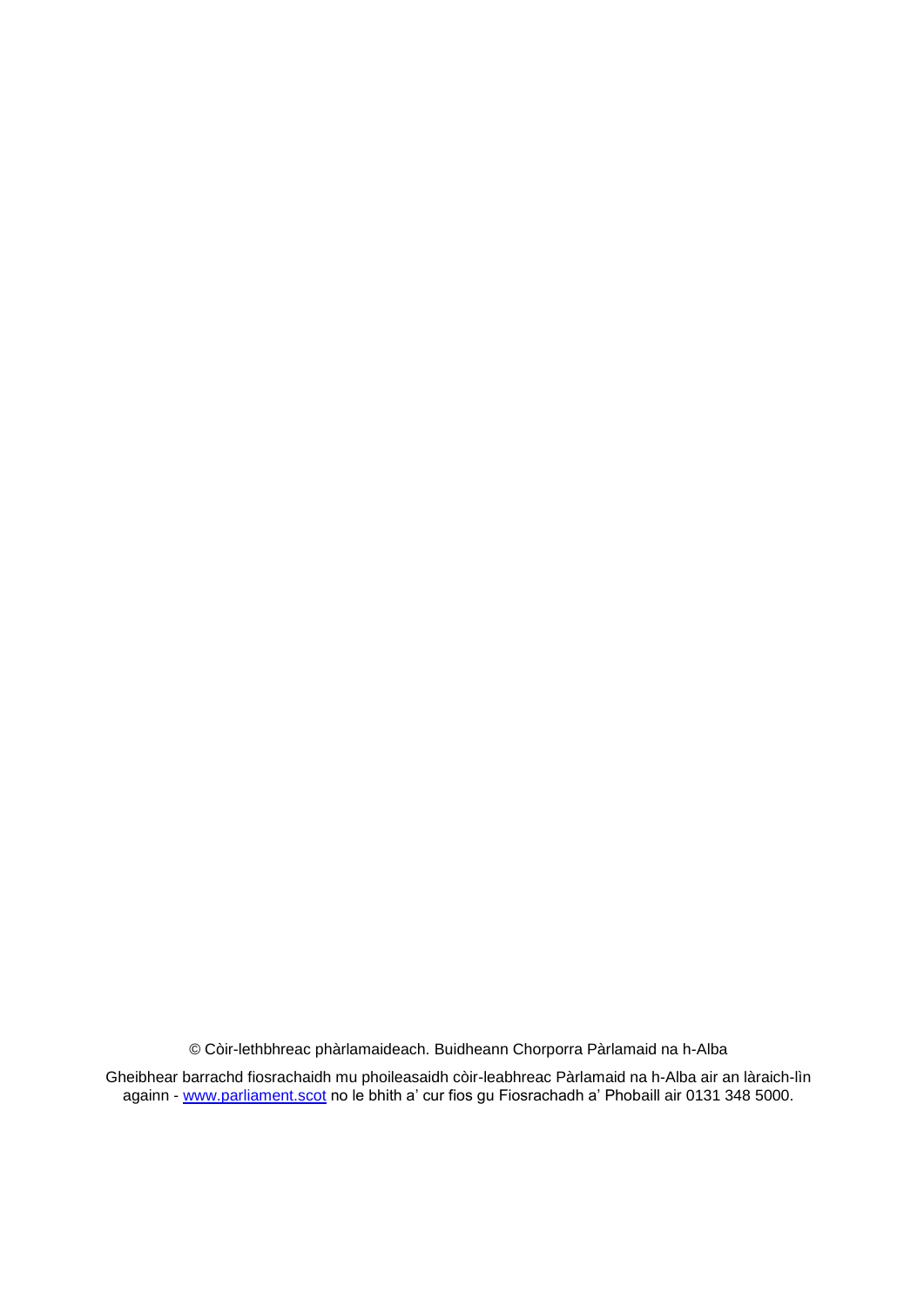# **Dimàirt 24 Giblean 2018**

# CLÀR-INNSE

| An Leas-phrìomh Mhinistear agus Rùnaire a' Chaibineit airson Foghlam agus Sgilean (Iain Swinney) 1 |                                                                                      | Col. |
|----------------------------------------------------------------------------------------------------|--------------------------------------------------------------------------------------|------|
|                                                                                                    |                                                                                      |      |
|                                                                                                    | Gluasad air a chur air adhart—[lain Swinney].                                        |      |
|                                                                                                    | Atharrachadh air a chur air adhart—[Liz Nic a' Ghobhainn].                           |      |
|                                                                                                    | Atharrachadh air a chur air adhart—[lain Gray].                                      |      |
|                                                                                                    |                                                                                      |      |
|                                                                                                    |                                                                                      |      |
|                                                                                                    |                                                                                      |      |
|                                                                                                    |                                                                                      |      |
|                                                                                                    |                                                                                      |      |
|                                                                                                    |                                                                                      |      |
|                                                                                                    |                                                                                      |      |
|                                                                                                    |                                                                                      |      |
|                                                                                                    |                                                                                      |      |
|                                                                                                    |                                                                                      |      |
|                                                                                                    |                                                                                      |      |
|                                                                                                    |                                                                                      |      |
|                                                                                                    |                                                                                      |      |
|                                                                                                    |                                                                                      |      |
|                                                                                                    |                                                                                      |      |
|                                                                                                    |                                                                                      |      |
|                                                                                                    |                                                                                      |      |
|                                                                                                    |                                                                                      |      |
|                                                                                                    | Am Ministear airson Leasachadh Eadar-nàiseanta agus Eòrpa (An Dr Alasdair Allan)  47 |      |

Seo aithisg de dheasbad a chaidh a chumail ann am Pàrlamaid na h-Alba air Plana Cànain Nàiseanta Gàidhlig 2018-23 air 23 Giblean 2018. Tha tar-sgrìobhadh ann de na h-òraidean a chaidh a thoirt seachad sa Ghàidhlig agus tha eadar-theangachadh Gàidhlig ann de na h-òraidean a bh' anns a' Bheurla. Mur a tèid an caochladh a ràdh, chaidh òraidean a dhèanamh sa Ghàidhlig aig an deasbad. Chan e seo an Aithisg Oifigeil ùghdarrasail den deasbad. Gheibhear an Aithisg Oifigeil an seo: <http://parliament.scot/parliamentarybusiness/report.aspx?r=11481>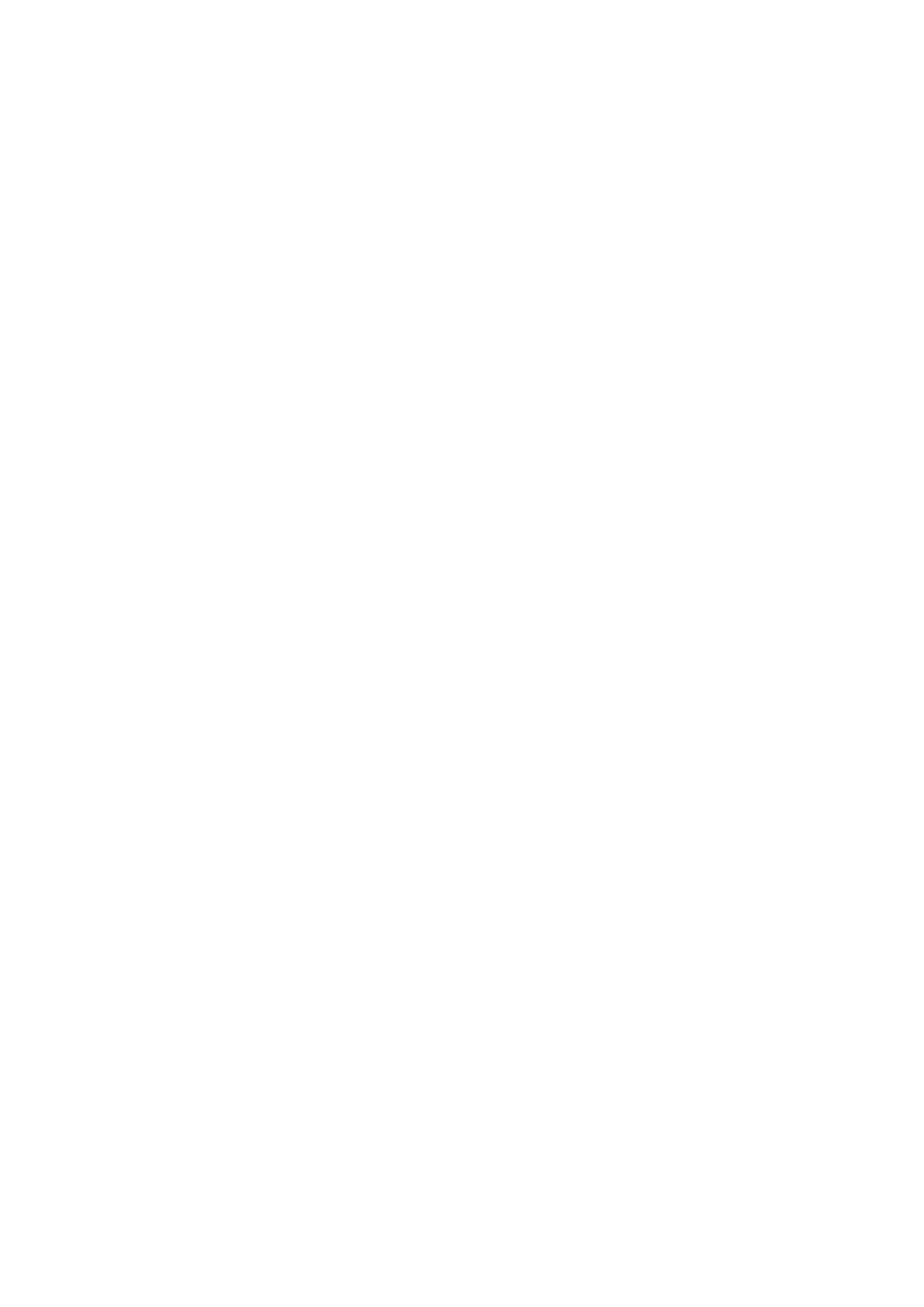# **Pàrlamaid na h-Alba**

*Dimàirt 24 Giblean 2018* 

*[Dh'fhosgail an Leas-oifigear Riaghlaidh an deasbad aig 15:07]*

# <span id="page-4-0"></span>**Am Plana Cànain Nàiseanta Gàidhlig 2018-2023**

**An Leas-oifigear Riaghlaidh (Linda Fabiani):**  'S e an t-ath chuspair air a' chlàr-ghnothaich deasbad air Gluasad S5M-11788, ann an ainm Iain Swinney, air plana nàiseanta na Gàidhlig.

Tha feadhainn de na Buill air brath a thoirt gun dèan iad an òraid aca anns a' Ghàidhlig, agus mar sin tha goireasan eadar-theangachaidh ri làimh. Faodaidh Ball sam bith èisteachd ris an eadartheangachadh le bhith a' cur nam cluaisfhònaichean aca anns an t-socaid air an làimh dheas den ghoireas. Mur urrainn do Bhall sam bith an t-eadar-theangachadh a chluinntinn, bu chòir dhaibh am putan claisneachd a phutadh agus sianal 1 a roghnachadh.

#### 15:07

<span id="page-4-2"></span>**An Leas-phrìomh Mhinistear agus Rùnaire a' Chaibineit airson Foghlam agus Sgilean (Iain Swinney):** Tha e na thoileachas mòr dhomh an deasbad seo air plana nàiseanta na Gàidhlig fhosgladh. Tha an comas againn, a bhith a' dèanamh ar co-dhùnaidhean fhèin anns a' Phàrlamaid seo, air a bhith math don Ghàidhlig ann an Alba, agus tha mi toilichte a ràdh gun robh taic mhath thar-phàrtaidh—nì air a bheil mi a' cur fàilte—airson na Gàidhlig anns gach seisean den Phàrlamaid. Tha mi cuideachd a' cur fàilte air a' chothrom a bhith a' togail air an t-slighe phoileasaidh a tha stèidhichte de bhith a' toirt taic don Ghàidhlig, agus tha mi ag aithneachadh gu bheil sin againn sa chumantas le pàrtaidhean eile anns a' Pàrlamaid an-diugh, mar a tha foillaiseach bho nàdar nan Atharrachaidhean ri Moladh an Riaghaltais.

Cha b' ann ach o chionn seachdain no dhà a dh'fhoillsich Bòrd na Gàidhlig "Am Plana Cànain Nàiseanta Gàidhlig 2018-2023". Tha mi ag iarraidh mo thaing mhòr do Bhòrd na Gàidhlig a chur air a' chlàr airson na dòigh anns an do rinn iad an obair—dh'obraich iad gu farsaing, gu h-ionghabhalta agus gu h-àrd-amasach—gus susbaint a' phlana a thoirt air adhart agus airson na dòighobrach a chleachd iad gus na planaichean a bh' ann roimhe a thoirt air adhart agus a bhith a' togail orra. Tha na prìomh chuspairean agus tèaman anns a' phlana a' beachdachadh gu dlùth air an fheum airson adhartas ann an cleachdadh na Gàidhlig, ann an ionnsachadh na Gàidhlig agus ann an cur na Gàidhlig air adhart.

<span id="page-4-1"></span>Tha am plana nàiseanta a' toirt dhuinn soilleireachd agus stiùireadh anns na ceumannan a dh'fheumas sinn a ghabhail airson Gàidhlig ann an Alba. A-rithist, tha mi a' cur cuideam air a' phuing gun do rinneadh inbheisteadh susbainteach, agus gun do rinneadh fìor dheagh adhartas, anns na prìomh raointean prìomhachais airson na Gàidhlig, leithid nam meadhanan, nan ealan, foghlam, choimhearsnachdan agus phlanaichean ionadail nas fharsainge. 'S e an tamas againn a bhith a' togail air an t-sàr adhartas sin aig ìrean ionadail agus nàiseanta. Thig sochairean nas fharsainge bho na raointean cudromach sin. Faodaidh telebhisean, na h-ealain, foghlam, coimhearsnachdan agus planaichean Gàidhlig uile a bhith a' cur ris an eaconamaidh, a' brosnachadh co-obrachadh agus a' cruthachadh chothroman didseatach. A bharrachd air sin, ann am bliadhna na h-òigridh seo, tha e cudromach a thoirt fa-near gu bheil iad glè tharraingeach do dhaoine òga anns an dùthaich againn.

Tha am prògram de ghnìomhachdan Gàidhlig a gheibhear anns a' phlana nàiseanta ann an co-rèir ris na gealltanasan manifesto againn agus ris na gealltanasan anns a' phrògram airson riaghladh. Anns na raointean a dh'ainmich mi, chaidh deagh iomairtean agus pròiseactan a stèidheachadh a tha ag obair gu soirbheachail. Bithear a' togail orra sin mar phàirt den obair leasachaidh air a' phlana nàiseanta.

Aig cridhe a' phlana nàiseanta tha prògram àrdamasach ann, leis an amas gun àrdaichear na hìrean de bhruidhinn, cleachdadh agus ionnsachadh na Gàidhlig ann an Alba. Bidh sinn a' gabhail cheumannan air bun-stèidh nam prìomhachasan a tha anns a' phlana nàiseanta ùr. Bidh sinn a' toirt a-steach iomairtean agus a' dèanamh lèirmheas air pròiseactan, air chor 's gum faod sinn a dhol thairis air na cnapanstarraidh, a dhèiligeadh ris na beàrnan agus adhartas nas luaithe agus nas èifeachdaiche a dhèanamh le Gàidhlig ann an Alba.

A-nis 's gun deach am plana nàiseanta a stèidheachadh, 's e mo rùn gu bhith, nas anmoiche am-bliadhna, a' gairm cruinneachadh de raon de bhuidhnean poblach, ùghdarrasan agus daoine le ùidh sa chùis, aig a bheil comas a chur ris an adhartas a tha sinn ag iarraidh fhaicinn ann an cur an gnìomh plana nàiseanta na Gàidhlig. Bidh seo na latha airson sùil a thoirt air dùbhlain agus air cothroman, agus cuideachd airson moladh mar a dh'fhaodamaid rudeigin a dhèanamh gus barrachd gnìomhachd Ghàidhlig, agus com-pàirteachas sa chànan, a thoirt air adhart ann an Alba. Bidh mi ag amas, anns na còmhraidhean nas anmoiche am-bliadhna, air tighinn a-mach asta le dealas nas treasa ri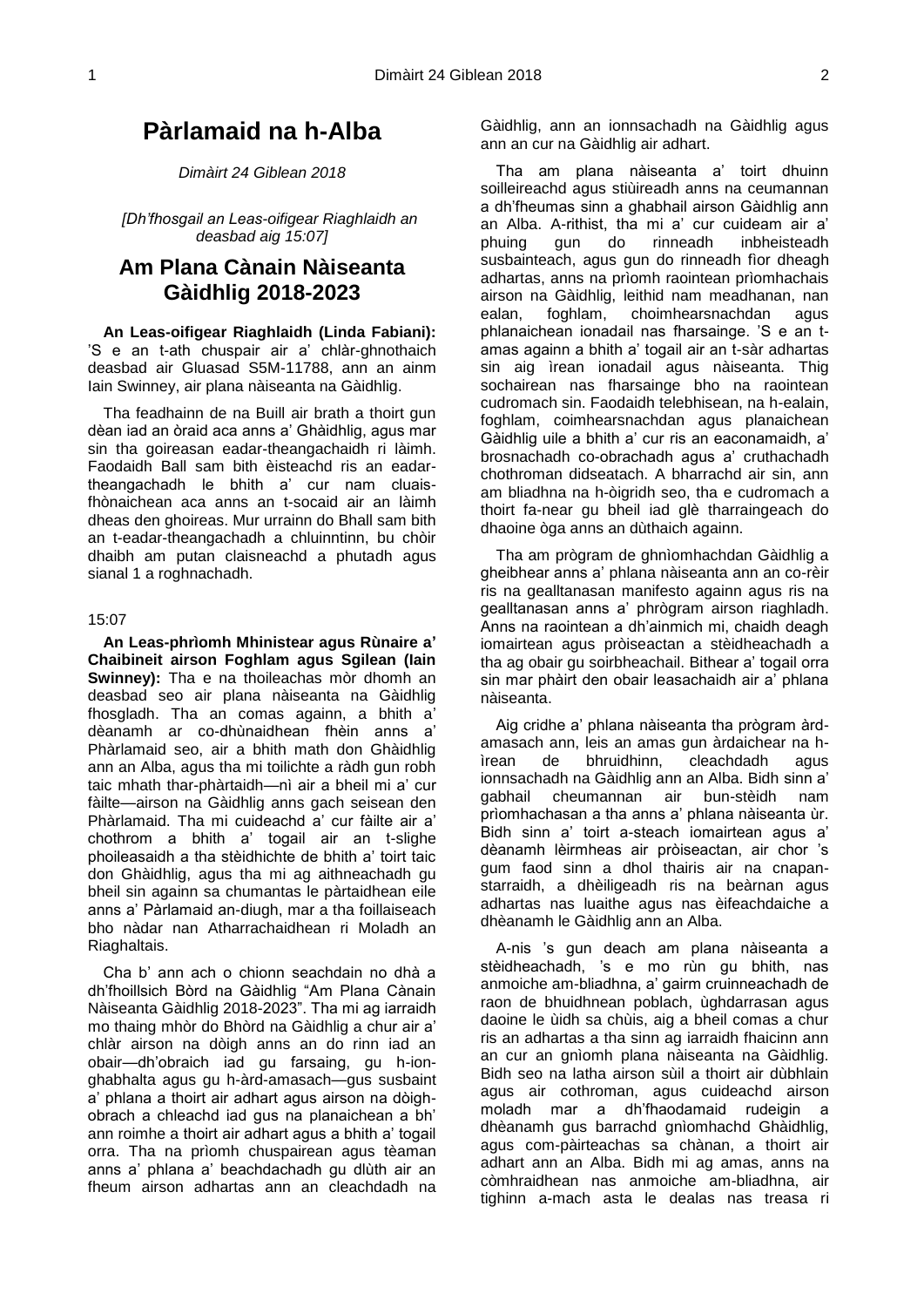Gàidhlig ann an Alba agus raon de cheuman sònraichte a dh'fhaodar cur an gnìomh, air chor 's gum faod sinn dèanamh cinnteach gun tèid àrdmhiannan a' phlana nàiseanta a thoirt gu buil ann an gnìomhachd fhòcasaichte air feadh raon de bhuidhnean eadar-dhealaichte.

An-diugh, bu mhath leam na raointean ainmeachadh anns am feum sinn adhartas a dhèanamh, agus anns an Lùnastal bidh mi a' gairm nan com-pàirtichean freagarrach gus dèanamh cinnteach gum faod sinn beachdachadh gu dlùth air pasgan de cheumannan practaigeach a dh'fhaodar cur an gnìomh mar thaic airson leasachadh a' chànain. Tha grunn raointean ann anns am faca sinn deagh leasachaidhean agus anns am bu mhiann leinn barrachd adhartais fhaicinn.

Ann am foghlam tràth-bhliadhnaichean, andràsta tha 80 buidhnean tràth-bhliadhnaichean Gàidhlig ann, agus an-uiridh bha còrr air 500 seiseanan "Bookbug" airson clann anns a' Ghàidhlig. Chaidh bun-mhaoineachadh luach £100,000 a bhuileachadh do Bhòrd na Gàidhlig airson 2018-19—tron mhaoin eadar-theachdan le clann, òigridh is teaghlaichean—gus an obair sin a thoirt air adhart. Ann am foghlam tràthbhliadhnaichean Gàidhlig, togaidh sinn air an fhàs a chaidh a choileanadh anns an raon o chionn ghoirid. Bidh sinn ag amas air leantaileachd le foghlam tro mheadan na Gàidhlig anns a' bhunsgoil, agus bheir sinn sùil ri buannachd fhaighinn às a' chothrom a thig bhon leudachadh a thaobh uairean a thìde. Bidh sinn cuideachd a' cumail suas èifeachdas nan seiseanan "Bookbug" Gàidhlig, agus bidh sinn a' coimhead air adhart ri Sabhal Mòr Ostaig a' tairgse cùrsa ùr ann an tràthionnsachadh agus cùram-chloinne anns a' Ghàidhlig.

Mairidh mar phrìomhachas cudromach fàs ann am foghlam tro mheadhan na Gàidhlig—FtG agus foghlam luchd-ionnsachaidh Gàidhlig, agus cumaidh sinn suas ar taic airson foghlam Gàidhlig aig a h-uile ìre. Tha deagh eisimpleirean ann de dh'fhoghlam Gàidhlig anns na h-ùghdarrasan ionadail againn, agus tha sinn a' cur fàilte air, agus a' toirt taic don obair a tha ùghdarrasan ionadail fa leth a' dèanamh. Gu h-àraid, a' leantainn air fosgladh Bun-sgoil Ghàidhlig Phort Rìgh an tseachdain sa chaidh, bidh sinn ag obair a dh'ionnsaigh fosgladh sgoiltean FtG eile ann an Glaschu, Dùn Èideann agus Inbhir Nis, agus nì sinn cinnteach gum bi taic ann airson miannan nam pàrant airson sgoiltean Gàidhlig anns an Òban agus ann an Inbhir Pheofharain.

'S e Bun-sgoil Ghàidhlig Phort Rìgh an tsiathamh sgoil Ghàidhlig. Tha mi a' moladh Comhairle na Gàidhealtachd airson na h-euchd seo, agus tha mi a' dèanamh fiughair ri bhith an làthair aig fosgladh oifigeil Bun-sgoil Ghàidhlig

Phort Rìgh nas anmoiche am-bliadhna. Agus fàs ann am foghlam Gàidhlig a' leantainn air, nì sinn cinnteach gu bheilear a' brosnachadh an fhàis sin agus a' toirt taic ris tro atharrachadh no athleasachadh sam bith a nithear ris an dòigh anns a bheilear a' ruith nan sgoiltean againn.

A thaobh nam planaichean leudachaidh airson foghlam Gàidhlig, tha mi toilichte a bhith a' togail air fosgladh soirbheachail Bun-sgoil Ghàidhlig Phort Rìgh nas tràithe an t-seachdain seo le bhith ag ainmeachadh an-diugh gum bi an Riaghaltas a' toirt £1.8 millean do Chomhairle Baile Ghlaschu gus taic a thoirt do leasachadh na treas sgoil Gàidhlig ann an Glaschu. Tha mi a' moladh Comhairle Baile Ghlaschu air an eachdraidh ionchomharraichte a tha aca ann am foghlam Gàidhlig. Tha sinn a' dèanamh fiughair ri chluinntinn barrachd air na planaichean leasachaidh a thig air adhart bho Chomhairle Baile Ghlaschu anns an àm ri teachd. Tha mi an dòchas gum bi na dh'ainmich mi an-diugh a' toirt misneachd a thaobh na slighe anns an leasaich sinn am prògram airson foghlam tro mheadhan na Gàidhlig air feadh na dùthcha.

Bithear a' cumail cuideam làidir, mar a tha an t-Atharrachadh Tòraidheach a' moladh, air fastadh luchd-teagaisg FtG, nam measg: slighean ùra asteach don dreuchd teagaisg; cùrsaichean bogaidh anns a' Ghàidhlig airson tidsearan; agus cùrsaichean iomlaid. Tha na cùrsaichean sin air a bhith soirbheachail. Cumaidh sinn iad fo bhreithneachadh, agus nì sinn cinnteach gun lean iad orra cothroman a thoirt do thidsearan a tha ag iarraidh a dh'iomlaid do theagasg foghlaim tro mheadhan na Gàidhlig.

Nì sinn cinnteach gu bheil cothrom aig luchdteagaisg Gàidhlig air goireasan agus air teicneòlas anns a' Ghàidhlig tro Stòrlann Nàiseanta na Gàidhlig agus tro e-sgoil, agus gu bheil iad a' faighinn taic mhath bho Fhoghlam Alba tron obair a tha a' dol air adhart anns na caidreachasan leasachaidh roinneil againn.

Cumaidh sinn suas ar taic airson Fèisean nan Gàidheal agus an iomadh gnìomh a tha iad a' dèanamh anns na h-ealain agus ann am foghlam. Gu sònraichte, tha mi a' moladh Fèisean nan Gàidheal air a' phròiseact ùr aca Beairteas. Bidh sin a' stèidheachadh clàr ùr de luchd-bruidhne na Gàidhlig a tha nan inbheach agus a bheireadh taic do thidsearan a chuireadh ri ionnsachadh sgoile anns an t-seòmar-teagaisg.

Ann am foghlam, tha an Riaghaltas air tasgadh susbainteach a chur ann, ann an com-pàirteachas le ùghdarrasan ionadail, agus is urrainn dhomh misneachadh a thoirt dhaibh gun lean sinn orra leis na h-àrd-mhiannan againn a bhith a' dèanamh cinnteach gu bheil taic ann airson a' phrògraim de thasgadh agus leudachadh. Tro fhoghlam, tha na cothroman as fheàrr againn a bhith a'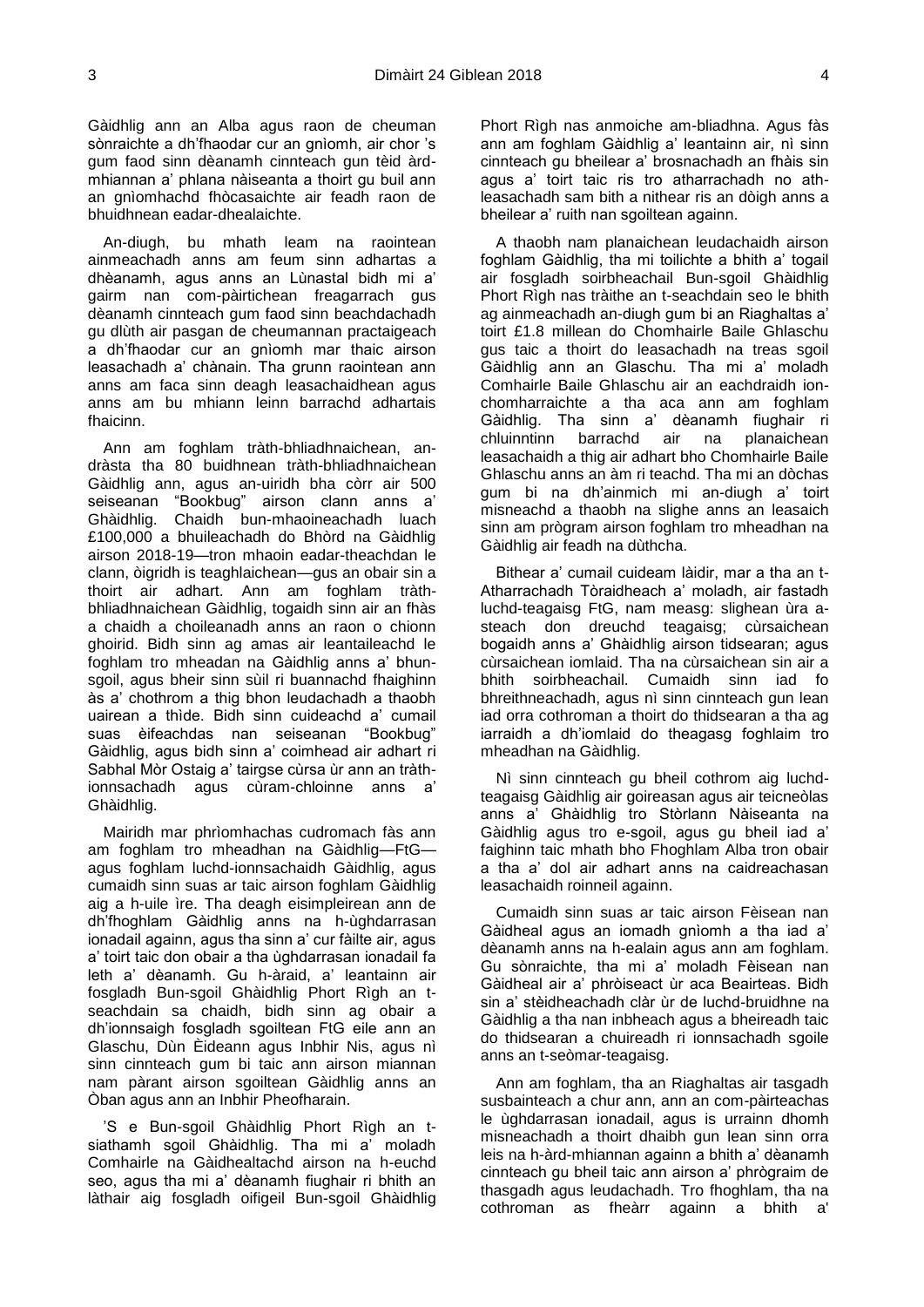brosnachadh agus a' cuideachadh leasachadh na Gàidhlig agus com-pàirteachadh anns a' chànan.

Tha e doirbh a smaointinn air a' Ghàidhlig ann an Alba gun bheachdachadh air mar a tha BBC Alba a' cur rithe gu làidir. Gun teagamh tha MG Alba, ann an dòigh air leth, a' cur ri raointean cudromach de leasachadh na Gàidhlig, leithid foghlam Gàidhlig airson inbhich, foghlam sgoile, iomairtean airson òigridh agus Gàidhlig anns an dachaigh agus anns na coimhearsnachdan againn. Tha buannachdan ri fhaicinn cuideachd ann am fastadh, sgilean, trèanadh, na gnìomhachasan cruthachail, spòrs, na h-ealain agus ceòl traidiseanta. Gu dearbh, tha obair MG Alba air a bhith bunaiteach ri stèidheachadh raointean làidir de ghnìomhachasan cruthachail ann an cuid de cheàrnaidhean na h-Alba far a bheil Gàidhlig ga bruidhinn, gu h-àraid anns na h-Eileanan Siar, far am faca sinn fàs mòr ann an comas cruthachail nan gnìomhachasan cruthachail.

Tha MG Alba a' toirt luach nach beag don Ghàidhlig, do bheatha chultarail na h-Alba agus don eaconamaidh, gu h-àraid ann an sgìrean far a bheil an sluagh beag is sgapte. Leanaidh sinn oirnn le bhith a' cumail taic ris an obair eadarmheasgte aca, agus leanaidh na còmhrraidhean leis a' BhBC air frèaman maoineachaidh airson prògraman MG Alba agus air mar a ghabhas taic a thoirt do leasachadh is leudachadh nam prògraman. Thèid an goireas ionnsachaidh Learn Gaelic ath-nuadhachadh agus a bhrosnachadh le MG Alba, gus sàr chothrom a thoirt do dhaoine air stuthan ionnsachaidh Gàidhligann an cruth didseatach airson inbhich anns an àm ri teachd.

'S e an raon mu dheireadh a dh'ainmicheas mi mar a bhios a' Ghàidhlig a' cur ri coimhearsnachd ealain na h-Alba. Tha fios againn gu bheil buaidh nan ealan Ghàidhlig ana-mhòr, agus gu bheil an comas aca gu bhith ag adhartachadh spèis is dìlseachd don chànan. Tha iad a' toirt chothroman airson cur an cèill agus leasachadh sgilean, airson cothrom agus com-pairteachas agus airson sireadh sàr-mhaitheas. Tro na h-ealain Ghàidhlig, thathar a' togail tarraingeachd agus ìomhaigh na Gàidhlig ann an Alba agus thall thairis; tha cleachdadh na Gàidhlig ga neartachadh agus tha beatha chultarail ga mheudachadh; agus tha sochairean eaconamach agus sòisealta a' tighinn às.

Tha An Comunn Gàidhealach, Fèisean nan Gàidheal and Ceòlas Uibhist a' dèanamh obair a tha fìor chudromach, agus bidh raon de bhuidhnean dràma, ionadan ealain agus fèisean a' toirt chothroman airson nan ealain Ghàidhlig. Feumaidh sinn iomradh a dhèanamh cuideachd air an obair chudromaich ann am foillseachadh Gàidhlig, gu h-àraid obair Comhairle nan Leabhraichean, Acair agus càch, a tha a' dèanamh cinnteach gu bheil a' Ghàidhlig a' leantainn oirre cothroman a thoirt do sgrìobhaichean, foillsichearan agus luchdcaitheimh.

Aig cridhe ar n-obrach air a' Ghàidhlig tha brosnachadh com-pàirteachas agus dèanamh cinnteach gu bheil a' Ghàidhlig na pàirt bhunaiteach de bheatha bheothail choimhearsnachdan ann an Alba. Tha sinn a' faicinn na buaidh aice ann am brosnachadh gnìomhachd is leasachadh coimhearsnachd, agus tha e cudromach gum brosnaich sinn compàirteachas, gu h-àraid tro fhoghlam agus craoladh, agus gun gabh sinn grèim air cothroman na 21mh linn, tro aplacaidean didseatach, air chor 's gun dèan sinn cinnteach gu bheilear a' toirt gach taic ri brosnachadh agus altramadh leasachadh na Gàidhlig. Tha sinn a' cur fàilte air plana nàiseanta na Gàidhlig, agus togaidh sinn air gus barrachd com-pàirteachais agus neart anns a' chànan a thoirt gu buil ann an Alba, agus gus dèanamh cinnteach gu bheilear a' faighinn buannachd às ann an coimhearsnachdan air feadh na h-Alba, agus sinn a' toirt taic do leasachadh na Gàidhlig anns an dùthaich againn.

Tha mi a' gluasad,

Gu bheil a' Phàrlamaid a' cur fàilte air foillseachadh agus cur air bhog Plana Cànain Nàiseanta Gàidhlig, agus gu bheil i a' coimhead air seo mar chothrom a bhith a' togail air an deagh shoirbheachas anns na beagan bhliadhnaichean a dh'fhalbh agus bhith a' dèanamh cinnteach gu bheil ìre de dh'adhartas nas luaithe anns a h-uile prìomh raon de leasachadh na Gàidhlig ann an Alba, a' glèidheadh taic is<br>brosnachadh airson sgoiltean Gàidhlig agus a' brosnachadh airson sgoiltean Gàidhlig agus a' meudachadh na h-àireimh de dhaoine a' labhairt, a' cleachdadh agus ag ionnsachadh na Gàidhlig ann an Alba.

#### 15:18

<span id="page-6-0"></span>**Liz Nic a' Ghobhainn (Alba Mheadhanach agus Fìobh) (Con):** Tha Tòraidhich na h-Alba fìor thoilichte a bhith a' toirt taic do Ghluasad an Riaghaltais agus don Atharrachadh Làbarach.

Tha eachdraidh mhath aig Pàrtaidh Tòraidheach na h-Alba de bhith a' toirt taic do choimhearsnachdan Gàidhlig air feadh Alba. Ann an 1985, thugadh òraid seachad le Seòras Younger, a bha aig an àm na Rùnaire na Stàite airson Alba, aig Sabhal Mòr Ostaig, a' cholaiste Ghàidhlig anns an Eilean Sgitheanach, anns an tug e gealladh gun cruthaicheadh tabhartasan sònraichte airson na Gàidhlig. Anns na bliadhnaichean a lean, thàinig na tabhartasan sin gu bith airson nan ciad aonadan foghlam tro mheadhan na Gàidhlig, agus an-diugh thathar a' sealltainn orrasan mar an nì a rinn comasach am fàs a lean ann am foghlam tro mheadhan na Gàidhlig. Ann an 1990, bha an t-suim a chaidh a thoirt leis an ath Rùnaire na Stàite airson Alba, Malcolm Rifkind—agus air a chur an gnìomh le Mìcheal Forsyth—deatamach airson cur air bhonn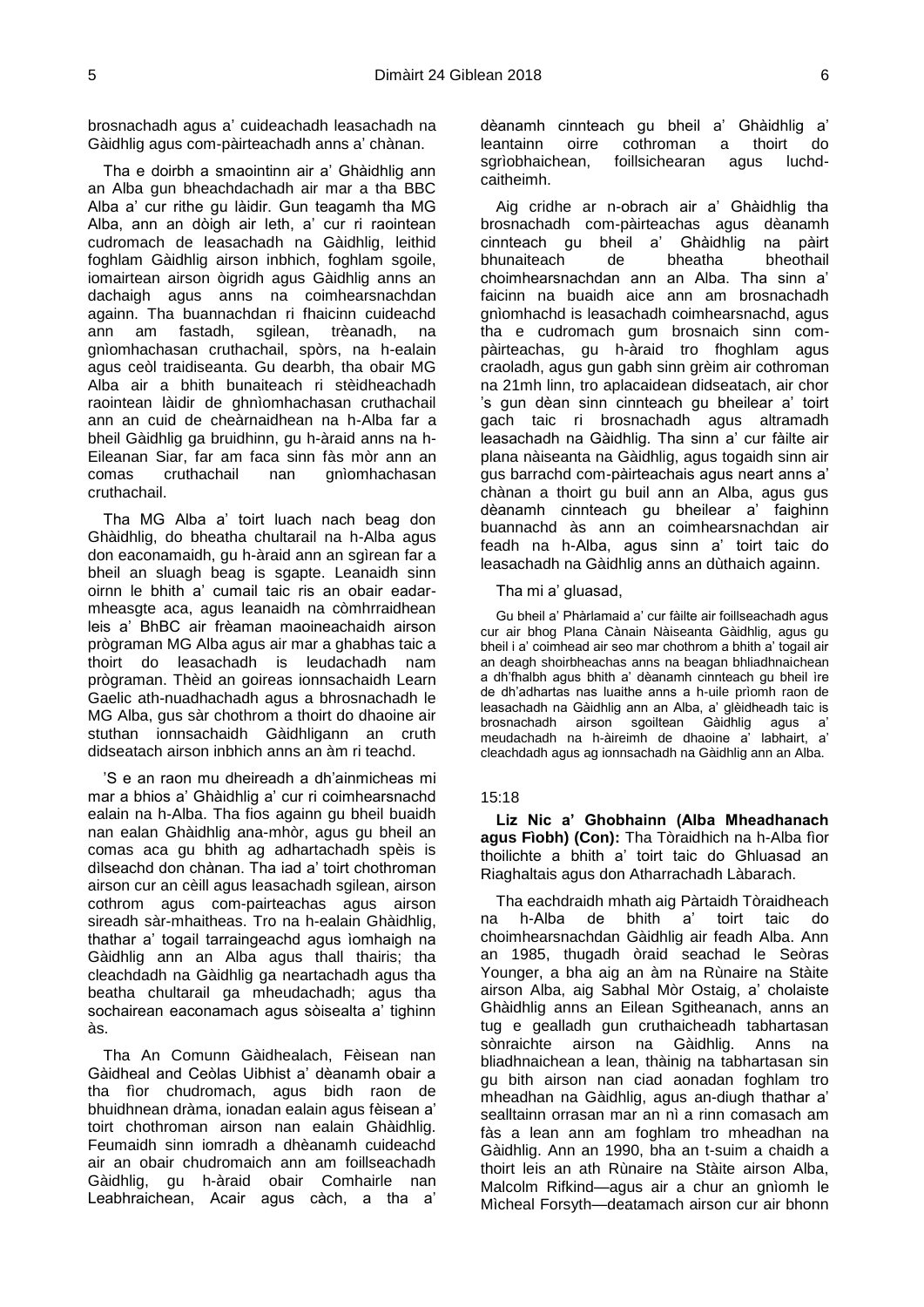Maoin Telebhisein na Gàidhlig agus, mar sin, airson BBC Alba air a bheil sinn eòlach an-diugh. Bha Rùnaire a' Chaibineit airson Foghlam agus Sgilean ceart a bhith a' toirt fa-near ris an uiread a chaidh a dhèanamh le BBC Alba; tha e mìorbhaileach, agus na fhìor dheagh naidheachd, gu bheil 10 sa cheud de shluagh na h-Alba— Gàidhlig aca no gun Ghàidhlig—a' coimhead air BBC Alba gu cunbhalach. Tha fios agam gu bheil Rùnaire a' Chaibineit a' dèiligeadh ri draghan aig BBC Alba mu dheidhinn na h-ìre de mhaoineachadh a bhios aca anns an àm ri teachd agus a' bhuaidh a thig bhon t-sianal ùr aig BBC Scotland.

Coltach ris a h-uile pàrtaidh eile san t-Seòmar, bha Tòraidhich na h-Alba daonnan a' tuigsinn gun robh a' Ghàidhlg na pàirt chudromach den dualchas againn agus de dhlùth is inneach na coimhearsnachd, agus tha i ri moladh mar sin. Air an adhbhar sin, tha e anabarrach cudromach misneachadh a thoirt do luchd-bruidhne na Gàidhlig uile gu bheil a' Phàrlamaid a' toirt dhaibh a làn taic. Tha iad a' cur luach mòr air sin, gu hàraid a chionn 's gur e taic thar-phàrtaidh a tha ann, agus tha sin a' ciallachadh gun robh fada a bharrachd adhartais ann na bhiodh comasach mur a b' e seo.

Tha gach cuid Comhairle na h-Eòrpa agus Buidheann nan Dùthchannan Aonaichte airson Foghlaim, Saidheans is Cultair—UNESCO—air cuideam a chur air a' phuing gu bheil cùisiomagain ann fhathast mu dheidhinn Gàidhlig mar chànan ann an cunnart, fon mhìneachadh aca. Cha bu chòir dhuinn dìochuimhneachadh gun robh, anns na 1990an, crìonadh nach bu bheag anns an àireimh de luchd-labhairt na Gàidhlig ann an Alba. Ged a tha fàs ùr air a bhith ann, tha e follaiseach gu bheil, ann an cuid a dh'àitichean, dùbhlain fhathast ann air ar beulaibh—rudeigin a dh'fheumas sinn beachdachadh gu dlùth air.

Ann an 2012, labhair mise anns an deasbad às dèidh cur air bhog a' phlana Gàidhlig aig Riaghaltas na h-Alba a bha ann aig an àm sin, agus tha mi air a bhith air comataidhean foghlaim air trì tursan eadar-dhealaichte nuair a bha sinn a' deasbad na bha an dàn don Ghàidhlig ann an Alba san àm ri teachd. An uair sin, mar an-dràsta, bha sinn fada an comain Bòrd na Gàidhlig agus mòran eile anns a' choimhearsnachd Ghàidhlig a thug dhuinn cuideachadh—gu h-àraid an fheadhainn dhinn aig nach eil a' Ghàidhlig—a thuigsinn miannan nan coimhearsnachdan dùthchasail Gàidhlig agus na dùbhlain a tha romhpa.

A thaobh sin, tha e cudromach iomradh a dhèanamh air an adhartas ann am foghlam tro mheadhan na Gàidhlig. Air mo shon-sa dheth, tha fàs agus leasachadh FtG air a bhith na sgeul soirbheis—ma dh'fhaoidte tè den fheadhainn as

fheàrr—ann am foghlam Albannach thairis air na 25 bliadhna a dh'fhalbh. Thathar a-nis a' teagasg barrachd air 4,000 clann tro mheadhan na Gàidhlig air feadh Alba, agus tha e brosnachail gu bheil mòran dhiubh anns a' bhun-sgoil. Tha sinn a' cur fàilte chridheil air leasachadh nan sgoiltean Gàidhlig ùra ann an Glaschu, a' togail air an tsoirbheas a chunnacas ann an Glaschu ancòmhnaidh, agus cuideachd ann an Inbhir Nis agus ann an Dùn Èideann, chan ann a-mhàin a chionn 's gu bheil rannsachadh foghlaim a' cur cuideam air na buannachdan a thig à dàchànanachas airson leasachadh na h-inntinn am measg na h-òigridh. Tha mòran sgoiltean Gàidhlig, agus mòran eile far a bheil foghlam tro mheadhan na Gàidhlig ann, air fìor adhartas a shealltainn a thaobh buileachadh. Tha teachdaireachd ann an sin.

Tha e deatamach a thaobh mairsinneachd a' chànain gum bi am fàs sin a' leantainn air. Tha e cuideachd cudromach do dh'iomadachd foghlaim ann an Alba—iomadachd a tha a' sìor-dhol am meud—agus tha Tòraidhich na h-Alba a' creidsinn gu daingeann gum bu chòir an uiread 's a ghabhas de roghainn a bhith aig pàrantan. Chan eil mi aineolach air a' chonnspaid mu chùisean san Eilean Sgitheanach anns an ùine bhig a dh'fhalbh, ach tha mi a' smaointinn gun tèid againn air dol seachad air sin ma tha sinn a' dèiligeadh ris na cùisean gu faiceallach.

Tha mi a' toirt fa-near gu bheil draghan air Bòrd na Gàidhlig am bi am Bile foghlaim a tha ri thighinn a' lagachadh nan ullachaidhean reachdail airson foghlam tro mheadhan na Gàidhlig air feadh nan ùghdarrasan ionadail againn. Chan eil mi fhèin den aon bheachd, ach gu dearbh feumaidh sinn dèanamh cinnteach nach dèanar sìon, fiù 's gun fhios dhuinn, a lagaicheas solarachadh a' chànain agus an àireamh dhiubhsan a dh'fhaodadh a bhith ga teagasg. Chan eil fios againn fhathast dè bhios anns an dreachd dheireannach de Bhile an fhoghlaim, ach tha e cudromach gun cùm sinn nar cuimhne na cùisean a chaidh a thogail.

Tha am fàs as ùire anns a' chànan air tachairt ann an sgoiltean-àraich agus ann am bunsgoiltean, agus tha sin mar thoradh air na goireasan leasaichte, leithid na goireasan didseatach air an do bhruidhinn Rùnaire a' Chaibinet. Tha fastadh luchd-teagaisg ann an àrdsgoiltean fhathast na chùis-iomagain mhòr, ge-tà. Ma tha fòcas gu bhith air an raon seo, feumaidh e a bhith air sin. Tha sinn mothachail air beàrnan obrach ann an ùghdarrasan ionadail a dh'fhan bàn a chionn 's nach robh e comasach daoine a bhrosnachadh a theagasg Gàidhlig, agus tha beàrnan obrach airson cheannardan-sgoile air a bhith ann cuideachd. Mholainn gun coimhead Rùnaire a' Chaibineit air a' chuspair sin mar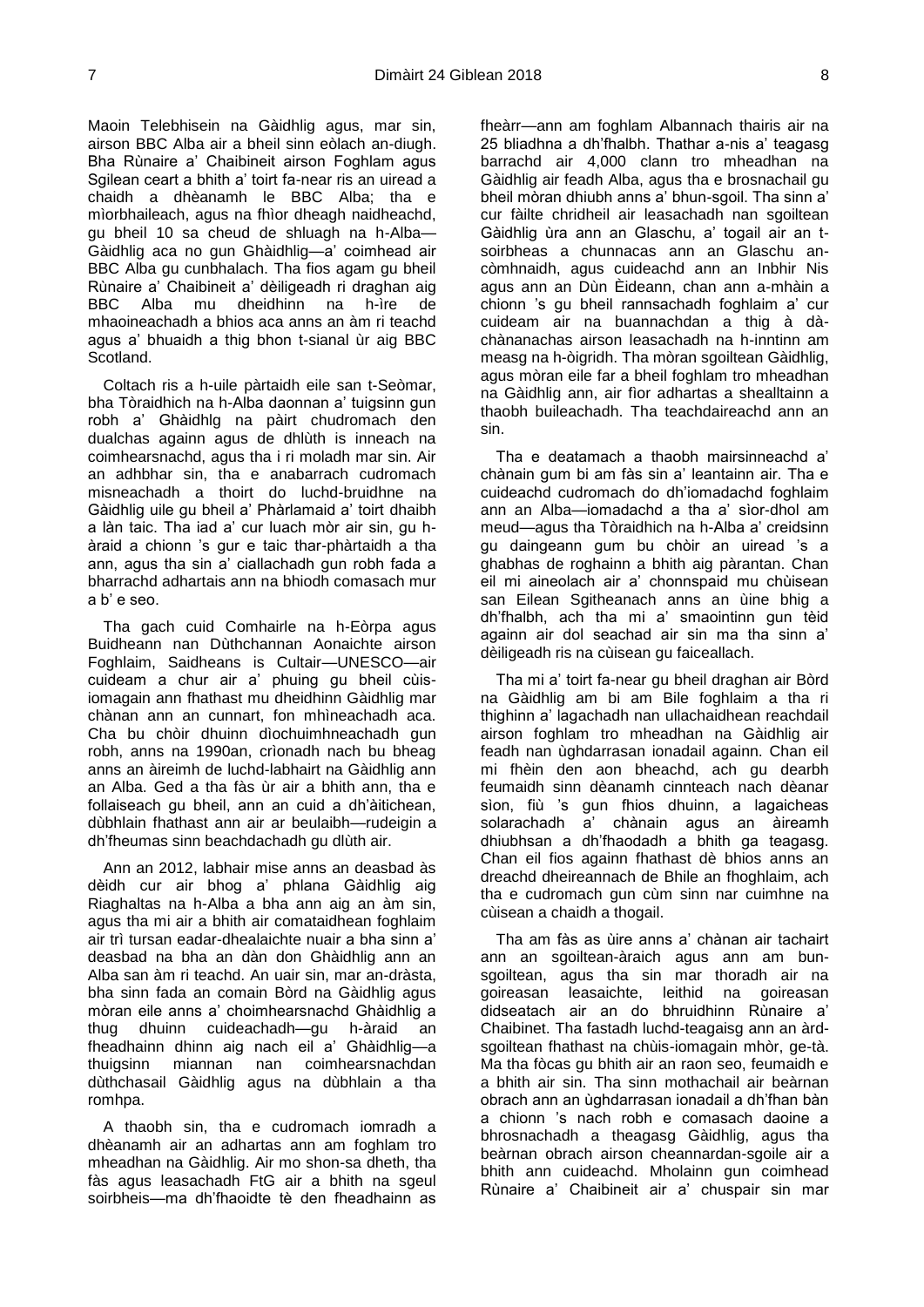phrìomhachas; bhitheamaid glè thaiceil nan dèanadh e sin.

Tha e cudromach cuideachd gun toir sinn sùil air fastadh luchd-teagaisg ann an co-theacsa de leasachadh eaconamach air feadh Alba. Tha deasbad no dhà air a bhith againn o chionn ghoirid air feadhainn de na coimhearsnachdan dùthchail as laige. Feumar dòigh-obrach iomlanach a' gabhail, air chor 's gun dèanar cinnteach gu bheil na coimhearsnachdan dùthchail sin—agus tha luchd-labhairt dùthchasail ann am mòran dhiubh a' faighinn na taice a tha a dhìth orra tro na bunstructaran aca fhèin. Gun na bun-structaran sin, tha e glè dhoirbh a bhith a' brosnachadh dhaoine a dhol a dh'fhuireach annta agus an teaghlaichean àrach an sin agus rudeigin a thoirt do na coimhearsnachdan sin airson an ama ri teachd.

Tha mi ag ràdh sin, chan ann a-mhàin a chionn 's gu bheil mi a' faireachdainn sin, ach mar thoradh air a' chomhairle a thugadh dhuinn le Bòrd na Gàidhlig agus feadhainn de na coimhearsnachdan dùthchasail sin. Sheall mi air ais air na thuirt iad ris a' Chomataidh Foghlam is Cultar ann an 2012-13, a' toirt mòran fiosrachaidh don Phàrlamaid air carson a dh'fheumadh am fòcas a bhith air na coimhearsnachdan sin, agus ag aithneachadh gum feumadh sinn ma dh'fhaoidte a bhith beagan nas tapaidhe a thaobh dèanamh cinnteach gu bheil caitheamh nan ùghdarrasan ionadail air ath-threòrachadh dhaibh agus nach cuireamaid tuilleadh 's a chòir den fhòcas air ùghdarrasan ionadail far nach eil iarrtas ann agus àireamhan beaga de luchd-labhairt na Gàidhlig.

Nuair a tha stòrasan cuibhrichte, mar a tha iad—ma dh'fhaodte nas cuibhrichte barrachd is barrachd—tha am fòcas sin glè chudromach dhuinn, oir, ma tha rud sam bith ann a tha sinn ag iarraidh a dhèanamh, 's e a dhèanamh cinnteach gu bheil a' choimhearsnachd Ghàidhlig a' faireachdainn gu bheil iad a' faighinn na taice iomchaidh anns na na h-àiteachan iomchaidh. Air an adhbhar sin, tha sinn a' toirt taic don Gluasad ann an ainm Rùnaire a' Chaibineit, ach 's ann air an adhbhar sin cuideachd a tha sinn ag iarraidh barrachd fòcas air foghlam tro mheadhan na Gàidhlig agus toirt taic do na coimhearsnachdan dùthchasail sin.

Tha mi a' gluasad Atharrachadh S5M-11788.1, a chur a-steach aig an deireadh:

", agus, mar thoradh air sin, gu bheil i a' creidsinn gur e am prìomhachas foghlam tro mheadhan na Gàidhlig agus dèanamh cinnteach gu bheil gu leòr de luchd-teagaisg ann a bhruidhneas Gàidhlig agus luchd-teagaisg aig a bheil teisteanas sa Ghàidhlig gus an t-iarrtas a choileanadh, gu h-àraid ann an àrd-sgoiltean."

15:25

<span id="page-8-0"></span>**Iain Gray (Lodainn an Ear) (Lab):** Faodaidh na h-eadar-theangairean fois a ghabhail: chan eil Gàidhlig agam, agus cha leig mi orm gu bheil tro bhith a' ciùrradh facal sam bith den chànan. Tha beagan eòlais agam, ge-tà—fiù 's ged nach ann bho fhiosrachadh pearsanta—air cho-theacsa eachdraidheil den deasbad seo.

Airson àrd-sgoil, chaidh mi gu Acadamaidh Rìoghail Inbhir Nis. Anns na làithean sin, b' fheudar do mhòran òigridh bho na h-Eileanan a dhol an sin airson foghlam àrd-sgoile, agus bhiodh iad uile a' còmhnaidh ann an ostail. B' urrainn dhaibh deuchainn àrd-ìre a dhèanamh anns a' chànan aca—a' Ghàidhlig—ach b' e sin uile. Cha robh cothrom ann airson ionnsachadh tro mheadhan a' chànain aca no fiù 's ga cleachdadh ann an dòigh sam bith eile. Chan abair mi cus mu dheidhinn, ach b' e coimhearsnachd bheag a bha sin ann an sgoil mhòr agus dh'fhuiling iad seòrsa de dh'eileachadh. Fiù 's an uair sin, bha mise a' smaointinn gum b' e solar foghlaim suarach a bh' ann airson na h-òigridh sin agus, a dh'innse na fìrinne, na chùis mhaslach.

Nuair a ghabh a' Phàrlamaid ri Achd na Gàidhlig (Alba) 2005, sheall Peadar Peacock, a' bruidhinn airson an Riaghaltais aig an àm, air ais gu 1616 nuair a bha reachdas ag àithneadh gum biodh a' Ghàidhlig "abolisheit and removeit" à Alba. Ma dh'fhaoidte nach deach siostam nan sgoiltean anns na 1970an cho fada ri sin, ach chan cha robh e na àrainneachd altramach idir.

An-diugh, bidh barrachd air 4,000 sgoilearan ag ionnsachadh gu tur tro mheadhan na Gàidhlig, agus tha còir aig pàrantan iarrtas airson sin a chur a-steach don chuid chloinne; tha sianal telebhisein Gàidhlig ann an Alba; agus tha plana Gàidhlig aig 50 de na buidhnean poblach againn. Tha sin uile—am plana nàiseanta nam measg, gu dearbh; tha sinn a' toirt fa-near gun deach an treas plana nàiseanta fhoillseachadh—a' sruthadh bhon reachdas eachdraidheil Achd na Gàidhlig (Alba) 2005. Tha an t-Atharrachadh againn dìreach a' cur ri Moladh an Riaghaltais, ris am bi sinn ag aontachadh, le bhith ag aithneachadh sin.

Tha eachdraidh mhath aig Pàrtaidh Làbarach na h-Alba de bhith a' toirt taic don Ghàidhlig. A bharrachd air ceannardas Pheadair Peacock anns a' Phàrlamaid ann an 2005, dh'fhosgail Comhairle Roinn Shrath Chluaidh, fo stiùir a' Phàrtaidh Làbaraich, a' chiad aonad foghlam tro mheadhan na Gàidhlig ann am Bun-sgoil Sir Iain Maxwell ann an 1985, agus dh'fhosgail Comhairle Baile Ghlaschu, fo stiùir a' Phàrtaidh Làbaraich, a' chiad sgoil làn-Ghàidhlig ann an 1999. Dhaingnich Riaghaltas na Rìoghachd Aonaichte, fo stiùir a' Phàrtaidh Làbaraich, a' Chairt Eòrpach airson Chànanan Roinneil agus Mion-chànanan ann an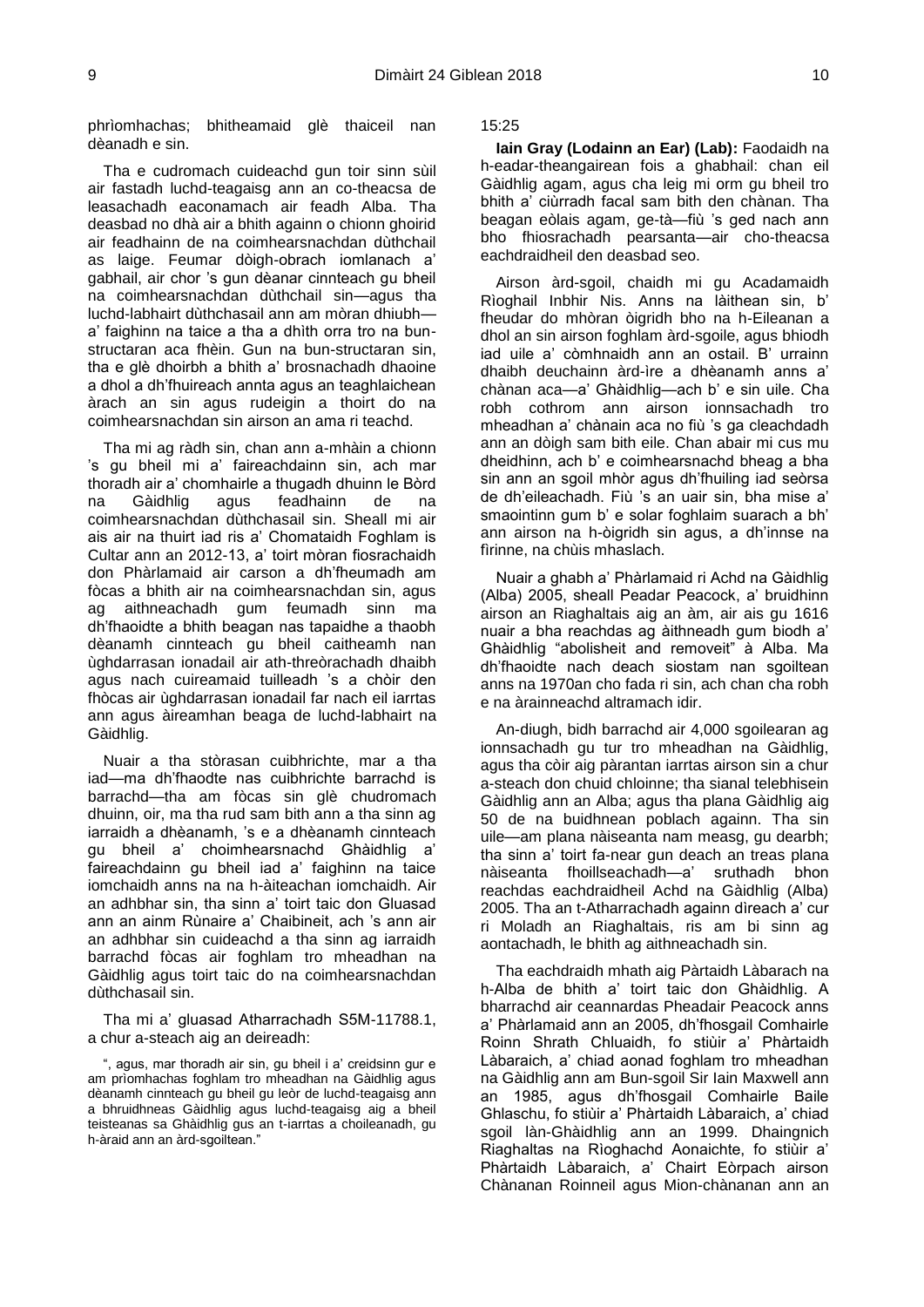2001, agus chruthaich Achd Conaltraidh 2003 a' bhun-stèidh laghail airson BBC Alba.

Tha fada ri dhol, ge-tà. Anns an deasbad air Bile na Gàidhlig (Alba) ann an 2005, thuirt Alex Neil, le mac-talla de Churchill:

"Tha am bile a' riochdachadh chan e deireadh na sgeòil ach deireadh an toisich ann an sgeul ath-bheothachadh na Gàidhlig."— [*Aithisg Oifigeil, 21 Giblean 2005;* c 16343.]

Bha e ceart. Anns a' chunntas-sluaigh mu dheireadh—ann an 2011—bha crìonadh beag anns an àireimh de luchd-labhairt na Gàidhlig, ach, rud a bha fada nas deimhinniche, bha cuideachd meudachadh anns an àireimh de luchdlabhairt òga. Ged a tha barrachd sgoilearan ann am foghlam tro mheadhan na Gàidhlig agus ann an sgoiltean Gàidhlig a-nis, a rèir nam figearan oifigeil bha lùghdachadh anns an àireimh de sgoilearan a' dèanamh theisteanasan anns a' Ghàidhlig gach cuid aig ìre nàiseanta 5 agus aig an àrd-ìre. Uair is uair, tha am Pàrtaidh Làbarach air an cuspair a thogail a thaobh caolachadh a' churraicealaim-sgoile tro thoirt a-steach nan deuchainnean nàiseanta ùra. Tha sinn air fianais a thaisbeanadh gun deach an ìre de chlàrachadh agus an ìre de bhuileachadh a theannachadh agus gun robh cuspairean sònraichte air fulaing, Gàidhlig nam measg.

Tha duilgheadas eile deagh aithnichte ann, ris an do tharraing Liz Nic a' Ghobhainn ar n-aire, mar bu chòir dhi, agus 's e sin gu bheil e duilich a bhith a' fastadh luchd-teagaisg Gàidhlig agus tidsearan a theagaisgeas tro mheadhan na Gàidhlig. Gu dearbh, an-uiridh, a' freagairt ri rannsachadh na Comataidh Foghlam is Sgilean air planadh airson an luchd-obrach, mhìnich tidsear a tha a' teagasg tro mheadhan na Gàidhlig am milleadh-dùil a bha aige:

"Mar thoradh air fàilligeadh a thaobh luchd-obrach a tha fileanta anns a' Ghàidhlig fhastadh, no trèanadh iomchaidh a thoirt do luchd-obrach aig nach eil a' Ghàidhlig, chan ann ach aig beag-chuid, no aig mòr-chuid bheag, den luchdobrach a tha an ìre riatanach de Ghàidhlig. Tha seo a' lagachadh an dearbh ethos de sgoil Ghàidhlig agus, aig a' cheann thall, tha an eallach air an luchd-obrach a labhras a' Ghàidhlig air a mheudachadh."

'S e seo cearcall millteach, oir dh'aidich an tidsear sin—cuideigin a bha fileanta anns a' Ghàidhlig—gun robh e ag iarraidh dreuchd an neach-teagaisg fhàgail. Ach b' e an t-adhbhar a thug e airson sin an t-uallach-obrach meudaichte agus crìonadh an tuarastail—ann am faclan eile, b' iad na h-aon duilgheadasan a tha ag adhbharachadh ghainneadan ann am prìomh chuspairean eile. Gus an dèilig an Riaghaltas ri cùisean bunaiteach leithid tuarastal agus uallachobrach, feumaidh sinn a bhith iomagaineach mu dheidhinn dè cho practaigeach 's a tha an leudachadh ann am foghlam tro mheadhan na Gàidhlig—air an cuireamaid fàilte—a dh'ainmich Rùnaire a' Chaibineit.

Bu chòir dhuinn fàilte a chur air adhartas, ach feumaidh sinn aideachadh nan dùbhlan a mhaireas. Faodaidh sinn an treas plana nàiseanta a chomharrachadh, ach tha Rùnaire a' Chaibineit ceart a bhith a' cur cuideam air a' phuing nach eil ann ach ro-ruithear do ro-innleachd gus a chur an gnìomh, a dh'fheumas dèiligeadh ri ceistean air targaidean agus clàran-ama ma tha momantam an adhartais gu bhith air a ghlèidheadh.

A dh'aindheoin 's nach eil comas sam bith agam anns a' Ghàidhlig, nuair a bhithear a' leigeil cudrom orm a ràdh cò e am bàrd as fheàrr agam, bidh mi a' freagairt Somhairle MacGill-Eain, fiù 's ged nach tèid agam air an obair aige a leughadh ach ann an eadar-theangachadh. O chionn 70 bliadhna air ais, sgrìobh MacGill-Eain an dàn eudòchasach:

"Chan fhaic mi fàth mo shaothrach bhith cur smaointean an cainnt bhàsmhoir".

An-diugh, faodaidh sinn innse dhuinn fhìn gur dòcha nach eil cainnt mhàthaireil MhicGill-Eain a' bàsachadh fhathast, ach feumaidh sinn aideachadh gu bheil fada a bharrachd againn ri dhèanamh mus urrainn dhuinn agairt gu fìrinneach gu bheil an cànan a' soirbheachadh.

Tha mi a' gluasad Atharrachadh S5M-11788.2 a chur a-steach aig an deireadh:

", agus gu bheil i a' toirt fa-near gun do stèidhich Achd na Gàidhlig (Alba) 2005 am frèam-obrach airson Plana Cànain Nàiseanta Gàidhlig leis an amas gum fàsadh cleachdadh a' chànain gu ruige ìre far an gabh e àbhaisteachadh."

#### 15:31

# <span id="page-9-0"></span>**Iain Ó Finnaí (Finnie) (A' Ghàidhealtachd agus na h-Eileanan) (Uaine):**

*Thoisich am ball sa Ghàidhlig.*

'S e latha math a th' ann. 'S toil leam a bhith ag èisteachd ri Gàidhlig anns a' Phàrlamaid againn.

Tha mi às na Cluainean, baile beag snog ri taobh Loch Lòchaidh 's faisg air a' Ghearasdan. Cha robh Gàidhlig aig mo phàrantan 's cha robh Gàidhlig san sgoil agam. A-nis tha sgoil ùr Ghàidhlig anns a' Ghearasdan. Tha an nighean agam, Ruth, agus an dithis nighean aice, Daisy 's Aimee, fileanta.

Tha mi a' smaoineachadh gum feum a h-uile duine sabaid airson na Gàidhlig.

Mar as àbhaist, feumaidh mi ràdh nach eil ach beagan Gàidhlig agam, 's feumaidh mi Beurla a bhruidhinn an-diugh.

#### *Lean am ball air sa Bheurla.*

Tha e cudromach gun toir sinn èisteachd ri aon de chànanan nàiseanta na h-Alba. Tha mise ag iarraidh rud beag a ràdh mu dheidhinn an dithis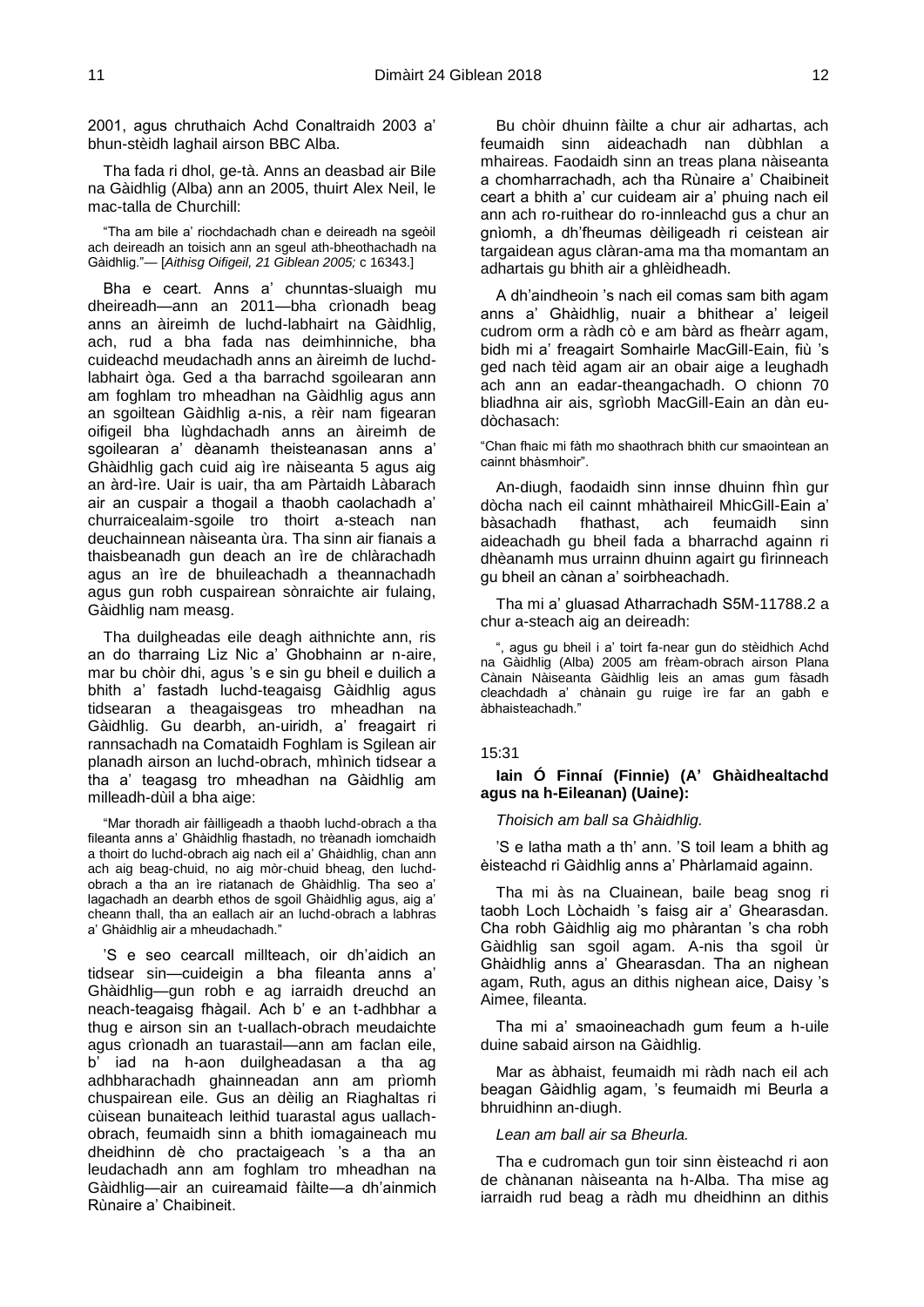oghaichean eile agam, a tha a' còmhnaidh ann an Catalòinia. An dèidh siubhal còmhla ri am pàrantan ann an Aimearaga a Deas, a' giùlan phocannan-droma, tha iad a-nis air a dhol a dh'fhuireach ann an Catalòinia, far a bheil iad aig a' chiad agus aig an dàrna ìre ann an sgoil Chatalànach. Tha iad a' bruidhinn Beurla agus bha iad a' tuigsinn Spàinntis mar-thà, agus tha iad a-nis a' bruidhinn Catalànais agus Spàinntis, no Castilianais, mar a chanadh iadsan ris. Tha an gnàth-eòlas sin a' leudachadh na h-inntinn.

Thug Liz Nic a' Ghobhainn iomradh air dàchànanachas. Mar chomhairliche ann an Comhairle na Gàidhealtachd, thachair mise air mòran deasbaid air Gàidhlig a bha aineolach, agus mar sin chuir mi romham gun cuirinn air adhart na buannachdan a thig à dà-chànanachas. A dh'innse na fìrinne, chan eil e gu diofar dè an cànan eile a dh'ionnsaichear, ach ann an Alba tha roghainn ann airson Gàidhlig.

Ainmichidh mi fiosrachadh bhon làraich-lìn "Bilingualism Matters":

"Tha rannsachadh air sealltainn gu bheil dàchànanachas na bhuannachd do leasachadh cloinne agus don àm ri teachd. Bidh clann aig a bheil fèin-fhiosrachadh de dhiofar chànanan a' fàs nas mothachail air diofar chultaran, diofar dhaoine agus diofar bharailean. Ach tha iad cuideachd buailteach do bhith nas fheàrr na aonchànanaich aig 'ioma-shaothrachadh' agus cur fòcas air cùisean. Is tric gu bheil iad nan leughadairean ro-abaich, agus san fharsaingeachd tha e nas fhasa dhaibh cànanan eile ionnsachadh. Tha dà-chànanachas a' toirt don chloinn fada a bharrachd buannachdan na dhà chànan!"

Tha mi cinnteach nach mise an t-aon Bhall Pàrlamaid na h-Alba ris a bheil daoine a' tagradh mu dheidhinn a' chothroim air cànanan ann an sgoiltean, agus tha e ceart gun do chlàraich Liz Nic a' Ghobhainn sa chunntas na h-iomagainean aig Bòrd na Gàidhlig mu dheidhinn Achd Foghlam (Alba) 2016, agus tha mi cinnteach gun cuala Rùnaire a' Chaibineit sin.

Tha cothrom beartach ann an dà-chànanachas, agus tha mòran dhaoine ag iarraidh air a' chothrom sin a ghabhail.

Anns an t-seisean mu dheireadh den Phàrlamaid, bha mi toilichte gun robh mi soirbheachail aontachadh fhaighinn air Atharrachadh air an ìre aig am feum ùghdarrasan ionadail foghlam Gàidhlig a sholarachadh. Rinn mi obair cuideachd air làraichean Luchd-siubhail ann an seisean pàrlamaideach roimhe, agus tha mi den bheachd gu bheil ceangal coitcheann eatorra, ma bheachdaicheas sinn air a' mhì-mholadh a tha sinn a' cluinntinn agus na h-ùghdarrasan ionadail nach eil a' solarachadh làraichean agus a' cumail an cinn sìos. Tha feum againn air compàirteachadh bhon a h-uile duine.

Tha obair ionmholta a' dol air adhart—bhruidinn Buill air an staitistig, agus faodaidh sinn mòran a dhèanamh de sin.

Chleachd Rùnaire a' Chaibineit am facal "spèis", agus tha mise a' smaointinn gu bheil sin cudromach. Rugadh agus thogadh mise air a' Ghàidhealtachd, agus feumaidh mi ràdh nach robh a' Ghàidhlig nam shealladh idir—b' e cànan a bhiodh seann daoine a' bruidhinn a bh' innte. Rinn mi Fraingis anns an sgoil, mar a rinn iomadh duine eile. An-diugh, tha mòran dhaoine ann an Alba, air feadh na Gàidhealtachd is nan Eilean agus thairis air sin, a' dèanamh deagh bheoshlaint dhaibh fhèin agus a' dlùth-ghabhail ris a' chultar againn. Tha iomadh deagh eisimpleir de sin. Is toigh leam gu h-àraid Griogair Labhruidh a' dèanamh rap anns a' Ghàidhlig—tha mi cinnteach gu bheil Rùnaire a' Chaibineit eòlach air an obair aige, a bhios na phàirt chudromach den chruinneachadh chlàran aige. Tha e mu dheidhinn "spèis"; cha bu chòir a' Ghàidhlig a bhith air a faicinn mar rudeigin fad às.

Anns a' cho-theacsa sin, tha mi air an taobh dhiubhsan a bhruidhinn mu dheidhinn iomairt nam fèisean agus BBC Alba. Tha e mìorbhaileach gu bheil daoine a' tuigsinn "cairt bhuidhe" a chionn 's gum bi iad a' coimhead BBC Alba gu tric. Chan e sop air sgàth sgoinne a tha seo—is tric gum bi sinn a' bruidhinn mu dheidhinn càileachd an naidheachdais, ach 's e "Eòrpa" aonan de na bheagan phrògraman aig a bheil lèirsinn nas fharsainge agus sealladh deimhinneach.

Tha dùbhlain ann airson foghlam tro mheadhan na Gàidhlig. Mar eisimpleir, tha mòran luchdteagaisg teisteanaichte a tha fileanta anns a' Ghàidhlg a' faireachdainn nach eil na sgilean sgrìobhaidh aca a tha riatanach airson na dreuchd. Tha iomadh dheagh iomairt air a bhith ann airson seo, agus tha mi cinnteach gun lean iad orra.

Thugadh iomradh air Bun-sgoil Ghàidhlig Phort Rìgh. Mo chreach-sa, tha fìor chomas againn air a' Ghàidhealtachd—agus, gu dearbh, ann an àitichean eile cuideachd—sgeulachd mhìorbhaileach dheimhinneach a thionndadh gu neo-shoirbheachadh. Mar a bhios fios aig na Buill a tha a' leantainn an Daily Gael air Twitter, chan eil fosgladh na sgoile air "portal gu ifrinn" fhosgladh; 's e sgeulachd naidheachd a tha math agus deimhinneach, agus tha mi cinnteach gu bheil tuilleadh sgeulachdan den leithid sin ri thighinn. Tha mi a' cur fàilte àraid air an airgead a bharrachd airson na sgoile ùire ann an Glaschu.

## *Mòran taing.*<sup>1</sup>

<sup>1</sup> Chaidh seo a ràdh sa Ghàidhlig.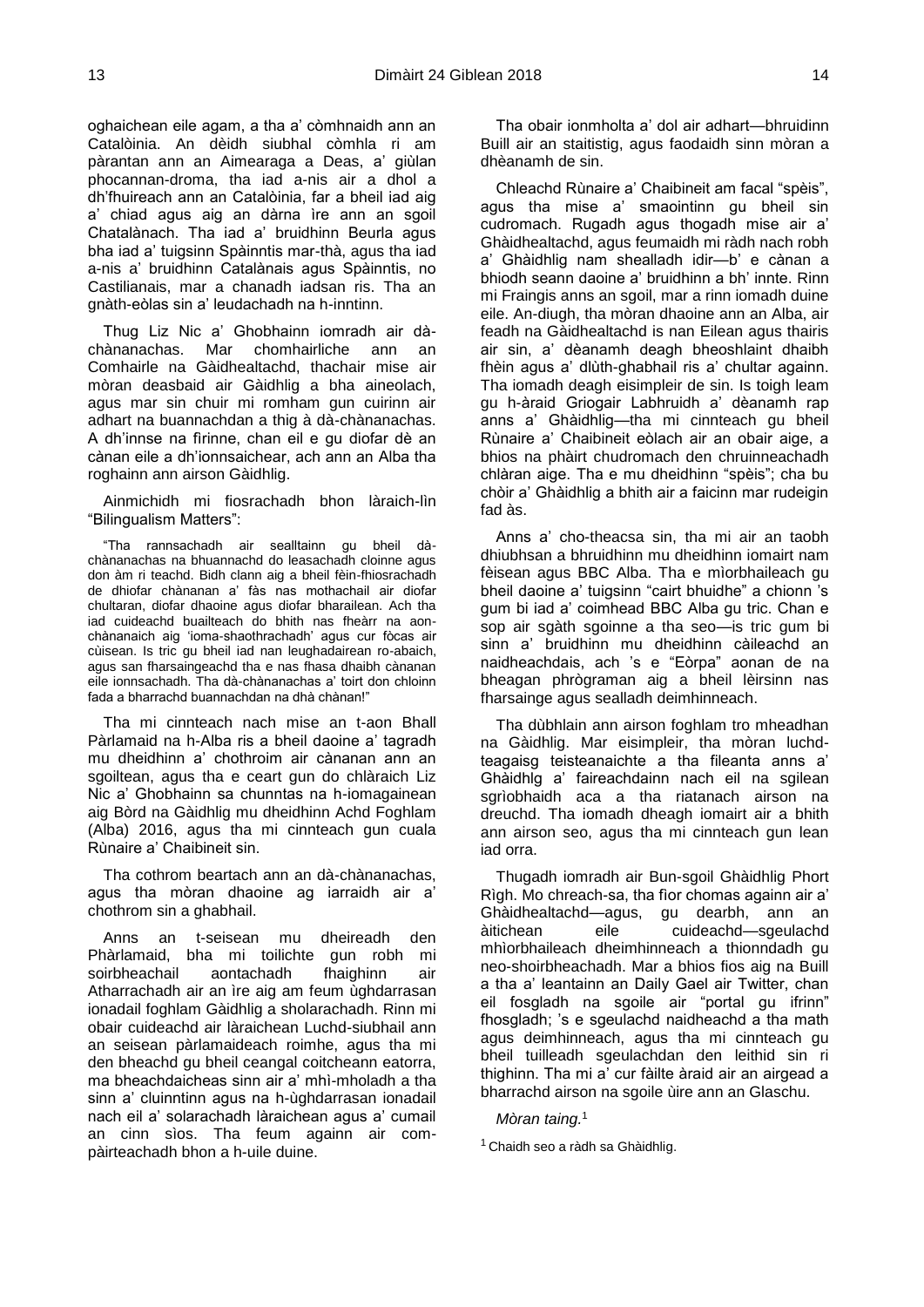## 15:37

<span id="page-11-0"></span>**Willie Rennie (Fìobh an Ear-Thuath) (LD):** Ma dh'fhaoidte gum bi cuimhne aig Iain Swinney gun robh esan agus mi fhìn air pannal aig Acadamaidh Cùil Lodair ron reifreann air neo-eisimeileachd ann an 2014. Mar a thachair, bha an seòmar uaine na sheòmar-teagaisg airson clas bun-sgoil tro mheadhan na Gàidhlig. Bha sanas ann os cionn nan taisbeanaidhean a bha a' mìneachadh:

"Tha sinn ag ionnsachadh mu dheidhinn na Gàidhlig, agus ag ionnsachadh na Gàidhlig, a chionn 's gu bheil i mar bhealach gu ionnsachadh mu dheidhinn eachdraidh agus dualchas ar dùthcha."

'S e sin abairt sgoinneil a tha a' toirt geàrrchunntas air na tha sinn a' feuchainn ri choileanadh nuair a tha sinn a' brosnachadh a' chànain, agus tha an teachdaireachd sin gu math eadar-dhealaichte ri mar a dh'fhiosraich Iain Gray anns an sgoil o chionn mòran bhliadhnaichean cha eil e cho fada air ais sin. Tha na tha a' tachairt a-nis fada nas deimhinnich agus a' togail inntinn, agus tha sin fìor airson daoine de gach aois.

Tha mac-talla den fheallsanachd sin ri fhaicinn air feadh an t-saoghail. Sgrìobh an neachcoiteachaidh agus sgrìobhaiche Aimeireaganach Rita Mae Brown:

"Tha cànan mar mhapa-rathaidean airson cultar. Tha e ag innse dhut cò às an tàinig an sluagh aige agus far a bheil iad a' dol."

'S ann leis an smuain sin a tha sinn a' toirt taic don Ghluasad agus don dhà Atharrachadh a chaidh a roghnachadh airson deasbad an-diugh.

Tha na Libearalaich Dheamocrataich air an làn thaic a thoirt don Ghàidhlig agus do bhrosnachadh na Gàidhlig. Bho Russell Johnston gu Ray Michie gu Teàrlach Ceannadach gu Iain Fearchar Rothach, anns a' phàrtaidh agam tha traidisean fada, às a bheil mi moiteil, mar thagraiche dealasach airson cànan is cultar nan Gàidheal. Bu tric a labhair Iain Fearchar Rothach anns a' Ghàidhlig anns an t-Seòmar seo; gu dearbh, thathar ag innse dhomh gum bu tric a chleachdadh e an cànan ann an coinneamhan de bhuidheann nam Ball Libearalach Deamocratach nuair a bha e anabarrach diombach agus ag iarraidh nach tuigeadh duine sam bith eile dè bha e a' bruidhinn mu dheidhinn.

**Stiùbhart Stevenson (Siorrachd Bhanbh agus Oirthir Bhùchainn) (SNP):** A bheil Willie Rennie ag aontachadh gum b' e an t-amas mòr poilitigeach aig Iain Fearchar Rothach, nach deach a choileanadh, an dùthaich seo a chruthatharrachadh gu bhith na dùthaich aon-chànanach anns an robh daoine a' bruidhinn Gàidhlig amhàin?

**Willie Rennie:** Tha. Cha ghèill mi. [*Gàire*.]

Bha Ray Michie na tagraiche daingeann airson na Gàidhlig. Gu dearbh, mhionnaich i a' bhòid ann an Taigh nan Cumantan anns a' Ghàidhlig. Nuair a leig i dhith a dreuchd agus chaidh a h-àrdachadh gu Taigh nam Morairean, rinn i an nì ceudna, agus b' ise a' chiad neach a mhionnaich anns a' Ghàidhlig anns na Morairean. Aig an àm, thuirt i:

"Tha seo a' toirt fa chomhair dhaoine aig a bheil ùidh ann an dualchas agus cultar na Gàidhealtachd cho cugallach 's a tha an cànan agus mar a tha sinn ag iarraidh a bhrosnachadh",

agus tha mi a' smaointinn gum bitheamaid uile ag aontachadh ris an smuain sin.

Tha mi ag aontachadh ris na prìomhachasan a dh'ainmich Rùnaire a' Chaibineit agus a chaidh a chur an cèill anns a' phlana nàiseanta, a thaobh cleachdadh, ionnsachadh agus cur air adhart a' chànain. Tha an caochladh sgeamaichean beaga a dh'ainmich e an-diugh—ann an raon de shuidheachaidhean bho ro-sgoil-àraich gu sgoilàraich, agus bho bhun-sgoil gu àrd-sgoil—uile nam pàirt de ro-innleachd nas fharsainge a tha sinn a' feuchainn ri leasachadh. Tha iad air cur ri atharrachadh radaigeach bho 1985, nuair nach robh ach 14 sgoilearan ann am foghlam tro mheadhan na Gàidhlig. Tha am figear sin air àrdachadh gu mòr gu 3,278—atharrachadh mìorbhaileach ann an ùine cho goirid. Tha a h-uile pàrtaidh anns a' Phàrlamaid air cur ris an leasachadh sin, bho na Tòraidhich—mar bu chòir, chuir Liz Nic a' Ghobhainn cuideam air an taic bho Mhinistearan Tòraidheach anns na tràthbhliadhnaichean—chun an Riaghaltais Làbaraich-Libearalaich Dheamocratach a bha ann, a rinn cinnteach gun deach an reachdas troimhe a thug inbhe don chànan, sìos chun an Riaghaltais fo Phàrtaidh Nàiseanta na h-Alba, a thug a' chùis nas fhaide.

Tha fada a bharrachd ri dhèanamh fhathast, getà. Bha Liz Nic a' Ghobhainn buileach ceart cuideam a chur air Comhairle na h-Eòrpa agus mar a tha an cànan fhathast ann an cunnart. Gu hiomlan, tha an àireamh de luchd-labhairt fhathast a' crìonadh agus tha tòrr obrach againn ri dhèanamh. 'S ann air an adhbhar sin gu bheil e glè bhrosnachail gu bheil uidhir de dhaoine bho air feadh an t-Seòmair a tha a' labhairt anns an deasbad—feadhainn anns a' Ghàidhlig agus feadhainn anns a' Bheurla—gu buileach air cùl leasachadh a' chànain ann an cultar is na healain, tro fhoghlam agus tro raon de dhòighean eile, air chor 's gun dèan sinn cinnteach gun lean i oirre a bhith fiùranach anns na bliadhnaichean ri teachd.

**An Leas-oifigear Riaghlaidh:** Tha sinn a' gluasad don dheasbad fhosgailte. Bu chòir do dh'òraidean a bhith de chòig mionaidean a dh'fhaid, mas e ur toil e.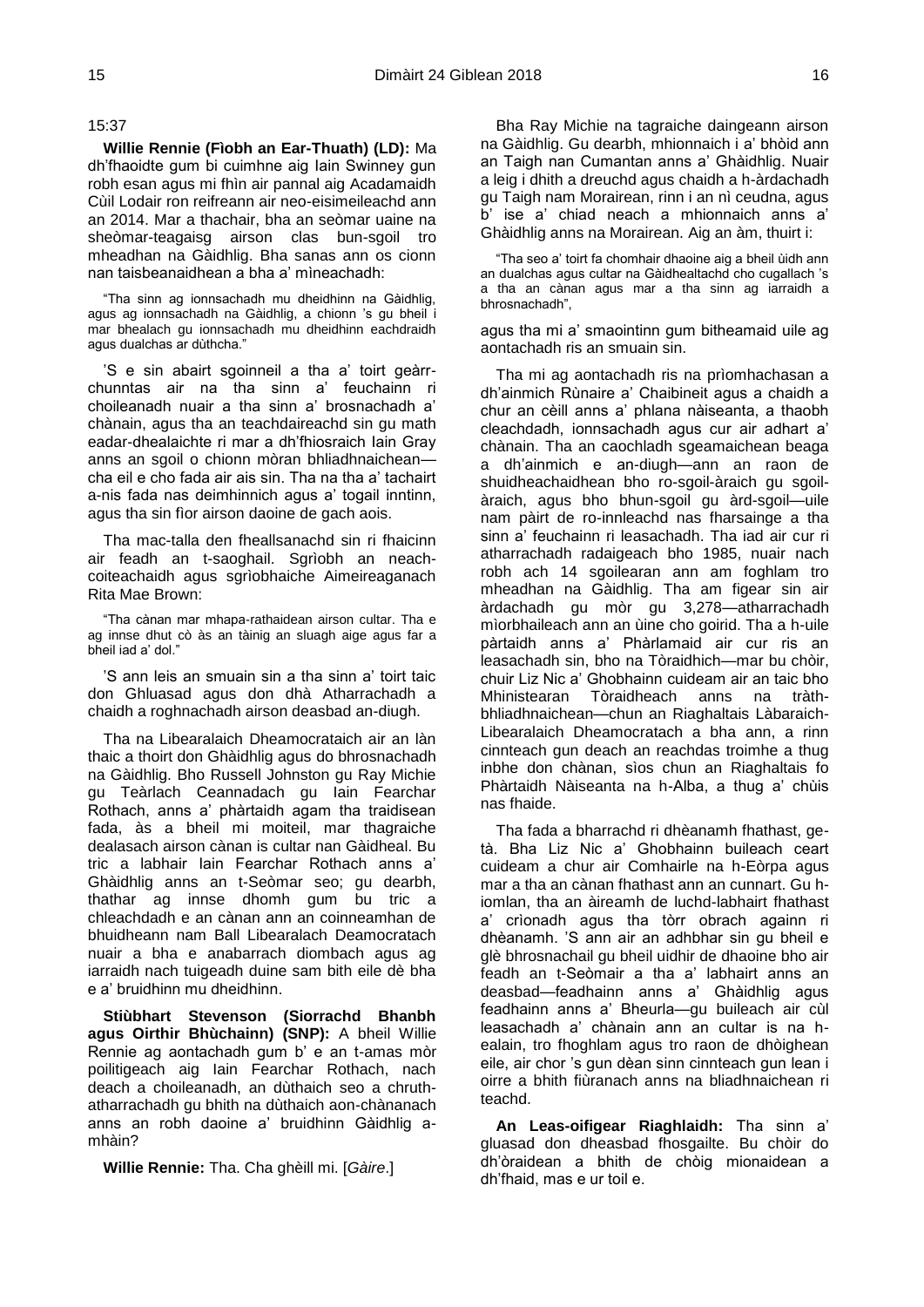## 15:42

# <span id="page-12-0"></span>**Ceit Fhoirbeis (An t-Eilean Sgitheanach, Loch Abar agus Bàideanach) (SNP):**

# *Bhruidhinn am Ball sa Ghàidhlig.*

Ann an 1959, sgrìobh an sgoilear cliùiteach Calum MacGilleathain mun sgìre agamsa.

"in Glen Roy I found the only Gaelic speakers in Lochaber under 40 years of age … a language … passes into oblivion."

Uill, gu fortanach, cha do thachair sin.

Ged a tha an deasbad seo a' tachairt sa Phàrlamaid, chan e rudeigin politeagach a tha sa Ghàidhlig. Ged a tha mi nam bhall dhen Phàrtaidh Nàiseanta, feumaidh mi ràdh gur e am pàrtaidh Tòraidheach a thug cead airson foghlam tro mheadhan na Gàidhlig sa chiad àite, le 14 sgoilearan ann an 1984, agus am Pàrtaidh Làbarach agus na Libearalaich Dheamocratach a chuir Achd na Gàidhlig 2005 air dòigh.

An t-seachdain 's a chaidh, chuir Port Rìgh, san sgìre agam fhìn, fàilte chridheil air an t-siathamh sgoil Ghàidhlig ùir ann an Alba, le tòrr taic bho Phàrtaidh Nàiseanta na h-Alba, agus gu h-àraidh bhon Leas-phrìomh Mhinistear, Iain Swinney, a tha uabhasach taiceil ris a' Ghàidhlig. Tha fios agam gu bheil luchd-labhairt na Gàidhlig gu math taingeil airson na taice aige. Is e deagh naidheachd a th' ann a bhith a' cluinntinn mu na sgoiltean ùra ann an Glaschu agus air a' Ghaidhealtachd.

Air sgàth 's gu bheil Achd na Gàidhlig 2005 agus planaichean Gàidhlig ann, tha na hàireamhan de dh'òigridh a tha a' dèanamh foghlam tro mheadhan na Gàidhlig a' fàs gach latha, agus tha iadsan a' fàs seach searbh sgìth de na h-argamaidean an aghaidh na Gàidhlig. 'S e mion-chànan a th' innte, ach chan eil i mar mhionchànan airson nan daoine a tha ga bruidhinn agus ga cleachdadh, agus a tha a' pàigheadh na h-aon chìsean a tha luchd-labhairt na Beurla.

'S e seo a' phuing as cudromaich dhomhsa; chan fhaca mi riamh a' ghràin air a' Ghàidhlig cho làidir 's a bha e às dèidh na h-òraid mu dheireadh a rinn mi sa Ghàidhlig. Le Achd na Gàidhlig 2005 agus am plana Gàidhlig, tha cothrom againn uile Gàidhlig a neartachadh agus a leasachadh, ach cuideachd feumaidh sinn tòrr a bharrachd a dhèanamh a thaobh nan argamaidean ceàrr mu shoidhnichean-rathaid, foghlam agus mun airgid a tha Gàidhlig a cosg. Tha luach sa Ghàidhlig agus feumaidh sinn sin a dhearbhadh nas fheàrr agus a shealltainn gu bheil taic thar-phàrtaidh ann airson na Gàidhlig. Is i a' Ghàidhlig cànan ar dùthcha air fad.

Tha adhartas air a bhith ann o chionn a' chiad phlana Gàidhlig—ann am foghlam, na meadhanan agus cultar—ach aig a' cheann thall, 's e am

prìomhachas na h-àireamhan de dhaoine a tha a' bruidhinn Gàidhlig gu làitheil, aig an taigh agus leis an obair, agus leis na sgoiltean ùra tha mi gu math dòchasach gu bheil na h-àireamhan a' dol a dh'èirigh. Mar sin, bu chòir dhuinn an Riaghaltas agus am plana Gàidhlig a mholadh.

Ach 's e a' cheist as motha, a bheil na hiomairtean seo—na h-iomairtean sa phlana, na hiomairtean sa phlana mu dheireadh, agus na hiomairtean a tha a' dol a bhith againn san àm ri teachd—a' neartachadh a' chànain mar chànan làitheil? Tha cunnart an-còmhnaidh ann gu bheil na planaichean Gàidhlig aig buidhnean poblach agus daoine eile dìreach mar "tick-box exercises". 'S e sin an t-adhbhar a tha lèirmheas agus sgrùdadh den adhartas cho cudromach. Tha tòrr iomairtean air a bhith soirbheachail—mar fhoghlam tro mheadhan na Gàidhlig agus BBC Alba—ach tha tòrr fhathast ri dhèanamh. Tha mi gu math taingeil dhan Leas-phrìomh Mhinistear, oir tha fios agam gu bheil esan mothachail dha na cùisean cudromach seo, agus gu bheil e taiceil ris a' Ghàidhlig. Tha e cho math a chluinntinn gu bheil trì sgoiltean ùra a' dol a bhith againn.

Anns an sgìre agam fhèin, tha sinn a' faicinn ath-bheothachadh ann an iomadh dòigh, leis na fèisean, na h-iomairtean Gàidhlig, sgoiltean Gàidhlig, ionadan Gàidhlig agus ceòl Gàidhealach. Ach 's e an t-amas as cudromaiche Gàidhlig a neartachadh airson 's gum bi barrachd dhaoine ga cleachdadh is a' faireachdainn cofhurtail ga cleachdadh, agus gum bi daoine aig a bheil Gàidhlig mar-thà a' fàs nas misneachail le bhith ga cleachdadh gach latha—san taigh, san sgoil is san obair.

An t-seachdain 's a chaidh, bha mi air leth toilichte fàilte chridheil a chur air a' bhun-sgoil ùir ann am Port Rìgh. Chan eil mi a' tuigsinn ciamar as urrainn do dhuine sam bith a dhol an aghaidh sgoil ùr, gu h-àraidh sgoil ùr Ghàidhlig.

Tha mise agus an òigridh eile a fhuair na cothroman a tha a' tighinn an cois foghlam Gàidhlig fada an comain gach neach a rinn spàirn às ar leth agus às leth na Gàidhlig, agus tha mi 'n dòchas gum bi tòrr a bharrachd sgoilearan ann san àm ri teachd as urrainn dhaibh an aon rud a ràdh.

#### 15:47

<span id="page-12-1"></span>**Eideard Mountain (A' Ghàidhealtachd agus na h-Eileanan) (Con):** Nuair a tha mise a' coinneachadh ri luchd-taghaidh air feadh na Gàidhealtachd is nan Eilean, tha soidhnicheanrathaid anns a h-uile àite far am bi mi a' siubhal, air na rathaidean againn, anns na stèiseanan againn agus ri taobh nan lochan is nan Rothach againn. Tha iad nan cuimhneachan làitheil air cho cudromach 's a tha a' Ghàidhlig do dh'Alba.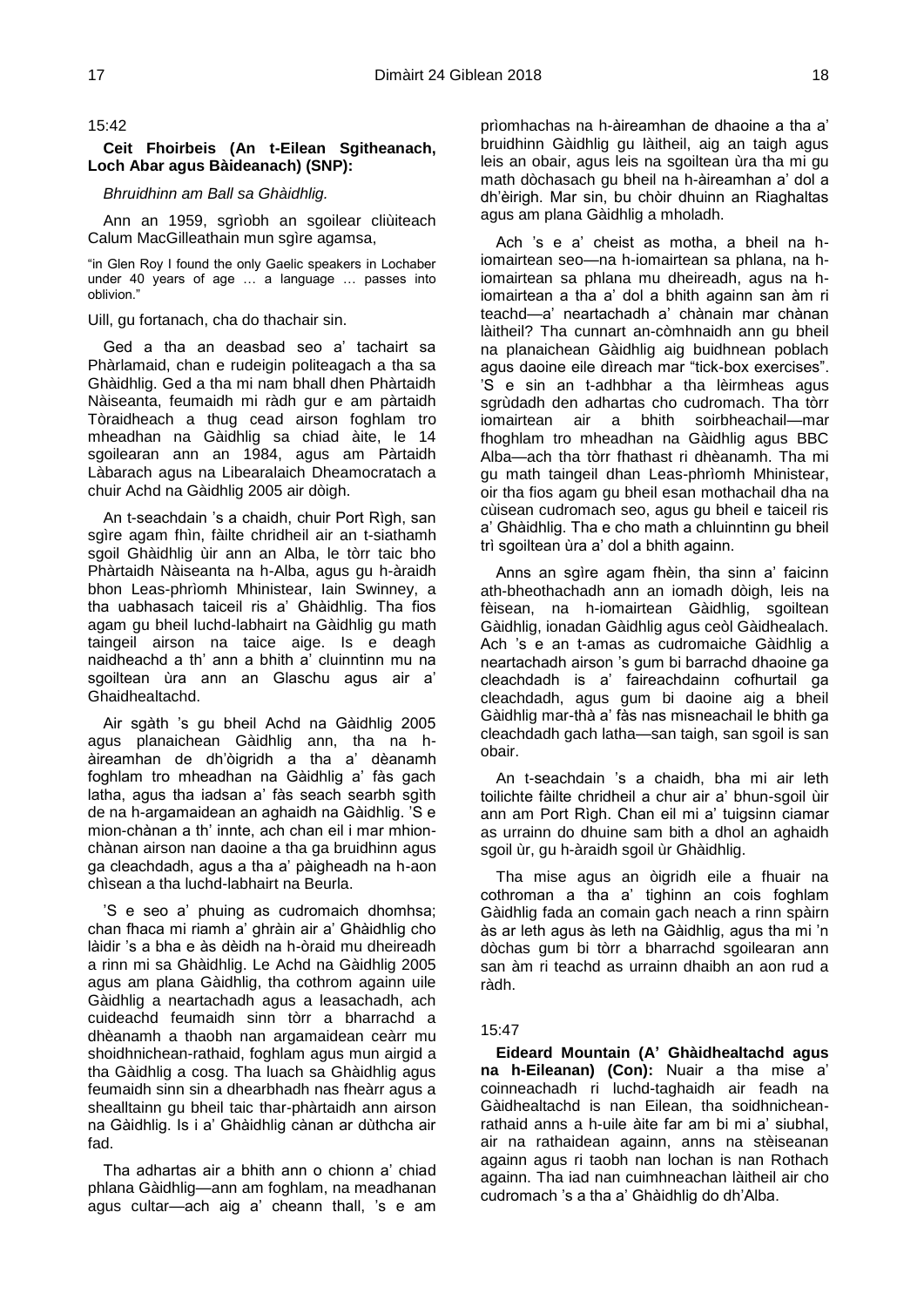Bha mi a' strì ri èisteachd ri Ceit Fhoirbeis agus ris an eadar-theangachadh aig an aon àm. A dh'innse na fìrinne, bha an dà chuid airidh air èisteachd riutha, agus mar sin thèid mi air ais a dh'èisteachd riutha aon an dèidh a chèile air los gum faod mi an ceangal ri chèile.

Tha àite bunaiteach aig a' Ghàidhlig ann an dualchas na h-Alba, leis na cinnidhean ris a bheil sinn ceangailte agus na cèilidhean aig am bi sinn a' dannsa uile nan traidiseanan a tha a' dol air ais. Tha sinn ceart a bhith a' cuimhneachadh air an Alba Ghàidhealaich bho na làithean a dh'fhalbh, ach bhiodh e ceàrr a shaoilsinn nach e ach cànan eachdraidheil a tha innte, oir tha i gu ìre mhòr na cànan beò—fiù 's ged a tha i air a bhith ann an cunnart agus feumaidh sinn cuimhneachadh luach a chur innte.

Le suidheachadh na Gàidhlig fada bho bhith tèarainte fhathast, tha e brosnachail a dh'fhaicinn gun robh, airson a' chiad turas riamh, àrdachadh anns an àireimh de luchd-labhairt na Gàidhlig fo aois 25. Tha an dealbh iomlan, ge-tà, a' nochdadh crìonadh. Bha mu 58,000 luchd-labhairt na Gàidhlig air an clàrachadh anns a' chunntassluaigh 2011, agus bha sin a' riochdachadh crìonadh de mu thuaiream 1,000 an comas ris an àireimh 10 bliadhna roimhe sin.

Mar sin, cha b' urrainn don phlana cànain nàiseanta Gàidhlig aig Riaghaltas na h-Alba tighinn aig àm nas fheàrr gus misneachadh a thoirt do choimhearsnachdan air mar a tha a' Phàrlamaid a' moladh gun toirear taic dhaibh. 'S fhiach cumail air cuimhne gu bheil 50 sa cheud de luchd-labhairt na Gàidhlig a' fuireach air a' Ghàidhealtachd is na h-Eileanan. Tha plana an Riaghaltais aig ìre nàiseanta, ach feumaidh e a bhith mothachail gu sònraichte do dh'fheumalachdan nan coimhearsnachdan ionadail agus dùthchail anns an roinn-taghaidh a tha mise a' riochdachadh.

Bidh na cùisean a bheir buaidh air na coimhearsnachdan dùthchail sin—dìth obraichean, taigheadas, bann-leathann agus còmhdhail phoblach—uile a' toirt buaidh air na coimhearsnachdan Gàidhlig agus air a' chànan, agus is tric gum bi seo ag adhbharachadh lùghdachadh sluaigh a lùghdaicheas cleachdadh a' chànain, a bu chòir dhuinn strì ri bhith a' dìon. Mar sin, tha cudrom air an Riaghaltas a bhith a' fuasgladh an luach eaconamaich a dh'fhaodadh a' Ghàidhlig a thoirt dha eaconamaidh na h-Alba—nì a dh'fhaodadh a bhith luach mu £100 millean gach bliadhna, a rèir Iomairt na Gàidhealtachd 's nan Eilean. Mar thoradh air fàs an eaconamaidh dùthchail, thig fàs ann an Gàidhlig ann an Alba, rud a bu chòir dhuinn uile a bhith ag obair a choileanadh.

Bidh na buannachdan eaconamach bhon Ghàidhlig air an neartachadh le foghlam Gàidhlig a tha èifeachdach. Anns na beagan bhliadhnaichean a dh'fhalbh, tha a' Ghàidhlig air fàs gu bhith na pàirt chudromach de beatha sgoile air a' Ghàidhealtachd, le 23 bun-sgoiltean agus 16 àrd-sgoiltean a' teagasg a' chànain. Is e Bun-sgoil Inbhir Nis a' chiad tè a chaidh a thogail a dh'aon ghnothach airson foghlam tro mheadhan na Gàidhlig. Chaidh fhosgladh ann an 2007 le 100 sgoilearan agus a-nis, 10 bliadhna an dèidh sin, tha rola de 232 sgoilearan ann. Sin sgeul de shoirbheas a bu chòir dhuinn uile a chomharradh.

Tha e soilleir gu bheil barrachd is barrachd choimhearsnachdan far a bheil dualchas Gàidhlig ann ag iarraidh an cuid chloinne a bhith co-dhiù dà-chànanach, a chionn 's gu bheil buannachdan bho sin gun teagamh sam bith. Mar thoradh air ionnsachadh diofar chànanan bho aois òg, chithear coileanadh nas àirde ann am foghlam, agus mar sin cha bu chòir dhuinn iongantas a ghabhail gu bheil barrachd phàrantan ag iarraidh an cuid chloinne a chur gu sgoiltean foghlam tro mheadhan na Gàidhlig. Bidh Pàrtaidh Tòraidheach na h-Alba daonnan a' toirt taic do thasgadh ann an sgoiltean Gàidhlig far a bheil fìor iarrtas ann air an son bho phàrantan ann an coimhearsnachd far a bheil dualchas Gàidhlig.

**Iain Ó Finnaí:** Tha beagan de dh'iomagain orm mun dòigh anns an dearbhadh tu an t-iarrtas sin. An tèid agad air a' chùis sin a shoilleireachadh? Gu deimhinn, bhiodh tu ag iarraidh suidheachadh far a bheil cothrom aig an ùghdarras ionadail togail air an iarratas le bhith a' brosnachadh càch a thighinn air adhart, mar a tha air tachairt gu tric ann an coimhearsnachdan.

**An Leas-oifigear Riaghlaidh:** Cuiream an cuimhne nam Ball gum bu chòir dhaibh bruidhinn tron chathraiche, an àite a bhith ann an còmhradh dìreach ri chèile. Mar sin—tron chathraiche, mas e do thoil e, a Mhgr Mountain.

**Eideard Mountain:** Tapadh leat, Oifigeir Riaghlaidh. B' e a' phuing a bha mi a' feuchainn ri dhèanamh air far am bu chòir dhuinn iarrtas a bhrosnachadh agus togail air an iarrtas a tha ann, an àite a bhith ag ràdh, "Chan eadh—cha dèan sinn sin." Ma tha iarrtas ann, bu chòir dhuinn a bhrosnachadh. Ach nuair a tha sinn a' brosnachadh leudachadh ann am foghlam Gàidhlig, feumaidh sinn dèanamh cinnteach nach leig sinn le cuid a dhaoine iomagainean a thogail, mar a thachair ann am Port Rìgh, nach bi an tasgadh ann an sgoiltean Gàidhlig a' tighinn gun droch bhuaidh sam bith air tasgadh ann an goireasan eile anns an sgìre. Feumaidh sinn dèanamh cinnteach gu bheilear a' faicinn na Gàidhlig mar dhòigh gus coimhearsnachdan a thoirt ri chèile agus chan ann gus an sgaradh.

Tha mi cuimhnneachail air an ùine a tha air fhàgail dhomh, agus mar sin their mi dìreach gu bheil mi pròiseil às a' phàirt leantailich a rinn am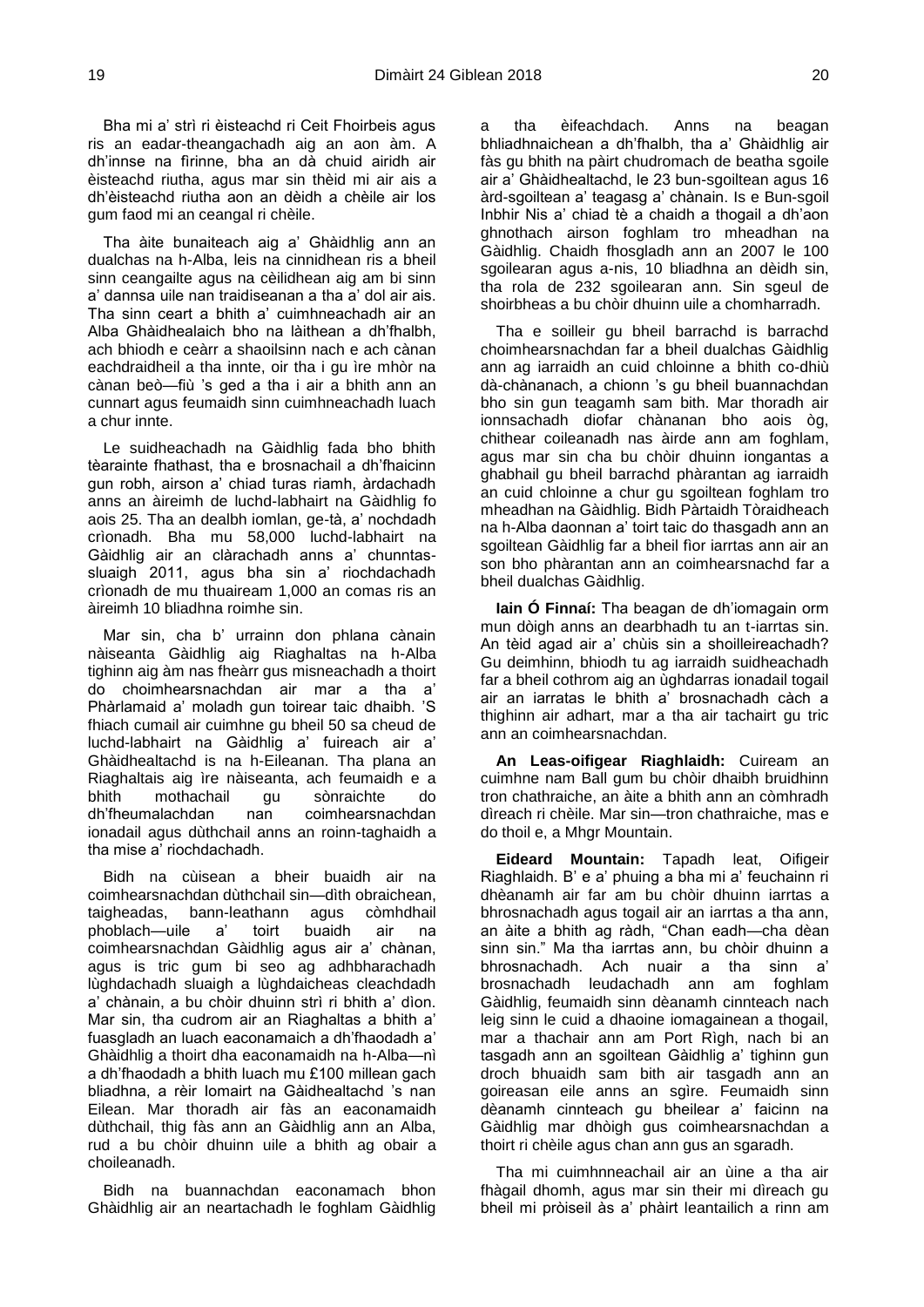pàrtaidh agam do Ghàidhlig a dhèanamh tèarainte airson an ama ri teachd tron mhaoineachadh a thug sinn do na ciad aonadan foghlam tro mheadhan na Gàidhlig, a bharrachd air Maoin Telebhisein Gàidhlig a thoirt a-steach. Bha na solaran sin glòir-mhiannach ach practaigeach dòigh-obrach a bhiodh Riaghaltas na h-Alba, nam bheachd-sa, glic a chumail.

Tha an deasbad seo cuideachd na chuimhneachan tìmeil do Riaghaltas na h-Alba gu bhith a' leantainn air leis a' ghealltanas, a rinneadh o chionn 10 bliadhna, a dhèanamh cinnteach gum bi, anns a' chunntas-sluaigh 2021, an uiread de luchd-labhairt na Gàidhlig co-dhiù air ais chun na h-ìre aig an robh i ann an 2001. Amaiseamaid gu h-àrd agus dèanamaid cinnteach gur e àrd-mhiann a h-uile pàrtaidh air feadh an t-Seòmair a bhith a' meudachadh cleachdadh na Gàidhlig air feadh Alba.

# 15:53

<span id="page-14-0"></span>**Stiùbhart Stevenson (Siorrachd Bhanbh agus Oirthir Bhùchainn) (SNP):** *Tha mi nam bhodach*\*—I am an old mannie—agus mar sin is coltach nach ionnsaich mi a' Ghàidhlig mus fàg mi tìr nam beò. Coltach ri mòran dhinn, ge-tà, tha sinnsearan Gàidhealach agam. Bhruidhinn mo sheanair Alasdair Caimbeul MacGriogair a' Ghàidhlig. Bhiodh e a' dìreadh nan crann air bòrd bàta; phòs e cuideigin à Dùn Èideann agus chaidh iad a dh'fhuireach ann an Lìte. Mar sin, chaidh mo mhàthair a thogail ann an dachaigh dhàchànanach agus bhruidhinn i anns a' Ghàidhlig ri a h-athair agus anns a' Bheurla ri a màthair. Nuair a chaidh i don sgoil ann an 1914, chaidh i a-steach do dh'àrainneachd far an rachadh a peanasachadh nam bruidhneadh i anns a' Ghàidhlig. Thug mo shinn-sinn-seanair— Gilleasbuig Stiùbhart—a chuid Gàidhlig leis gu Canada, ach thachair sin o chionn glè fhada: rugadh esan anmoch anns na 1700an.

Air an taobh eile den teaghlach, agus ma dh'fhaoidte fear nach do chuir uidhir ri airidheachd nan Stevensons, tha mo sheanair Uilleam Stiùbhart Stevenson, a phòs Elizabeth Tait Barlow ann an 1890. Bha a chiad dreuchd mar mhaighstir-sgoile anns a' choimhearsnachd Ghàidhlig ann an Leòdhas, far an deach a chur, mar neach aon-chànanach aig nach robh ach a' Bheurla, a dhèanamh cinnteach nach bruidhneadh duine sam bith Gàidhlig anns an sgoil far an do theagaisg e. Taing do fhreastal gu bheil sinn beò aig àm eadar-dhealaichte.

Coltach ri Iain Gray, chaidh a' bhean agam gu Acadamaidh Rìoghail Inbhir Nis—cha do bhruidhinn mi rithe mu cò ris a bha e coltach dhi

an sin, ach chan eil i a' tighinn bho dhualchas a bha làidir a thaobh na Gàidhlig.

Ciamar a tha mise a' ceangal ris a' Ghàidhlig an-diugh? Coltach ri càch, bidh mi a' faicinn ainmean-àite Gàidhlig agus feartan-tìre Gàidhlig. Anns a' chàr agam, tha an CD de Runrig "May Morning", a chruthaich iad airson fosgladh Pàrlamaid na h-Alba ann an 1999; agus tha CD agam de Julie Fowlis. A bheil mi a' tuigsinn a huile rud a chluinneas mi anns a' Ghàidhlig? Chan eil gu dearbh, ach tha facal no dhà agam. Thogadh an ùidh agam gum b' urrainn dhomh, fhad 's a bha mi ag èisteachd ri eadartheangachadh na h-òraid aig mo cho-oibriche Ceit Fhoirbeis ann an aon chluas agus ris a' Ghàidhlig anns a' chluais eile, tuigsinn cuid den chofhreagairt. Ach am b' urrainn dhomh bruidhinn Gàidhlig ann an dòigh sam bith a tha ciallach? Cha b' urrainn idir.

Nuair a bha mise nam bhalach òg, nan robh cuideigin ag iarraidh a chluinntinn na Gàidhlig, b' e an t-àite far an cluinneadh iad a' chuid as motha den Ghàidhlig air a bruidhinn fo Dhrochaid nan Gàidheal—the Hielanman's Umbrella—ann an Glaschu, far am b' àbhaist do dhaoine bho na h-Eileanan an Iar a bhith a' cruinneachadh—tha e ri taobh stèisean a' Mheadhain agus fon drochaid thairis air Sràid Earra-ghaidheal. Chluinneadh iad barrachd Gàidhlig na Beurla an sin. Dìreach mar a chì sinn a-nis leasachadh na Gàidhlig anns na bailtean mòra, gu h-eachdraidheil—fiù 's ged a bha sin anns an àm a chaidh seachad—bha i air a bruidhinn ann am bailtean mòra.

B' ann às an sgìre a b' àbhaist dhomh riochdachadh—tha an sgìre a-nis, an dèidh atheagrachadh nan crìochan, air a riochdachadh le Gillian Màrtainn—a thàinig "Leabhar Dhèir" o chionn cha mhòr 1,000 bliadhna. 'S e "Leabhar Dhèir" lethbhreac den Bhìoball anns a bheil am pìos as aosta de Ghàidhlig sgrìobhte. Nuair a rinneadh na ciad oidhirpean a dhèanamh a-mach cò aig an robh sealbh air Alba, chaidh na manaich bho abaid Dhèir timcheall a' sgrìobhadh, ann an Gàidhlig ann am marghain a' Bhìobaill sin, fiosrachadh air cò aig an robh sealbh air ciod. Tha sin gu math inntinneach.

Ann an Siorrachd Obar Dheathain, bha Gàidhlig ann nach b' e Gàidhlig na h-Alba air a bheil sinn a' bruidhinn. Tha baile ann ris an canar New Pitsligo, aig a bheil ainm eile—Cyaak. Tha sin às a' Chuimris, no Gàidhlig Bhriothannach. Tha na traidiseanan cànain againn gu math iomadach.

Tha mo ghuth caran meirgeach an-diugh—b' fheudar dhomh dèiligeadh ris a' Ghàidhlig airson sin, nuair a rinn mi beul-phurgaid leis "anCnoc", an t-uisge-beatha bhon taigh-staile as fhaisge orm. Is e sin an t-ainm Gàidhlig airson a' chnuic, Knock, a tha air cùlaibh an taigh-staile.

<sup>\*</sup>*Chaidh seo a ràdh sa Ghàidhlig*.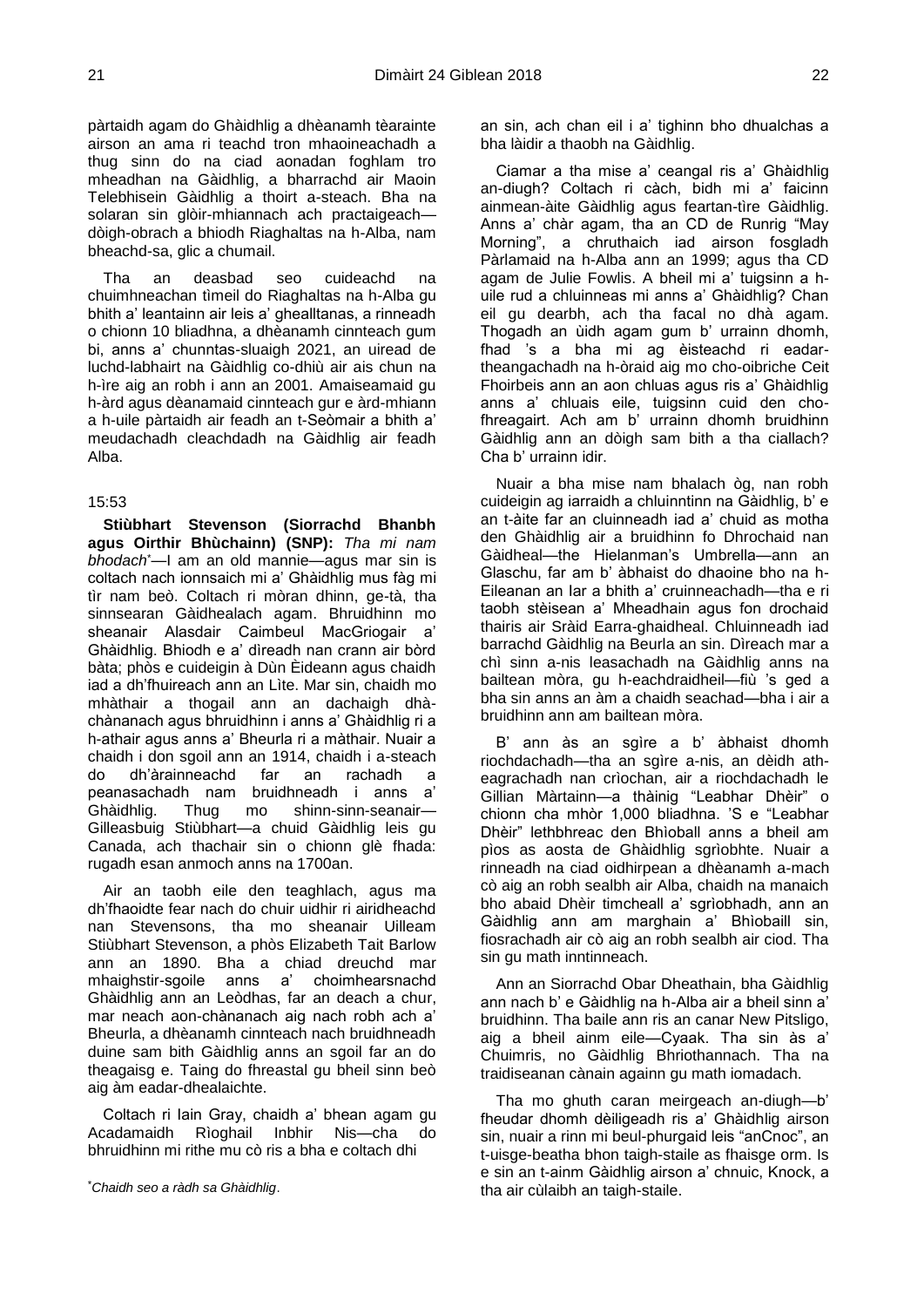Tha mi a' cur fàilte mhòr air an tasgadh a bharrachd, a chaidh ainmeachadh, ann an teagasg Gàidhlig ann an Glaschu agus fosgladh ghoireasan ann an àitichean eile. Tha sinn a' toirt taing nach do shoirbhich le Achd 1616 a dh'ainmich Iain Gray, agus chluich Peadar Peacock, ar co-oibriche a bha ann, pàirt bhunaiteach ann a bhith a' gluasad na Gàidhlig gu àite eile agus a' togail air na rinneadh roimhe. Tha mi a' toirt mo làn thaic do dh'oidhirpean gus Gàidhlig a thoirt gu barrachd dhaoine.

Tha mi a' co-dhùnadh le moladh sìmplidh a dh'fhaodadh cuideachadh agus a dh'fhaodamaid beachdachadh air toirt air adhart. Tha tòrr cruinneòlas agus àitichean againn le ainmean Gàidhlig.<br>Dh'fhaodamaid tòiseachadh le bhith a' Dh'fhaodamaid tòiseachadh le bhith a' cuideachadh luchd na Beurla na h-ainmean Gàidhlig fhuaimneachadh oir, mar neach na Beurla, tha ainmean Gàidhlig uaireannan a' fairtleachadh orm. Le beagan cobhair, dh'fhaodamaid ionnsachadh ciamar a dh'fhuaimneachar ainmean Gàidhlig—

**An Leas-oifigear Riaghlaidh (Cairistìona Ghreumach):** Chan eil fios agam ciamar a chanas tu anns a' Ghàidhlig, "Thig gu co-dhùnadh, mas e do thoil e", ach thig gu co-dhùnadh mas e do thoil e.

# 15:58

<span id="page-15-0"></span>**Claire Baker (Alba Mheadhanach agus Fìobh) (Lab):** Tha mi toilichte a labhairt anns an deasbad feasgar an-diugh. Tha e a' tighinn chan ann fada an dèidh an deasbaid air dualchas dobheantainn, anns an robh mòran Bhall ag ainmeachadh dè cho cudromach 's a tha a' Ghàidhlig, gach cuid ann an seagh eachdraidheil agus a chionn 's gum feum sinn leantainn oirnn a' toirt taic don chànan ann an Alba.

Tha e cothromach gun aithnich sinn Gàidhlig na h-Alba is gun cuir sinn meas oirre, ga glèidheadh agus ga moladh, agus tha àite cudromach aig a' phlana nàiseanta gus an t-àrd-amas sin a choileanadh. Gu sònraichte, tha e cudromach gun dèan sinn strì ri bhith a' toirt air a' chànan fàs taobh a-muigh nan sgìrean far an robh a' Ghàidhlig làidir gu traidiseanta, agus gu bheil i ruigsinneach dhaibhsan a tha ag iarraidh a hionnsachadh air feadh na dùthcha. 'S ann anns an dòigh sin a mhaireas an cànan beò.

Tha e inntinneach gun do bhruidhinn Rùnaire a' Chaibineit air foghlam nan tràth-bhliadhnaichean. Bha beagan cianalais orm nuair a choimhead mi taisbeanadh mu dheidhinn "Dòtaman" rè turas comataidh don BhBC. Tha nadar de dh'inbhe cult air a' phrògram a-nis, ach ann an 1985 bha e gu math tùsaireach ann an àbhaisteachadh a' chànain, air an do chuir e mòran cloinne eòlach don chiad turas. Air an turas sin, bha e math a chluinntinn mu dheidhinn na h-obrach ùire a tha BBC Alba agus CBBC a' dèanamh ann an coobrachadh air filmeadh eagran Gàidhlig de "Raven", no "Fitheach", prògram mòr-chòrdte anns am biodh clann a' gabhail pàirt ann an dànathuras.

Bho 1999, tha a' Phàrlamaid air pàirt chudromach a chluich gus fòcas a chur air a' Ghàidhlig. Chaidh a' Phàrlamaid a stèidheachadh aig àm nuair a bha iomagainean ann gun robh Gàidhlig mar chànan a' bàsachadh. Ged a chaidh sin aithneachadh agus ged a chaidh grunn nithean a dhèanamh mar-thà, tha dùbhlain fhathast romhainn a thaobh iarrtas airson foghlam, a bharrachd air dèiligeadh ri beachd a' mhòrshluaigh, mar a dh'ainmich Ceit Fhoirbeis. Tha a' Phàrlamaid air a bhith mothachail gus oidhirpean a dhèanamh air chor 's gun dèanar cinnteach gu bheil a' Ghàidhlig a' faighinn taic, agus tha mise toilichte a dh'fhaicinn sin a' leantainn air.

Feumaidh sinn aithneachadh, mar aon fhactar a chuir ri crìonadh a' chànain ann an Alba, gun gabh ceangal a dhèanamh ris na roghainnean is codhùnaidhean a rinneadh anns na bliadhnaichean a chaidh seachad a dh'aon ghnothach gus cleachdadh a' chànain a chuibhreachadh. Chaidh an cànan a chumail beò tro na linntean le ginealaichean agus coimhearsnachdan, agus le luchd-coiteachaidh agus luchd-iomairt, a phut an gnothach air adhart.

A bharrachd air taic a thoirt do dh'obair Bòrd na Gàidhlig, tha dleastanas aig an Riaghaltas agus aig a' Phàrlamaid a thaobh aithneachadh cho cudromach 's a tha an cànan do dh'Alba, cur air adhart co-ionannachd agus in-ghabhail airson nan coimhearsnachdan far a bheil a' Ghàidhlig air a bruidhinn, agus brosnachadh dhaoine a bhith a' gabhail ris, agus a' faighinn barrachd eòlais air, a' chànan. Tha sinn a' toirt taing gu bheil sinn ann an àite a tha fada nas fhallaine an-diugh na bha sinn chan ann fada air ais ann an eachdraidh. Ged a tha mi a' tuigsinn gu math nach i a' Ghàidhlig an ciad chànan do mhòran dhaoine tuilleadh, tha iomagainean ann fhathast gum faodadh, leis an tseann ghinealach a' siubhal, gum bi na traidiseanan ceangailte ris a' chànan ann an cunnart siubhail còmhla riutha. San fharsaingeachd, ge-tà, tha sinn a' bruidhinn nas lugha air am bi a' Ghàidhlig beò agus nas motha air a' chomas aice a bhith a' fàs gu soirbheachail ann an teaghlaichean is coimhearsnachdan.

Am measg adhbharan eile, tha an suidheachadh mar sin a chionn 's gun robh, rè nam bliadhnaichean nuair a bha an cànan air iomallachadh, bha ealain is cultar na h-Alba fhathast a' brosnachadh agus a' glèidheadh na Gàidhlig. Bho sheinn nan salm chun a' Mhòid agus Ceanglaichean Ceilteach, is fhada gun robh cothrom ann dhaibhsan a bha ag iarraidh Gàidhlig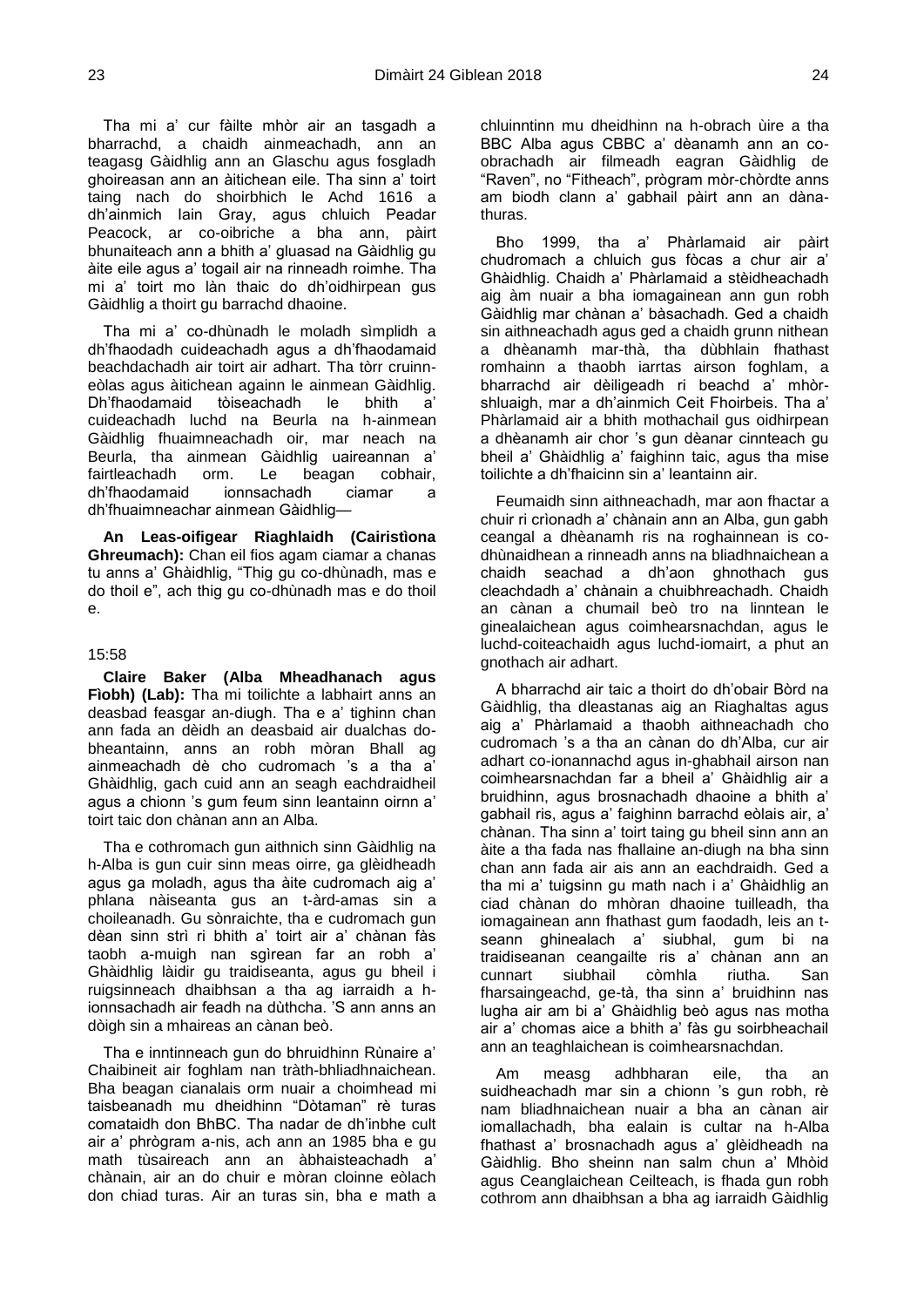ionnsachadh no a bhruidhinn le fèin-earbsa agus le taic. Cha bu chòir dhuinn a leithid sin de bheairteas a mheasadh fo luach. Tha e cudromach gum faod sgoilearan suidhe ann an seòmar-teagaisg le luchd-teagaisg ullaichte, ach tha e cudromach cuideachd gu bheil an comas aca a bhith ag ionnsachadh a' chànain, a gabhail ris gu dlùth agus a bhith beò ann, tro òrain agus sgeulachdan, companas agus càirdeas.

Mar eisimpleir, tha am plana ùr a' gabhail asteach pròiseact gus taic a thoirt don tseasmhachd san fhad-ùine airson ionad foghlaim is ealain Uibhist a Deas, agus tha mi an dòchas gun leigeadh seo leis na traidiseanan agus òrain Ghàidhealach a mhairsinn. Tha mi cuideachd toilichte a dh'fhaicinn gun lean sinn oirnn, fon phlana, taic a thoirt do na buidhnean a tha cudromach airson nan ealan Ghàidhlig ann an Alba. Tha a' Ghàidhlig na pàirt chudromach de dhualchas na dùthcha, agus anns na sgìrean far a bheil i làidir, bu chòir dhuinn a bhith a' dlùthghabhail ri sin agus ris na cothroman na lùib. Le bhith a' togail cheanglaichean làidir eadar cultar agus ealain, faodaidh sinn buannachd fhaighinn às ann an raointean eile, gu h-àraid ann an turasachd, agus luchd-turais a' dlùth-ghabhail ri romansachd a' chànain agus a cheanglaichean ri eachdraidh bheartach na h-Alba.

Tha sinn a' cur fàilte air leasachadh roinnleachd airson turasachd Ghàidhlig, a bhios a' toirt taic do bhuidhnean a tha a' cleachdadh a' chànain. Is dòcha gu bheil mi an-còmhnaidh a' bruidhinn mu dheidhinn an t-sreath telebhisein "Outlander" an-dràsta, ach chruthaich sin barrachd ùidh ann an Alba, an dualchas togte againn, ar cruth-tìre agus, tron dòigh anns a chleachd e a' Ghàidhlig, ùidh ann an cànan air leth ann an Alba a tha mar bhealach don dualchas againn airson luchd-turais aig a bheil ùidh ann.

Ged a tha Buill eile air cuideam a chur air dealas a' Phàrtaidh Làbaraich a thaobh na Gàidhlig thairis air na bliadhnaichean, tha mi ag aithneachadh gu bheil sinn air co-obrachadh tarsainn na Pàrlamaid gus an cànan a bhrosnachadh, agus tha mi a' cur fàilte mhòr air sin. Chaidh Achd na Gàidhlig (Alba) 2005 agus am plana a thoirt a-steach a chionn 's gu bheil sinn uile a' tuigsinn agus mothachail air a' phuing gu bheil na coimhearsnachdan a tha ga bruidhinn fhathast feumach air taic fhòcasaichte.

Tha iomadh dùbhlan fhathast air beulaibh coimhearsnachdan Gàidhlig na h-Alba. Gu tric, tha na coimhearsnachdan seo lag le sluaighean a tha a' fàs sean no ag atharrachadh a chionn 's gum feum daoine nas òige a bhith a' sireadh cosnadh. Mar thoradh air sin, faodaidh coimhearsnachdan Gàidhlig làidir—far am bi luchd-labhairt a' faireachdainn comhfhurtail agus far am bithear a' cleachdadh a' chànain gach latha anns an dachaigh agus anns an sgìre—a bhith fo chunnart a bhriseadh ann am bloighdean. Ma thèid a leithid a choimhearsnachdan a bhriseadh an àirde, far a bheil cothroman ann airson cleachdadh làitheil a' chànain, faodaidh am miann airson cleachdadh agus ionnsachadh a' chànain a chur ann an cunnart cuideachd, gu h-àraid am measg nan ginealaichean nas òige. Tha obraichean tèarainte le tuarastal math cudromach airson dèanamh cinnteach gum faod teaghlaichean aig a bheil a' Ghàidhlig leantainn orra a bhith beò agus a shoirbheachadh anns na coimhearsnachdan aca.

Ma tha sinn gu bhith soirbheachail ann an toirt taic don Ghàidhlig agus toirt oirre fàs, bidh feum againn air dòigh-obrach iomlan a bhios ag àrach a' chànain seo a tha luachmhoir, phrìseil agus air leth ann an Alba.

**An Leas-oifigear Riaghlaidh:** Feumaidh mi a bhith teann leis na h-òraidean. Chan eil ùine againn os làimh. Tha mi ag iarraidh òraidean de chòig mionaidean, mas e ur toil e.

# 16:04

<span id="page-16-0"></span>**Willie Ó Cobhthaigh (Coffey) (Cille Mhearnaig agus Srath Irbhinn) (SNP):** Tha e na thoileachas dhomh gu bheil an comas agam a bhith a' labhairt aon uair eile airson taic a thoirt don Ghàidhlig agus don obair a bhithear a' gabhail os làimh gu lìbhrigeadh nan amasan a tha air an cur an cèill anns a' phlana nàiseanta.

Tha mi air labhairt ann an grunn deasbadan air a' Ghàidhlig thairis air na bliadhnaichean, agus gach turas tha e soilleir gu bheil sinn a' gluasad air adhart agus a' dèanamh adhartas leis a' chànan eireachdail seo, a tha a' cluiche pàirt mhòr gar dealbhachadh mar shluagh agus far am bi sinn a' dol mar nàisean.

Cha leig mi orm gu bheil mi faisg air bruidhinn na Gàidhlig, ach bha e mìorbhaileach Ceit Fhoirbeis a chluinntinn agus i a' bruidhinn a' chànain le uiread de dh'fhaireachdainn agus de dhìorras. Tha mi a' dèanamh mo dhìchill gus taic a thoirt don chànan, agus nas anmoiche nam òraid bidh mi a' toirt cunntas do Bhuill air an obair dhrùidhteach a tha air a bhith a' tachairt ann an Cille Mhearnaig thairis air an 20 bliadhna mu dheireadh aig Bun-sgoil Onthank—faisg air far an do thogadh mi; tha mi fhathast a' fuireach faisg air làimh.

Is toigh leam am plana a chionn 's gu bheil e soilleir, furasta ri leughadh agus glè dheimhinneach mu dheidhinn a' chànain. Is cinnteach gum bi an ath chòig bliadhnaichean beothail. Tha e cudromach gur urrainn dhuinn adhartas a mheasadh, gu dearbh, agus tha na molaidhean air mar a chuirear seo an gnìomh agus mar a chumar sùil air gu bhith a' leantainn ann an ùine ghoirid.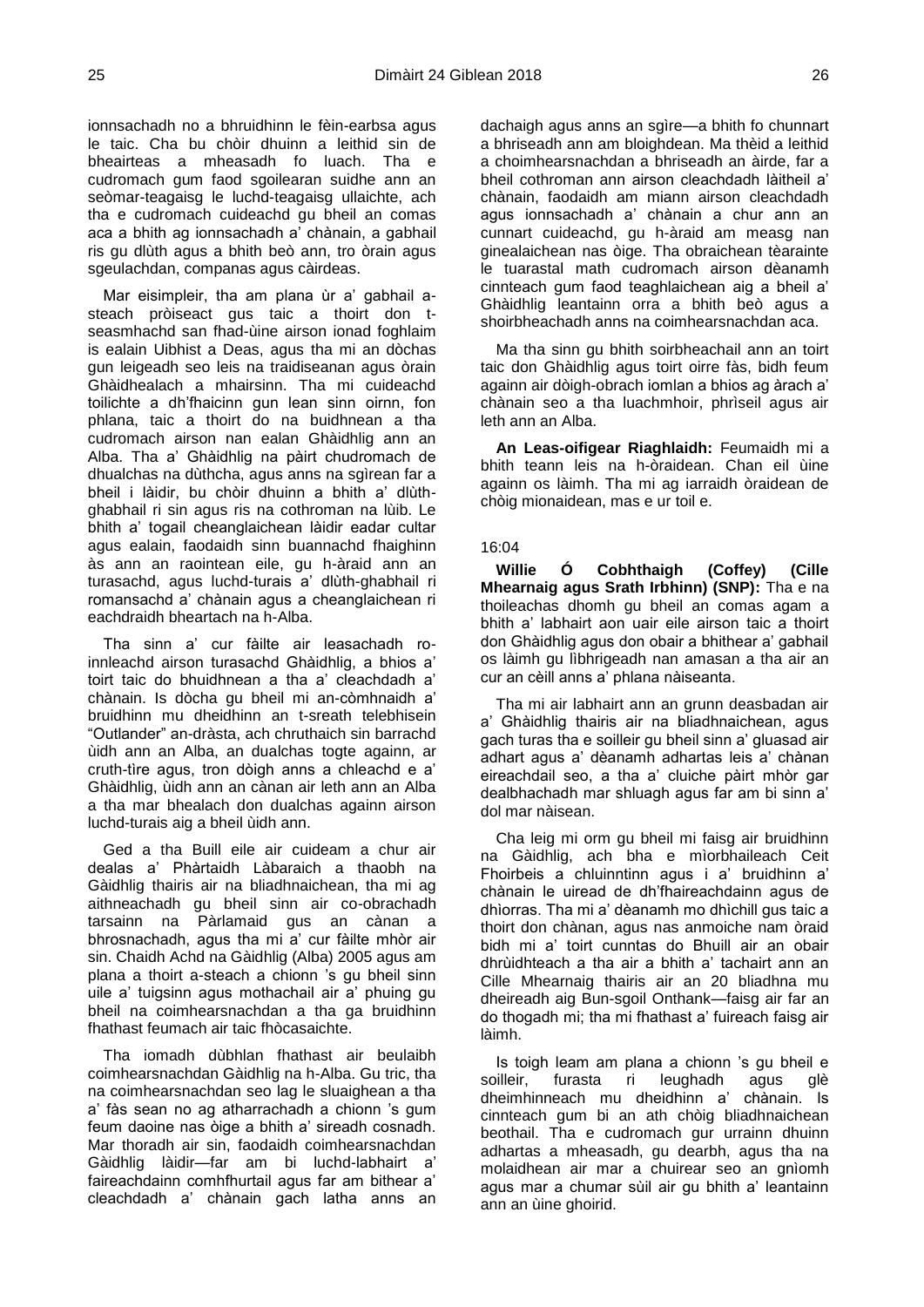Cha bhi an obair air ar beulaibh furasta, agus tha i glè dhùbhlanach. 'S i a' Ghàidhlig aon am measg iomadh cànan san t-saoghail a tha an cunnart a bhith caillte mura dèan sinn rudeigin mu dheidhinn. Tha UNESCO a' toirt tuairisgeul de Ghàidhlig na h-Alba mar "gun teagamh ann an cunnart", le mu thuaiream 80,000 luchd-labhairt ann an Alba taobh a-muigh suidheachadh foirmeil an fhoghlaim. Tha an àireamh de dhaoine ann an Èirinn agus anns a' Chuimrigh a tha a' labhairt nan cànanan Ceilteach eile nas àirde, ach tha sinne eòlach air an eachdraidh a thaobh mar a thàinig sinn gu bhith anns an t-suidheachadh seo.

'S e amas sìmplidh a' phlana nàiseanta a dhèanamh cinnteach gun cleachdar Gàidhlig nas trice, le barrachd dhaoine agus ann an raon nas fharsainge de shuidheachaidhean. Tha cuimhne agam gun do rinn mi iomradh air seo an turas mu dheireadh a labhair mi mun Ghàidhlig—bha mi an dòchas gum biodh an cànan air fhaicinn barrachd a thuilleadh air chluinntinn barrachd. Tha am plana ag amas air sin anns an dòigh 's gu bheil e an dùil a bhith a' cur a' chànain air adhart fada a bharrachd ann an raointean leithid dualchas, turasachd, biadh is deoch agus cur-seachadan.

Tha mi an dòchas gum bi sin a' ciallachadh gum bi iadsan nach àbhaist a bhith a' tachairt air a' chànan ga fhaicinn agus ga chluinntinn, ann an còmhradh agus ann an òrain, ann an suidheachaidhean ionadail, ma dh'fhaoidte tro cheòl agus tachartasan—tha e uile a' dèanamh diofar agus tha e a' cuideachadh gu deagh ìomhaigh a chur air adhart, agus tha sin fìor chudromach ma tha sinn gu bhith a' leudachadh tarraingeachd na Gàidhlig.

Tha an sealladh air coimhearsnachdan anns a' phlana ag aithneachadh gu bheil diofar ìrean de chonaltradh ris a' Ghàidhlig—sgìrean le ceudad àrd de luchd-labhairt; coimhearsnachdan ann am bailtean mòra agus bailtean eile mar Chille Mhearnaig; agus coimhearsnachdan teicneòlais, mheadhanan agus thachartasan. Tha iad uile eadar-dhealaichte, ach tha pàirt aca uile ri chluich gus am plana a thoirt air adhart.

Bheir mi do Bhuill sealladh beag de na tha air a bhith a' tachairt ann an Cille Mhearnaig aig Bunsgoil Onthank. O chionn ghoirid, chomharraich an t-aonad Gàidhlig an sin an 20mh cheannbhliadhna aice, agus chaidh mu 250 clann tron aonad rè nam bliadhnaichean sin. An-dràsta, tha mu 32 clann anns a' bhun-sgoil bho BS1 gu BS7, agus 13 eile anns an ionad tràth-bhliadhnaichean. Fhuair a' chlann buannachdan às nach robh cuingichte ris a' churraicealam. Tha na buannachdan sòisealta agus cultarail air a bhith ana-mhòr: tha a' chlann air siubhal air feadh na h-Alba airson fharpaisean agus chruinneachaidhean.

Cha tachradh sìon de sin mura biodh gun robh a' Ghàidhlig ann, agus tha e na chliù do Chomhairle Siorrachd Àir an Ear agus do luchdobrach na sgoile thairis air na bliadhnaichean gun do dh'fhiosraich uidhir de phàistean rudeigin cho deimhinneach. Bidh an t-aonad Gàidhlig a' gluasad gu àite ùr, air àrainn William McIlvanney anns a' bhaile—àrainn ùr sgoinneil airson àrd-sgoil agus bun-sgoil agus tha a' faighinn a h-uile duine air bhioran mu dheidhinn an ama ri teachd.

Tha am plana nàiseanta na chothrom eile gus a' Ghàidhlig a thoirt ceum air adhart air an turas aice agus i a' dol am feabhas. Tha an turas air a bhith doirbh do mhòran dhaoine aig a bheil gràdh air a' chànan, eadar gu bheil iad ga bhruidhinn no nach eil. Tha am plana ag amas air tarraingeachd na Gàidhlig a leudachadh taobh a-staigh coimhearsnachdan iomadach na h-Alba tro chultar, ceòl agus a h-uile foirm de chonaltradh, agus tha sin cothromach agus ceart, nam bheachd-sa, agus tha mi a' toirt mo làn thaic do na h-oidhirpean susbainteach a tha a h-uile duine a' dèanamh gus an cànan againn a dhìon.

*Tiugainn 's obraichidh sinn ri chèile gus dèanamh cinnteach gun urrainn don Ghàidhlig mairsinn beò airson bhliadhnaichean ri tighinn.*\*

Bidh mi riamh taingeil do dh'fhear òg, ris an canar Loughlan Buchanan, a thug dhomh an abairt sin agus mar a dh'fhuaimneachar i.

Tha mi toilichte a bhith a' toirt taic do Ghluasad an Riaghaltais.

## 16:09

<span id="page-17-0"></span>**Jamie Halcro Johnston (A' Ghàidhealtachd agus na h-Eileanan) (Con):** Mar as còir, tha a huile pàrtaidh anns an t-Seòmar seo deiseil is deònach dualchas Gàidhlig na h-Alba a dhìon agus a chumail suas. Labhair mo cho-oibriche Liz Nic a' Ghobhainn mu dheidhinn cuid den obair a ghabh Pàrtaidh Tòraidheach na h-Alba os làimh, nuair a bha iad ann an riaghaltas mus do thachair tiomnadh chumachdan, gus an cànan a bhrosnachadh còmhla ris an dualchas bheartach a tha ceangailte ris. Tha sinne a' cumail taic ris an obair sin an-diugh.

Tha mise a' cur fàilte air an obair a rinneadh air a' phlana cànain nàiseanta Gàidhlig le Bòrd na Gàidhlig agus air a' phròiseas a chruthaich am plana. Mar Bhall airson na Gàidhealtachd is nan Eilean, tha mi ag aithneachadh dualchas làidir na Gàidhlig a gheibhear gu h-àraid anns na h-Eileanan agus air a' Ghàidhealtachd an iar—gu sònraichte, ann an Leòdhas, Uibhist a Deas, Loch Abar agus Ros an Iar. Anns na sgìrean sin de dh'Alba, 's i a' Ghàidhlig cànan na beatha làitheil.

\**Chaidh seo a ràdh sa Ghàidhlig.*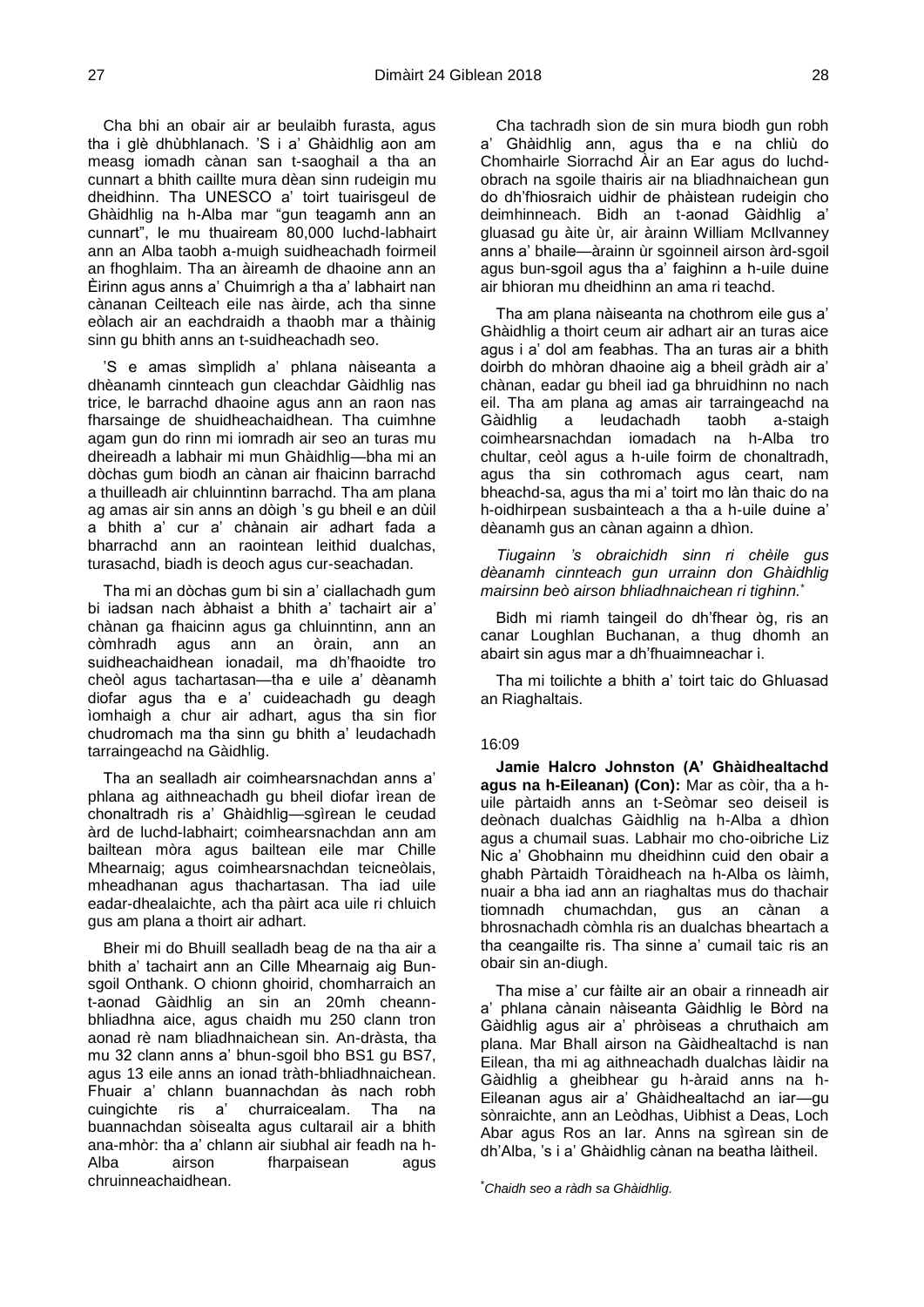Ach tha cultar na Gàidhlig fhathast fiùranach chan ann a-mhàin air a' Ghàidhealtachd is na h-Eileanan ach ann an sgìrean eile de dh'Alba. Tha an dàimh ris a' chànan a chithear ann am meadhan na dùthcha a' comharrachadh ghluasadan-sluaigh nas ùr-nodha, an dèidh do Ghàidheil imrich às a' Ghàidhealtachd gu ceann a deas na dùthcha air tòir air cothroman. Tha sinn a' faicinn beagan den dìleib sin suas an rathad bhon Phàrlamaid, far a bheil Eaglais nam Manach Liath a' cumail suas seirbheis Ghàidhlig gu cunbhalach, an dèidh dhi toirt a-steach coithional Eaglais Ghàidhealach an Tolbooth agus an Naomh Eòin tha beatha ùr air a bhith aig an togalach mar "The Hub", dachaigh do Fhèis Eadar-nàiseanta Dhùn Èideann.

Bhruidhinn Buill mu dheidhinn nan ceanglaichean aig Glaschu ris a' chànan. Gu hàraid tro cheòl agus tachartasan cultarach eile, tha co-dhiù beagan buaidh bhon Ghàidhlig ri fhaicinn ann am mòran de dh'Alba. Gu dearbh, 's tric nach eilear ag aithneachadh cho mòr 's a bha a ruigsinneachd eachdraidheil. Co-dhiù, tha an sgìre agam a' cumail a h-àite mar dhachaigh na Gàidhlig an-diugh, gu h-àraid ann an coimhearsnachdan dùthchail. Labhair mise iomadh turas air na dùbhlain a tha ro choimhearsnachdan dùthchail is iomallach ann an Alba, gu h-àraid air a' Ghàidhealtachd is na h-Eileanan. Tha fìor dhùbhlan air ar beulaibh a dhèanamh cinnteach gu bheil na coimhearsnachdan dùthchail sin seasmhach airson an ama ri teachd.

A' gluasad seachad air na sgìrean far a bheil a' Ghàidhlig air a bruidhinn, tha sinn a' faicinn iomadachd mhòr de chultaran ann an Alba. 'S ann à Arcaibh a tha mise, agus is dòcha gun do ghluais muinntir nan eilean againne bho labhairt Cruithnis gu labhairt Lochlannais agus an uair sin Beurla, gun dualchas eachdraidheil sam bith a bha ceangailte ris a' Ghàidhlig. Chan urrainn do na hacadaimigich ach tuairmeas a dhèanamh air dè cho dlùth 's a bha Cruithnis ri cànanan Ceilteach nan eileanan Breatannach. Ann an sgìrean eile a tha mise a' riochdachadh, tha traidisean fada ann den Doric—tha fo-dhualchainnt de sin ann am Moireibh agus Inbhir Narann, a tha anns an roinn na Gàidhealtachd agus nan Eileanan. Tha sinn eòlach cuideachd air cànanan eile a thugadh do dh'Alba o chionn beagan ùine le coimhearsnachdan imrich.

Na suidhe anns a' cho-theacsa sin, tha a' Ghàidhlig mar aon thraidisean am measg mòran bhuaidhean culturach as urrainn don a h-uile duine ann an Alba aithneachadh mar phàirt den dualchas choitcheann againn. Aon eileamaid a dh'fheumas sinn spìonadh às, 's e an cleachdadh—nach eilear a' dèanamh ach le beagan daoine air an oir, taing do shealbh—de chur chànanan air adhart, ann an dòigh air choreigin, mar nì poileataigeach. Chan e nithean poileataigeach a th' ann an cànanan, agus chan eil cànanan nan airm poileataigeach nas motha, agus tha cultar a' soirbheachadh le bhith a' dol tarsainn air crìochan, chan ann le bhith às-dùnach no toirmeasgach. Anns na sgìrean far a bheil làthaireachd làidir aig a' Ghàidhlig, tha e soilleir gu bheil e ceart gu bheil i air a h-aithneachadh leis an stàit. Tha e ceart gu bheilear a' gabhail suim de chultaran agus traidiseanan eadar-dhealaichte nuair a thathar a' dreachdadh poileasaidh agus a' beachdachadh air. Mar a tha am plàna Gàidhlig a' sealltainn, tha sin a' dol tarsainn nan ìrean de riaghaltas: feumar a' beachdachadh air chan ann a-mhàin le àrd-riaghaltas ach le farsaingeachd de bhuidhnean bho chomhairlean ionadail gu bùird slàinte.

Anns an ro-ràdh aige ris a' phlana, tha cathraiche Bòrd na Gàidhlig, Ailean Dòmhnallach, ag aithneachadh nan dùbhlan a thaobh fastadh luchd-obrach a tha comasach ann am foghlam tro mheadhan na Gàidhlig, mar a dh'ainmich Buill eile.

**Joan NicAilpein (Alba a Deas) (SNP):** Tha mi a' cur fàilte air dòigh-labhairt co-aontachail an deasbaid, ach a bheil am Ball ag aontachadh gu bheil an t-iomradh anns an Atharrachadh Tòraidheach ri,

"dèanamh cinnteach gu bheil gu leòr de luchd-teagaisg ... Gàidhlig gus an t-iarrtas a choileanadh"

caran cealgach, oir tha na Tòraidhean a' bacadh luchd-teagaisg teisteanaichte aig a bheil Gàidhlig, leithid Sìne Halfpenny, a' teagasg nar sgoiltean, a dh'aindheoin iomairt fhada—ach neoshoirbheachail aig deireadh an latha—gus am boireannach sin, a tha à Albainn Nuadh, a theagasg ann an Eilean Muile?

**An Leas-oifigear Riaghlaidh:** B' e eadartheachd fada a bha sin, a Mhgr Halcro Johnston tha mi duilich, ach chan eil ùine a bharrachd ann as urrainn dhomh toirt dhut.

**Jamie Halcro Johnston:** 'S e cùis-nàire a tha ann gu bheil am Ball a' toirt a-steach in-imrich gu deasbad air planaichean airson na Gàidhlig, ach sin agaibh e.

Chan e foghlam tro mheadhan na Gàidhlig an taon sheirbheis phoblach far a bheil cùisean ag èirigh. Air turas gu Steòrnabhagh o chionn ghoirid, chuala mi mu dheidhinn nan duilgheadasan a thaobh fastadh luchd-obrach aig a bheil Gàidhlig airson cùram sòisealta. Tha feum ann orrasan gus taic a thoirt do sheann daoine le dementia anns na h-Eileanan a tha air dhol air ais don chiad chànan aca. Tha deagh eisimpleirean, ge-tà, de dh'adhartas. Fhad 's a bha mi an sin, choinnich mi ri stiùiriche an fhoghlaim airson na comhairle, a bhruidhinn mu dheidhinn na h-obrach a thathar a' dèanamh tro e-sgoil gus daoine òga a thàladh.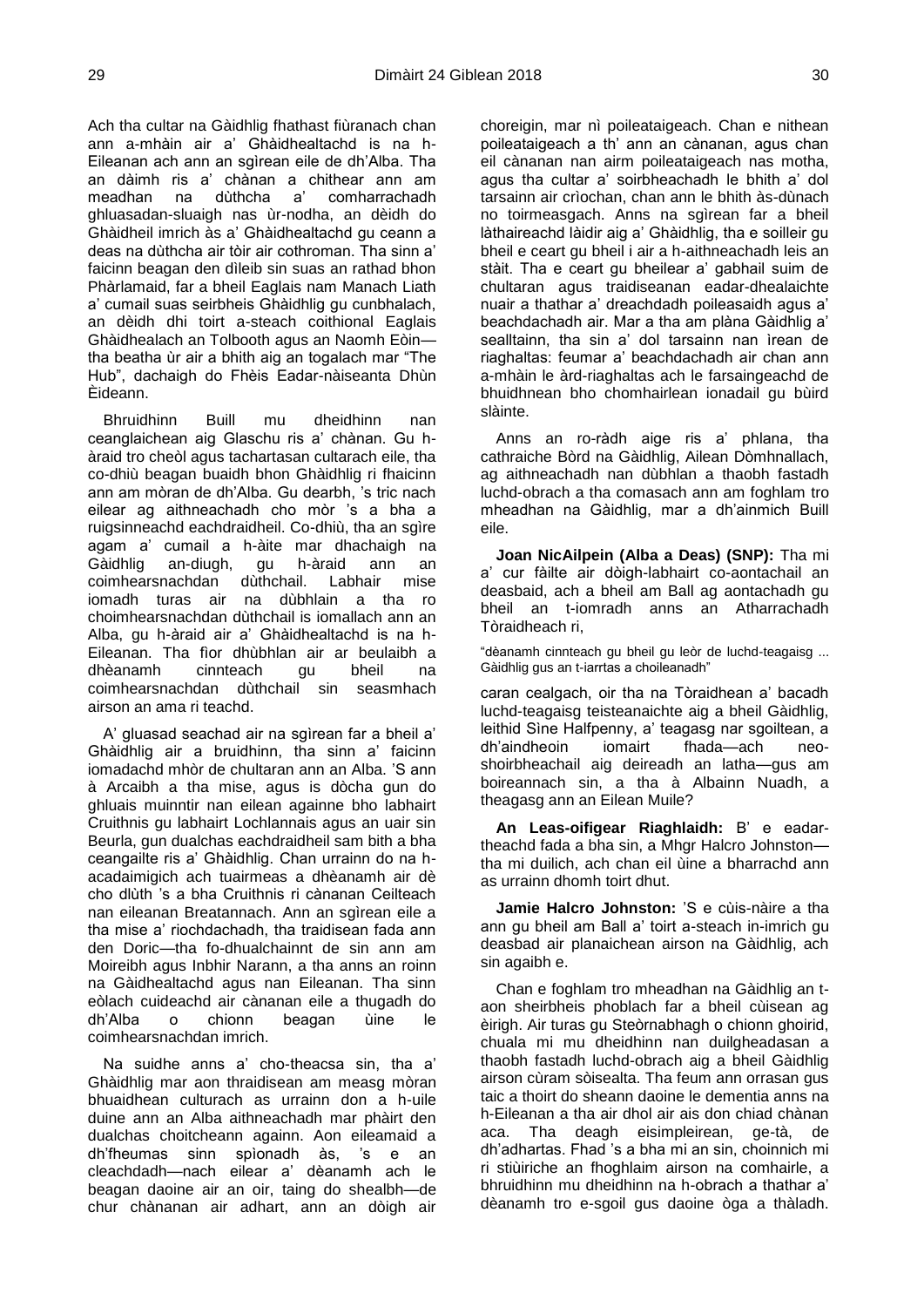Fhuair mi an cothrom cuideachd a bhith a' cluinntinn beagan seinn anns a' Ghàidhlig, nì a thaisbein fìor dhoimhneachd cultar is dualchas na Gàidhlig air na h-Eileanan.

Tha e math a bhith a' cur air adhart a' chànain, agus tha an àrd ìre de cho-obrachadh a rinneadh ann an cur a' phlana ri chèile gun teagamh mar nì na fhàbhar. Mar a dh'ainmich Buill eile, ge-tà, ma tha a' Ghàidhlig gu bhith a' soirbheachadh anns an tìr-dhàimh aice, feumaidh sinn aithneachadh nas dlùithe a thoirt do fheumalachdan nan coimhearsnachdan iomallach dùthchail. Tha sinn air iomadh cheum air adhart a ghabhail, ach tha seasmhachd nan coimhearsnachdan sin fhathast nan cùis-iomagain do mhòran air feadh na roinnepàrlamaid agam.

Mar a thuirt mi, tha e ceàrr a bhith a' dèanamh cùis phoileataigeach de chànan agus feumaidh sinn a bhith—

**An Leas-oifigear Riaghlaidh:** Tha mi duilich, ach feumaidh mi do stad an sin. 'S e deagh àite a bhith a' stad.

**Jamie Halcro Johnston:** Tha mi an impis crìochnachadh.

**An Leas-oifigear Riaghlaidh:** Fhuair thu 25 diog a bharrachd, agus chan eil ùine a bharrachd agam.

#### 16:14

<span id="page-19-0"></span>**Joan NicAilpein (Alba a Deas) (SNP):**  Fosglaidh mi le earrann bhon t-sàr sgrìobhaiche Joseph Conrad a bha mi riamh a' saoilsinn drùidhteach. "Tha eachdraidh ag atharrais oirre fhèin", sgrìobh e,

"ach chan fhaighear air ais gu bràth gairm àraidh ealain a tha air chall. Tha e air an saoghal fhàgail gu tur, mar fhonn an eòin fhiadhaich a chaidh a sgrios."

Bha Conrad a' bruidhinn gu sònraichte mu dheidhinn euchdan agus cultar a' chinne-daonna anns an t-seagh as fharsainge, agus chanainn-sa gu bheil sin a' gabhail a-steach cànan. Gu dearbh, mar a thuirt Buill eile, tha cànan air fhaicinn mar phrìomh euchd a' chinne-daonna, agus às aonais cànan cha ghabhadh gin de na h-euchdan eile againn a chur an cèill.

Nuair a thèid cànan a chall, tha e doirbh a thoirt air ais; mar a thuirt Conrad, tha e air

"an saoghal fhàgail gu tur".

Bha mi riamh a' smaointinn air a' Ghàidhlig nuair a chuala mi an earrann sin, ma dh'fhaoidte gu hàraid air sàilleibh na liriceachd aice agus na dòigh anns a bheil i a' cur an cèill laigse cultar a' chinne daonna. Tha coimeas eadar cunnart ri cultar daonna agus cunnartan ri beathaichean fiadhaich cuideachd iomchaidh. Mar as còir, tha sinn a' toirt taic do cheumannan a tha ag amas air am flora is

fauna againn a ghlèidheadh, agus tha sinn deiseil gabhail ri beagan ana-goireis gus a bhith cinnteach nach tèid cur às gu tur do "ghabh tarsainn"—gairm an traoin—no don ghiuthsach aosta Albannach againn.

Ach tha eag-eòlas daonna feumach air dìon cuideachd, agus chan fhaod sinn leigeil leis a' Ghàidhlig an saoghal seo fhàgail gu tur. 'S ann air an adhbhar sin a tha mise a' toirt taic don phlana nàiseanta Gàidhlig seo. Tha am plana ag amas air an cànan a dhèanamh tèarainte airson an ama ri teachd, oir tha an cànan a' giùlan leis mìle bliadhna de bheairteas cultarach, agus tha mi a' toirt taic don smuain aig a chridhe, gu bheil foghlam riatanach airson Gàidhlig mairsinn beò san àm ri teachd. Tha e ag amas air cleachdadh na Gàidhlig a mheudachadh, an àireamh de dhaoine a tha ga h-ionnsachadh a leudachadh agus dealbh tarraingeach dhith a chur air adhart.

Mar a thuirt Buill eile, tha a' Ghàidhlig a' buntainn ri Alba gu lèir, agus bidh daoine a' tighinn bho air feadh an t-saoghail gus a h-ionnsachadh agus a bhith a' mealadh a' chiùil, an litreachais agus a' bheul-aithris mu timcheall. Tha mi a' cur fàilte air a' Ghluasad, a tha a' faighinn taic tharphàrtaidh, dìreach mar a fhuair Achd na Gàidhlig (Alba) 2005 taic bhon a h-uile pàrtaidh anns a' Phàrlamaid.

Ach, a dh'aindeoin sin, feumaidh mi a ràdh gu bheil e na bhriseadh-dùil cuid a dhaoine taobh amuigh na Pàrlamaid a chluinntinn a' càineadh na Gàidhlig, ma dh'fhaoidte a' chionn 's gu bheil iad fhèin aineolach air a' phàirt a bha aig luchdpoileataigs bhon a h-uile pàrtaidh ann a bhith ga dìon. Gu mì-fhortanach, chan annasach idir a bhith a' faicinn bheachdan riaslach air na meadhanan sòisealta agus fiù 's anns na meadhanan traidiseanta, le amaideas mu dheidhinn chànanan marbha gun fheum. Tha e cudromach gu bheil sinn a' strì calg-dhìreach an aghaidh sin.

'S e aon argamaid shàrachail a chluinnear agus tha seo buntainneach ris an sgìre agam fhìn—nach buin a' Ghàidhlig ris a h-uile sgìre de dh'Alba. Chaidh an argamaid sin a dhèanamh air na meadhanan sòisealta o chionn ghoirid le comhairliche—chan ainmich mi am pàrtaidh aige, oir tha e gu math òg, agus tha mi a' smaointinn nach eil e riochdachail den phàrtaidh aige. Thuirt e air na meadhanan sòisealta nach eil ceangal sam bith ris a' Ghàidhlig anns a' chèarnaidh aigesan de thaobh a deas Alba.

**Iain Ó Finnaí:** An gabh am Ball eadar-theachd?

**Joan NicAilpein:** Gabhaidh.

**An Leas-oifigear Riaghlaidh:** Gabhaibh mo leisgeul. Chaidh mi air seachran an sin—bidh mi a' dol air seachran corra uair. Tha mi a' gairm Mgr Ó Finnaí.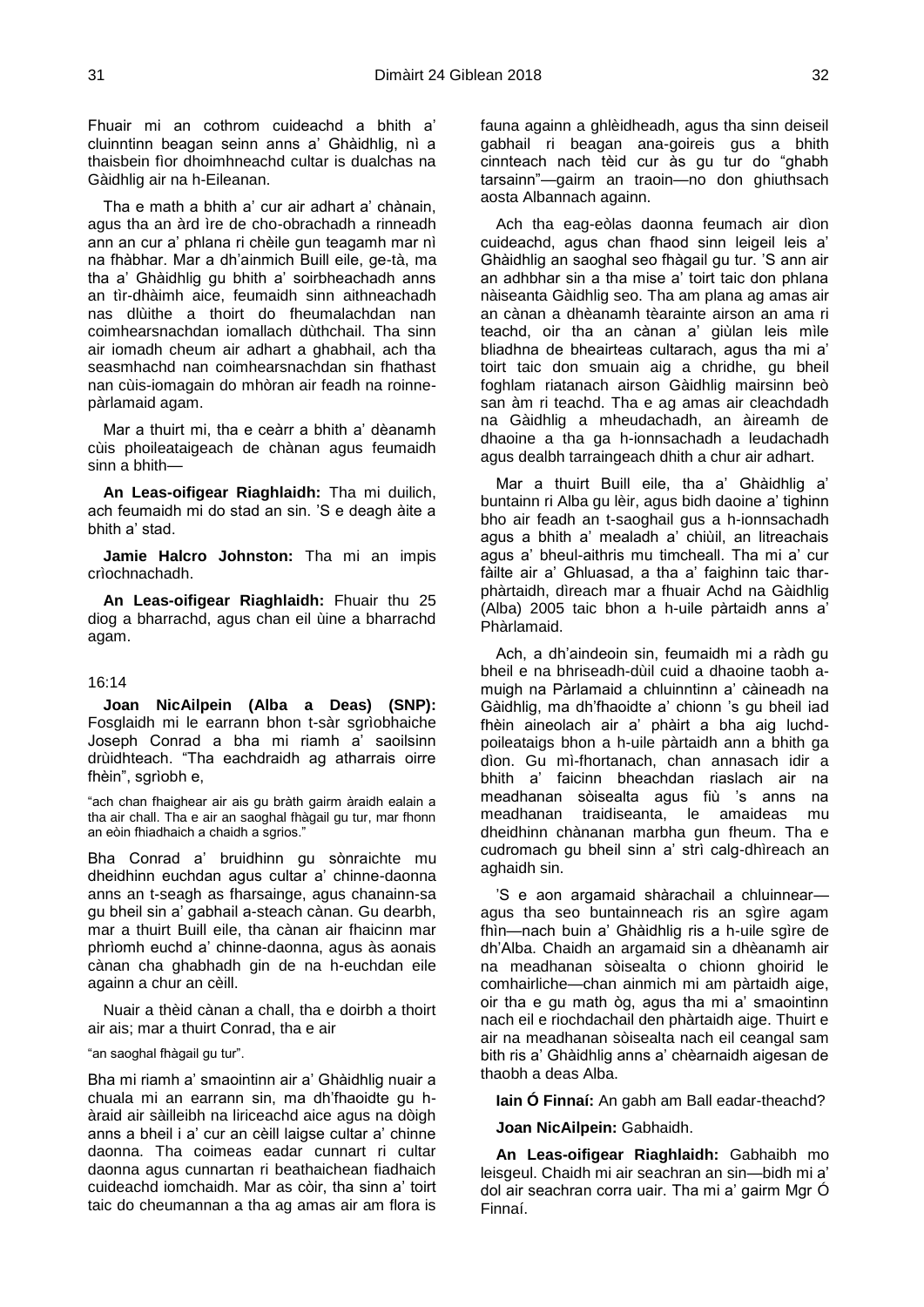**Iain Ó Finnaí:** Am biodh am Ball ag aontachadh rium nach eil e an-còmhnaidh cuideachail a bhith a' toirt nan nithean àicheil gu aire dhaoine—

**An Leas-oifigear Riaghlaidh:** Mionaid bheag, a Mhgr Ó Finnaí. Labhair anns a' mhiocrofon agad, gus an cluinn sinn thu.

**Iain Ó Finnaí:** Gabhaibh mo leisgeul, Oifigeir Riaghlaidh. A bheil am Ball ag aontachadh rium nach eil e cuideachail a bhith ag ath-aithris liosta fhada de nithean àicheil? An àite a bhith gan cur air adhart, bu chòir dhuinn cluas bhodhar a thoirt do na daoine sin. Mar a thuirt i, gun fhacal brèige, mar as tric 's e an t-aineolas a bheir orra a dhèanamh.

**Joan NicAilpein:** Cha do shaoil mise gum b' e liosta fhada de nithean àicheil a bha ann, agus tha mi dìreach dol a chur a' chomhairliche ceart.

Tha mise a' riochdachadh Alba a Deas, far a bheil dualchas làidir Gàidhlig ann dha-rìreabh. Chleachdadh a' Ghàidhlig fad is farsaing ann an iar-dheas na h-Alba eadar an 9mh linn agus an 11mh linn. O thùs, bha an t-ainm "Galloway", no "Gall-ghàidhealaibh", a' ciallachadh "tìr nan Gàidheal cèin". Tha Annalan Uladh ag ainmeachadh Ailean, Tighearna Ghallghàidhealaibh, mar "rìgh nan Gall-ghàidheal". Bha Gall-ghàidhealaibh uair na rìoghachd neoeisimeileach cuideachd. Thathar ag ràdh gur e nàdar àraidh Ghall-ghàidhealaibh a b' adhbhar gun do mhair a' Ghàidhlig ann an taobh siar na sgìre an dèidh Scots gabhail thairis ann am pàirtean eile de Ghalldachd na h-Alba. Tha blog inntinneach ann, air a sgrìobhadh le Alistair Livingston à Caisteal Dhùghlais, a rinn tòrr obrach air a' chuspair. 'S e "greengalloway" an t-ainm a tha air, agus mholainn gu mòr e do dhuine sam bith aig a bheil ùidh sa chùis.

Nas fhaide am-bliadhna, anns an t-Sultain, bidh an t-ionad ealain CatStrand ann an Gallghàidhealaibh Nuadh a' cumail co-labhairt fad latha air Gàidhlig Ghall-ghàidhealaibh, le sgoilearan iomraiteach a' gabhail pàirt. Tha na tiogaidean uile air an reic cheana, agus tha sin ag innse gu bheil mòran daoine airson comas na Gàidhlig a rùrachadh a thaobh turasachd chultarach ann an iar-dheas na h-Alba.

Ann an co-dhùnadh, tha a' Ghàidhlig airson a huile duine ann an Alba, agus 's ann air an adhbhar sin a tha mise a' toirt taic don Ghluasad.

**An Leas-oifigear Riaghlaidh:** Bidh mi a-nis a' gairm—aon an dèidh a chèile—Leòdhas Dòmhnallach, air a leantainn le Aonghas Dòmhnallach.

# 16:20

<span id="page-20-0"></span>**Lewis Dòmhnallach (Ear-Thuath na h-Alba) (Lab):** Chithear na faclan

#### "*An Tìr, an Cànan 's na Daoine*" \* ,

air bratach duilleag-aghaidh Pàipear Beag an Eilein Sgitheanaich, a' chiad phàipear-naidheachd anns an Rìoghachd Aonaichte a bha an seilbh an luchd-obrach, a tha stèidhichte anns an Eilean Sgitheanach. Tha an abairt a' dèanamh iomradh air na sluagh-ghairmean aig Lìog an Fhearainn air a' Ghàidhealtachd agus ri Pàrtaidh nan Croitearan anns an 19mh linn. Tha e math a bhith a' comharrachadh na taice a fhuair a' Ghàidhlig bhon a h-uile pàrtaidh thairis air an 30 bliadhna mu dheireadh, agus tha e ceart a ràdh gu bheil an cànan na phàirt de bheairteas dualchasach na h-Alba. Ach cha bu chòir dhuinn idir dìochuimneachadh tùsan iomairt a' chànain ann an strì nan clasaichean agus na cogaidhean fearainn air a' Ghàidhealtachd agus ann an Innse-Gall anns na linntean a dh'fhalbh.

Nuair a thug Ministearan Làbarach ullachaidhean a-steach leithid Achd na Gàidhlig (Alba) 2005, rinn iad sin chan ann a-mhàin gus taic a thoirt do dh'iomadachd chultarach agus inghabhalachd, ach gus còraichean agus aithneachadh co-ionann a choileanadh, mu dheireadh thall, airson seann chultar nam fineachan Gàidhealach, agus bha sin a cheart cho cudromach 's a tha còraichean air fearann agus an cead-bhòtaidh deamocrataigeach airson riaghaltas ionadail agus nàiseanta.

Nuair a thòisich comhairlean Làbarach leithid Comhairle Roinneil Shrath Chluaidh agus Comhairle Baile Ghlaschu air foghlam tro mheadhan na Gàidhlig a thabhann airson a' chiad uair taobh a-muigh na Gàidhealtachd, bha iad ag aithneachadh cha b' ann dìreach gun robh na Gàidheil sgapte ach gun robh feum aig a' Ghàidhlig air inbhe cho-ionann air feadh Alba ma bha i gu bhith a' faighinn làn thaic anns na coimhearsnachdan dùthchasail aice. Tha na beachdan sin aig na pàrtaidhean uile an-diugh agus aig buidhnean poblach, agus mar sin tha e furasta dìochuimneachadh mar a bha bruidhinn na Gàidhlig air a bhacadh, agus cho làidir 's a bha am bacadh sin.

Nuair a chaidh na daoine fhuadach bhon fhearann, anns na 1700an agus na 1800an, cha b' e dìreach teachd-an-tìr a chailleadh; chaill iad cuideachd an ceangal a bh' aca uile ris an fhearann agus ris na ginealaichean a dh'fhalbh, tron chànan agus tro eòlas air daoine agus air àite.

O chionn beagan bhliadhnaichean air ais, chaidh innse dhomh mu dheidhinn taigh nam bochd ann an Tobar Mhoire le mac cuideigin a bha ann. Bhiodh Muilich aig an robh Gàidhlig a' sireadh tèarmann ann an taigh nam bochd sin cho anmoch ris na 1890an, an dèidh dhaibh a bhith air

\**Chaidh seo a ràdh sa Ghàidhlig*.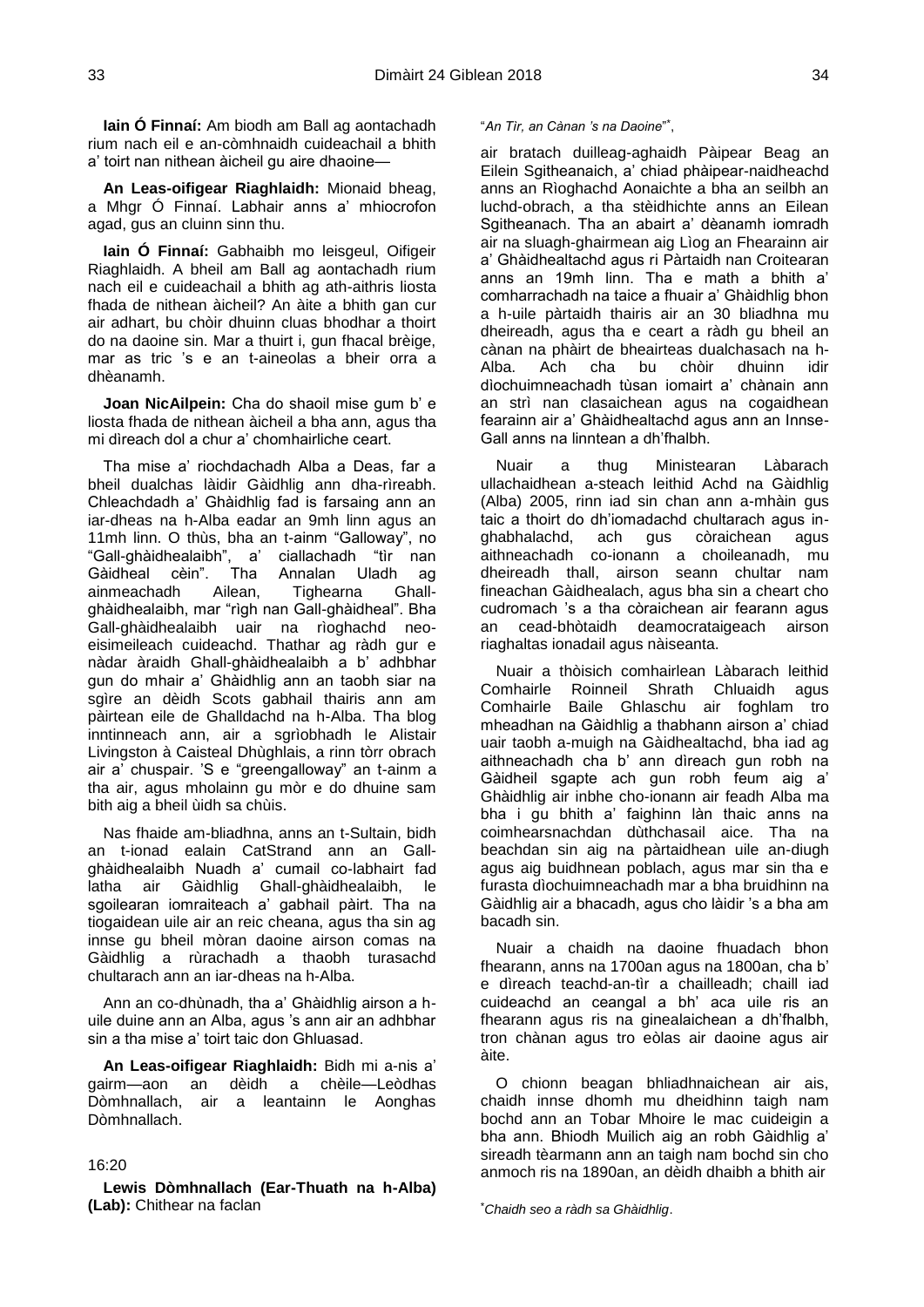an sgiùrsadh bho an dachaighean. An rud a bhuail air athair mo charaid, b' e nach robh na daoine seo dìreach nan dèircich; bha iad uile gu lèir air am buaireadh le meud an calltachd, a thug buaidh air cò iad mar dhaoine, cho math ris na bh' aca de chuid an t-saoghail. Dh'fhaodadh an sgeul sin athinnse a-rithist is a-rithist bho shrathan Dùthaich Mhic Aoidh gu bruaichean Loch Tatha agus gu na h-eileanan as fhaide siar ann an Innse-Gall. Seo sgeulachd air call cultarach a' dol an cois easbhaidh stuth.

Anns an deasbad air a' Ghàidhlig anns an 21mh linn, is feàirrd sinn cuimhneachadh air an eachdraidh sin, a tha a' sìneadh air ais gu Comhairle Dhìomhair na h-Alba ag aontachadh ri Reachdan Ì ann an 1609. B' e èifeachd nan laghan sin foghlam tro mheadhan na Gàidhlig a thoirmeasg do mhic nan ceann-cinnidh, le adhbhar a bha a cheart cho soilleir ris na laghan a tha a' cur taic ri foghlam tro mheadhan na Gàidhlig andiugh. Mar a chuala sinn, chaidh Gàidhlig a chumail fodha ann an sgoiltean na h-Alba fad còrr is 300 bliadhna. Tha tòrr obair càraidh againn ri dhèanamh, agus 's e an rud as iongantaiche mu dheidhinn na Gàidhlig chan e gun do chrìonaich i ach gun do mhair i idir beò.

Tha am plana cànain nàiseanta Gàidhlig ceart a bhith ag iarraidh

"tuilleadh spionnaidh do choimhearsnachdan Gàidhlig ann am bailtean is bailtean-mòra",

agus chaidh fìor adhartas a dhèanamh air sin anns na 30 bliadhna a dh'fhalbh. Bha mo nighean Iona a' mealtainn foghlam tro mheadhan na Gàidhlig anns an sgoil-àraich agus anns a' bhunsgoil ann an Obar Dheathain, bha i ag ionnsachadh agus a' deasbad anns a' Ghàidhlig anns an àrd-sgoil agus a-nis, mar oileanach anns an oilthigh, tha i a' cumail suas a sgilean le bhith ag obair anns an fheasgar le clann aig a bheil a' Ghàidhlig ann an Glaschu. Bhiodh i ag iarraidh orm luaidh a thoirt air Màiri Morley, a bha na hoifigear Gàidhlig airson Comhairle Obar Dheathain airson grunn bhliadhnaichean, le uallach airson foghlam tro mheadhan na Gàidhlig. O chionn ghoirid, thill i dhachaigh a dh'Uibhist, agus bhàsaich i ro òg. Nas fhaide an-diugh, bidh a caraidean a' cruinneachadh ga cuimhneachadh. Chuidich Màiri gu mòr le bhith a' cumail taic ri a cainnt mhàthaireil, ga cumail suas anns an linn seo fhèin agus ga cur air adhart air feadh Alba, agus bu chòir a moladh gu cridheil airson sin.

Tha a' Ghàidhlig air adhartas a dhèanamh ann am bailtean na h-Alba agus bu chòir dhi leantainn oirre adhartas a dhèanamh, ach chan eil sìon a ghabhas àite cainnt air a bruidhinn am measg an t-sluaigh ann an coimhearsnachdan na Gàidhealtachd 's nan Eilean. Mar sin, feumaidh a' chiad phrìomhachas againn a bhith a' cumail suas slàinte is lùths na Gàidhlig mar chànan coimhearsnachd anns na h-àitichean sin far a bheilear ga tar-chur mar chiad chainnt bho ghinealach gu ginealach. Tha mi a' cur fàilte air a' chuideam a tha ga chur air tìr-dhàimh na Gàidhlig anns an treas eagran seo de phlana cànain nàiseanta na Gàidhlig fo Achd na Gàidhlig (Alba) 2005.

Ann an co-dhùnadh, tha mi ag iarraidh air Ministearan beagan a bharrachd a ràdh air mar a mheasas iad soirbheachas a dh'ionnsaigh coileanadh an amais sin. Tha ceangal gun sgaoileadh aig na tha an dàn don Ghàidhlig mar chànan coimhearsnachd ris na tha an dàn do mhòran de na coimhearsnachdan againn air an oir, agus ma tha an t-àm ri teachd gu bhith seasmhach don chànan, feumaidh e a bhith seasmhach do na coimhearsnachdan sin cuideachd. Bheireadh sin an comas don Ghàidhlig ceum eile air adhart a ghabhail air an t-slighe cheart.

#### 16:25

## <span id="page-21-0"></span>**Aonghas Dòmhnallach (An Eaglais Bhreac an Ear) (SNP):**

*Bruidhinn am ball sa Ghàidhig.*

Tha mi toilichte a bhith a' bruidhinn anns an deasbad an-diugh air plana nàiseanta na Gàidhlig, ach gu mo nàire sheasmhach, ged a rugadh agus a thogadh mi anns na h-Eileanan Siar, chan urrainn dhomh fhathast bruidhinn gu fileanta ann an cànan mo shinnsearan air gach taobh de mo theaghlach.

Bidh mi a' sabaid airson a' chànain, ge-tà, fhad 's a bhios an deò annam, gus dèanamh cinnteach gum bi Gàidhlig beò airson linntean ri teachd. Mar sin, bha mi toilichte a bhith nam neach-gairm air buidheann thar-phàrtaidh na Gàidhlig anns an tseisean mu dheireadh den Phàrlamaid, ach tha mi toilichte gu bheil e a-nis fo làimh ealanta le Ceit Fhoirbeis mar neach-gairm ùr.

Cho math 's as toigh leam Gàidhlig a chleachdadh an-dràsta 's a-rithist, feumaidh mi tionndadh gu Beurla

# *Lean am ball air a' bruidhinn ann am Beurla.*

A-nis bu mhath leam mòran—is dòcha a' chuid as motha—den ùine shònraichte agam a chleachdadh am feasgar seo gus beachdachadh gu dlùth air maoineachadh MG Alba agus BBC Alba. Tha mi cinnteach gu bheil an Seòmar gu lèir a' cur fàilte air an naidheachd bhon t-seachdain a chaidh gu bheil an riaghlaidair craolaidh Ofcom air cead a thoirt do shianal ùr telebhisein airson Alba. Ach cha bu chòir sin cron a dhèanamh air a' mhaoineachadh no air na prògraman aig BBC Alba.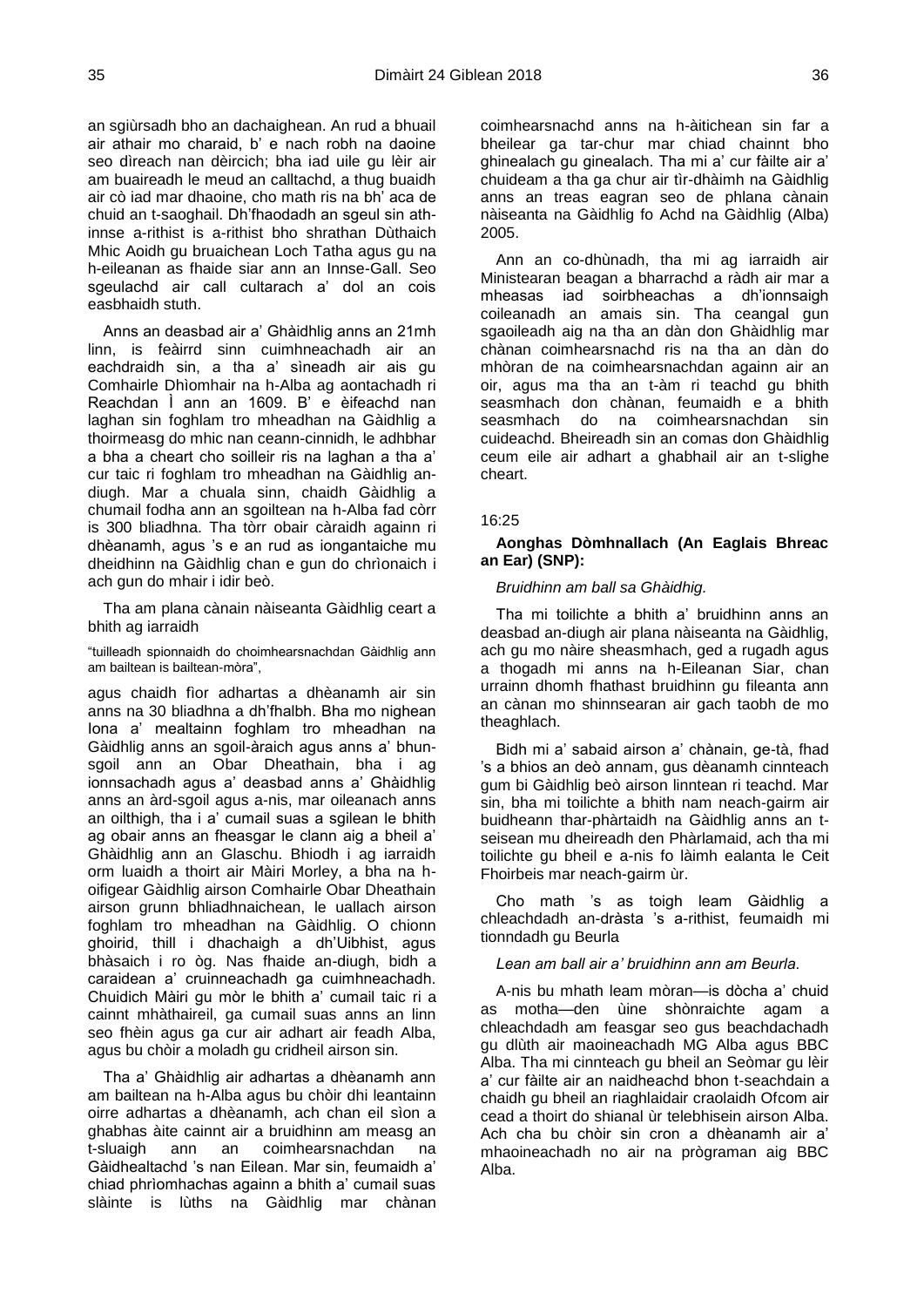Tha fhios againn gu bheil BBC Alba a' cur gu mòr ri cultar, dearbh-aithne agus eaconamaidh na h-Alba, a' brosnachadh cho-obrachaidhean eadarnàiseanta agus a' cruthachadh phrògraman a tha aithnichte gu h-eadar-nàiseanta. Am-bliadhna, tha BBC Alba a' comharrachadh an 10mh bliadhna aige. Tha deagh chuimhne agam air a' phàrtaidh bogaidh, a chaidh a chumail anns a' bhaile mhòr seo; chòrd an tachartas ris a h-uile duine, mar a bhiodh Buill an dùil.

Chan eil teagamh ann nach eil BBC Alba air mòr atharrachadh a thoirt air àbhaisteachadh a' chànain, ga thoirt gu luchd-èisteachd làitheil nas fharsainge na bha riamh aig a' Ghàidhlig roimhe. Cha bheag an obair sin, fa chomhair meud a' bhuidseit aige. Tha mi cinnteach gu bheil sinn uile ag aontachadh gur e BBC Alba aon de na buannachdan as motha don Ghàidhlig anns na beagan bhliadhnaichean a dh'fhalbh. Ach tha dà dhùbhlan roimhe. 'S e aon dhiubh an t-uiread maoineachaidh a tha iad a' faighinn, a tha air a bhith aig an aon ìre airson iomadh bliadhna: agus 's e an dùbhlan eile gu bheil sianal ùr BBC Scotland air fàire. Chan eil e soilleir fhathast ciamar a nì am BBC cinnteach gum bi an leasachadh sin a' toirt taic do BhBC Alba agus nach bi e a' toirt air falbh bho àireamhan luchdcoimheid.

An-dràsta, tha buidseat aig MG Alba bho Riaghaltas na h-Alba de £12.8 millean, air a dhèanamh suas de £11.8 millean de bhunmhaoineachadh agus £1 millean a bharrachd de mhaoineachadh bliadhnail airson brùthaidhean cosgais. Anns a' bhliadhna ionmhasail mu dheireadh, mhaoinich sin: 443 uairean a thìde de phrògraman telebhisein ùra agus cosgaisean ceangailte leithid chòraichean; 28 uairean a thìde de rèidio; LearnGaelic; agus 100 uairean a thìde de cheanglaichean sianail bho na stiùidiothan ann an Steòrnabhagh.

Tha an t-uiread sin de phrògraman air an dèanamh air buidseat telebhisein cho beag tro mheasgachadh de choimiseanadh aig meud mòr agus cuairtean de choimiseanadh ràitheil. Anns an Iuchar 2017, thòisicheadh air cùmhnantan ùra ceithir-bliadhna le ochd companaidhean riochdachaidh neo-eisimeileach, le gealltanas bho MG Alba airson £25.6 millean thairis air teirm a' chùmhnaint. Tha na cùmhnantan a' gabhail asteach dràma, spòrs, ceòl, prògraman cloinne agus prògraman dibhersein, uile bho chompanaidhean riochdachaidh neo-eisimeileach. Tha sin a' toirt ghealltanasan-solair fad-ùine don tsianal a bharrachd air obraichean a dhèanamh tèarainte, a' brosnachadh seasmhachd agus cunbhalachd taobh a-staigh an raoin neoeisimeilich. Tha na cùmhnantan cuideachd nam bun-stèidh airson co-obrachadh innleachdach. Tha MG Alba air £950,000 de luach-a-bharrachd a chruthachadh airson an t-sianail bho na

cùmhnantan fad-ùine mar thoradh air coobrachaidhean, agus tha iad an dùil gun lean an gluasad sin air le pròiseactan àrd-amasach eadarnàiseanta.

Air sgàth ìre maoineachaidh MG Alba, chan urrainn dhaibh cuireadh a thoirt ach do dhà chuairt coimiseanaidh ràitheil gach bliadhna, a tha ag àrdachadh luach riochdachaidh agus a' cruthachadh phrògraman a dh'aon ghnothach airson an t-sianail. Bu chòir a ràdh gum biodh am Maoin Telebhisein Gàidhlig tùsail, a b' fhiach £9.5 millean ann an 1992—a chaidh ainmeachadh na bu tràithe san fheasgar seo—luach £18.2 millean an-diugh, ma bheir sinn fa-near a' chlàr phrìsean reic. Anns na bliadhnaichean tràtha, chaidh cuibheasachd bhliadhnail de 165 uairean a thìde a mhaoineachadh, mus deach cumhachdan coimiseanaidh a thoirt don bhuidheann. Le 443 uairean a thìde sa bhuidseat airson 2017-18, tha MG Alba air toradh a choileanadh de 268.5 sa cheud de na h-uairean a thìde eachdraidheil aca a dh'aindheoin lùghdachadh ann am maoineachadh, ann an cumhaichean da-rìribh, de 29.7 sa cheud. Mar sin, tha e deatamach gun cumar suas an ìre maoineachaidh a tha ann an-dràsta, air chor 's gum bi bun-stèidh maoineachaidh aig MG Alba a tha seasmhach agus a tha a' toirt a-steach an £1 millean agus an £11.8 millean a bhios riatanach gus barrachd tasgaidh a tharraing a-steach bhon BhBC. Bu mhath leam gealladh bhon Leasphrìomh Mhinistear gum bithear a' beachdachadh air sin anns an àm ri teachd.

Cha chòir dhuinn dìochuimhneachadh nach biodh cuairtean coimiseanaidh ann mura biodh am maoin £1 millean aca airson brùthaidhean cosgais. Tha 114.5 obraichean ionann is làn-ùine an geall—obraichean a chaidh a chruthachadh anns na h-Eileanan Siar agus an Eilean Sgitheanach leis a' mhaoin aig MG Alba; fa chomhair an diofar ann an àireamh-sluaigh, bhiodh an àireamh sin co-ionann ri barrachd air 11,000 cosnadh ann am meadhan na dùthcha.

#### 16:30

<span id="page-22-0"></span>**Oliver Mundell (Siorrachd Dhùn Phrise) (Con):** Bidh iongantas air feadhainn de luchdtaghaidh na sgìre pàrlamaid agam, agus air feadhainn de mo cho-obraichean, gu bheil mise a' gabhail pàirt anns an deasbad seo. Leis an fhìrinn innse, cha robh mi daonnan nam fhearbrosnachaidh no nam thagraiche airson na Gàidhlig.

Fhuair mi an deasbad inntinneach agus fiosrachail. Thug òraid Cheit Fhoirbeis gu h-àraid lèirsinn eadar-dhealaichte air na h-iomagainean a chluinneas mi gu tric bho luchd-bhòtaidh mu dheidhinn chuspairean a tha nan "sop air sgàth sgoinne". Nì mi mo dhìcheall gun a bhith a' toirt liosta fhada de nithean àicheil. Chan eil mise a'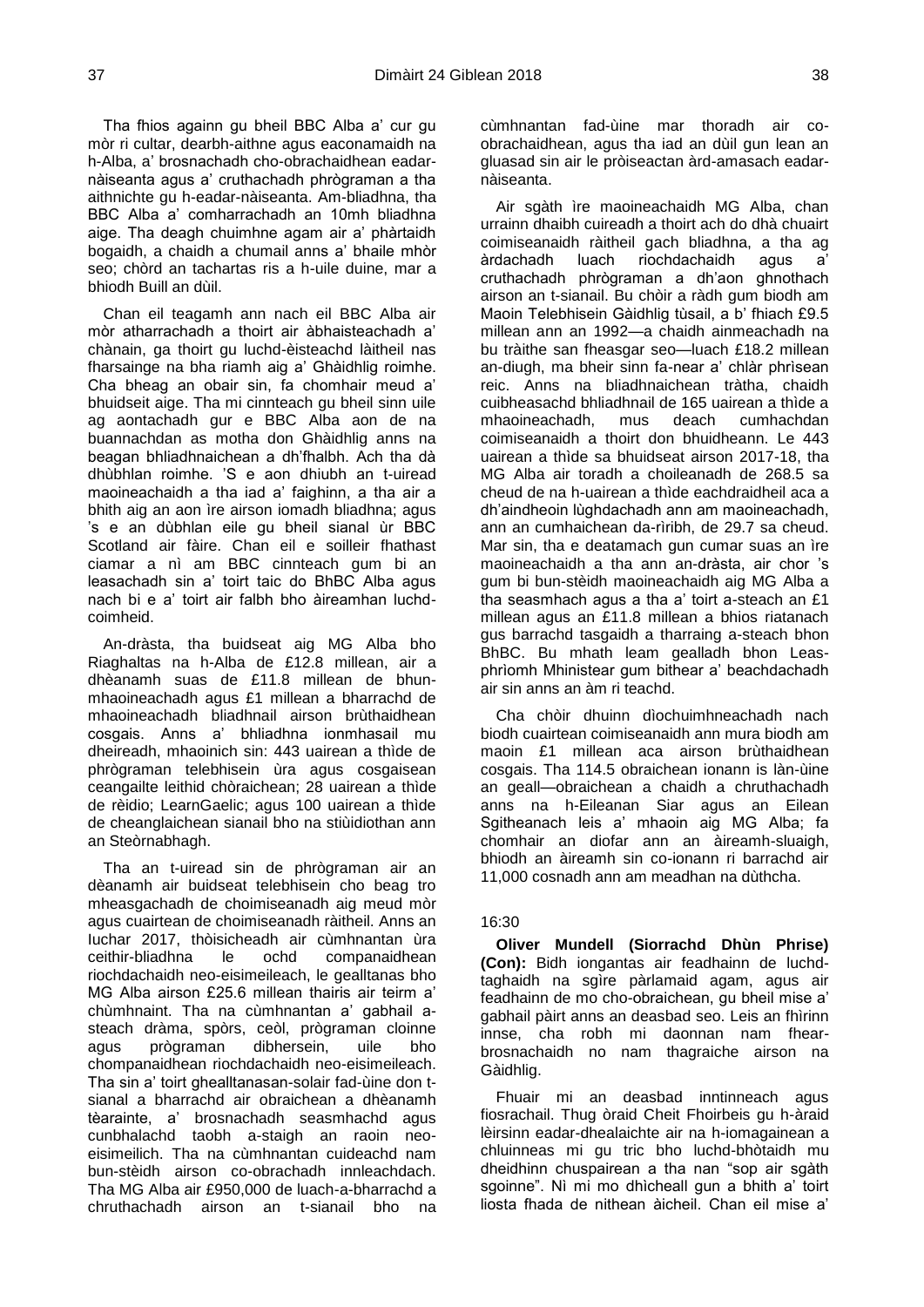saoilsinn gu bheil an deasbad air fad làn ghràin, ach tha cùisean toinnte ann, a thaobh cultar agus an comann sòisealta, anns an sgìre a tha mise a' riochdachadh. Tha muinntir Alba a Deas a' faireachdainn fo chunnart bho dhlùth-chruinneas, bho dhinneadh bho àrd-riaghaltas agus bho dhearmad air a' chultar dhùthchasail againn. Nuair a dh'aithnichneas sinn sin, tha e cudromach gu bheil sinne a tha a' fuireach ann an taobh deas Alba ann an coimhearsnachdan far nach robh Gàidhlig na pàirt den dualchas no de bheul aithris—

**Am Ministear airson Leasachadh Eadarnàiseanta agus Eòrpa (An Dr Alasdair Allan):** A bheil Oliver Mundell ag aithneachadh gu bheil ainm Gàidhlig air a' chloich mhòir aig Gretna, a' chlach Loch Mhabain, agus gu bheil an t-ainm a' dèanamh iomradh air clach agus chan ann air loch? A bheil e a' moladh dha-rìribh nach robh Gàidhlig riamh na pàirt de dhualchas Alba a Deas?

**Oliver Mundell:** Chan eil mi idir ag ràdh nach robh a' Ghàidhlig riamh na pàirt de dhualchas Alba a Deas. Ach, air sàilleibh raon adhbharan eachdraidheil, cultarach agus sòisealta, tha e soilleir nach eil an aon cheangal cultarach ris a' chànan anns gach pàirt den dùthaich. Mar a dh'aithnich Leòdhas Dòmhnallach anns an òraid aigesan, nuair a thathar a' feuchainn ri Gàidhlig a chur air adhart—nì ris a bheil mi a' toirt mo làn thaic—feumar a bhith mothachail air eachdraidh agus tobraichean na Gàidhlig agus, gu h-àraid, a' bhrìgh chultarach a tha aice ann an iomadh ceàrnaidh de roinn na Gàidhealtachd. Cha bu chòir nàire a bhith oirnn mu dheidhinn sin; feumaidh sinn na connspaidean a thuigsinn agus aithneachadh ma tha sinn gu bhith a' dèiligeadh ri cuspairean cultarach frionasach a thaobh togail na Gàidhlig agus togail fìor fhaireachdainn coimhearsnachd mu dheidhinn na Gàidhlig mar chànan labhairte agus dearbhadh do dhaoine gu bheil an cànan a' buntainn ri Alba gu h-iomlan.

Tha e na theist air fialaidheachd nan Gàidheal aig a bheil an cànan mar chainnt mhàthaireil, gu bheil iad deònach an cànan aca a chophàirteachadh leinn uile agus a bhith ga fhaicinn mar nì a bhuineas dhuinn uile gu cultarach, gu hàraid an dèidh nan duilgheadasan agus an aintighearnas a dh'fhuiling iad thairis air mòran bhliadhnaichean. Tha e cudromach gum bu chòir dhuinn uile obair le chèile agus feuchainn ri coaontachd a thogail. Chuala mi feadhainn ag ràdh nach bu chòir don Ghàidhlig a bhith air a dèanamh na nì poileataigeach, agus tha sin ceart agus cudromach. Ma tha sinn gu bhith a' dèanamh a' chànain tèarainte mar chànan beò anns an am ri teachd, feumaidh sinn aithneachadh nach urrainn do luchd-poileataigs agus do ghnìomhan an Riaghaltais cànan a chumail beò. Feumaidh daoine a bhith misneachail anns a' bheachd aca gun urrainn don chànan a bhith, agus gu dearbh gu bheil i, a' buntainn ris a h-uile duine.

Feumaidh sinn aithneachadh gu bheil a' Ghàidhlig fhathast ann an suidheachadh cugallach, mar a thuirt mòran Bhall. Chan urrainn dhuinn an coire a chur air duine sam bith an seo airson nam mearachdan a rinneadh ann an linn cogadh nan con, ach nuair a tha sinn a' faicinn lùghdachadh ann an àireamhan a' chunntassluaigh, feumaidh sinn aithneachadh gu bheil sin mar thoradh air a' choimhearsnachd a' tighinn gu aois àraid, agus tha sin a' ciallachadh nach bi daoine an-còmhnaidh ann a' bruidhinn a' chànain aca. 'S ann air an adhbhar sin a tha foghlam tro mheadhan na Gàidhlig cho cudromach, agus gu bheil sinn ag amas nar n-oidhirpean air na coimhearsnachdan far a bheil iarrtas ann airson àireamh an luchd-bruidhne a mheudachadh. Feumaidh sinn dèanamh cinnteach gun lìbhrig sinn na goireasan sin uile a tha a dhìth dhaibhsan a tha ag iarraidh an cànan a thoirt air adhart.

#### 16:35

<span id="page-23-0"></span>**Ben Mac a' Phearsain (Dùn Èideann a Tuath agus Lìte) (SNP):** Tha mi a' cur fàilte air a' chothrom labhairt anns an deasbad chudromach seo air plana nàiseanta na Gàidhlig aig Riaghaltas na h-Alba agus air a' mhòr amas aige Gàidhlig a dhèanamh tèarainte san àm ri teachd ann an Alba, a' togail air Achd 2005 agus na leasachaidhean, adhartas agus soirbheas a fhuaireadh anns an ùine bhig a dh'fhalbh.

Tha mi a' bruidhinn an-diugh chan ann mar neach-labhairt na Gàidhlig ach gu deimhinn mar fhear aig a bheil spèis dhi agus mar Bhall Pàrlamaid sgìreil. Innsidh mi carson a tha sin cudomrach ann an ùine nach bi fada. Bhon eòlas agam, gach cuid mar BhPA sgìreil agus gu coitcheann, tha mi a' tuigsinn staid lag a' chànain agus mar a thachair sin gu h-eachdraidheil, ach cuideachd gu bheil lùths aice a tha a' fàs, gu hàraid anns an àrainneachd bhailteil an seo anns an sgìre-phàrlamaid agam, Dùn Èideann a Tuath agus Lìte.

Tha a' Ghàidhlig a' cur gu mòr ri adhartas cultarach, agus ri caractar sòisealta is iomadachd chultarach ar comainn shòisealta. Tha luach mòr foghlaim innte dhaibhsan a tha ag ionnsachadh tro mheadhan na Gàidhlig. Tha mi a' cur fàilte air plana nàiseanta na Gàidhlig, gu h-àraid a chionn 's gu bheil e ag aithneachadh mar a tha a' Ghàidhlig a' cur ri iomadh àrainn de bheatha na h-Alba ann an dòigh a tha air leth agus cudromach. Nuair a leugh mi a' phàirt sin den phlana, smaoinich mi air dithis air a bheil mi eòlach. 'S i a' chiad dhiubh Dolina NicIllInnein: is fhada a tha i air a bhith na tagraiche airson na Gàidhlig, agus tha i ainmeil do choimhearsnachd Ghàidhlig Dhùn Èideann mar bhana-chleasaiche agus mar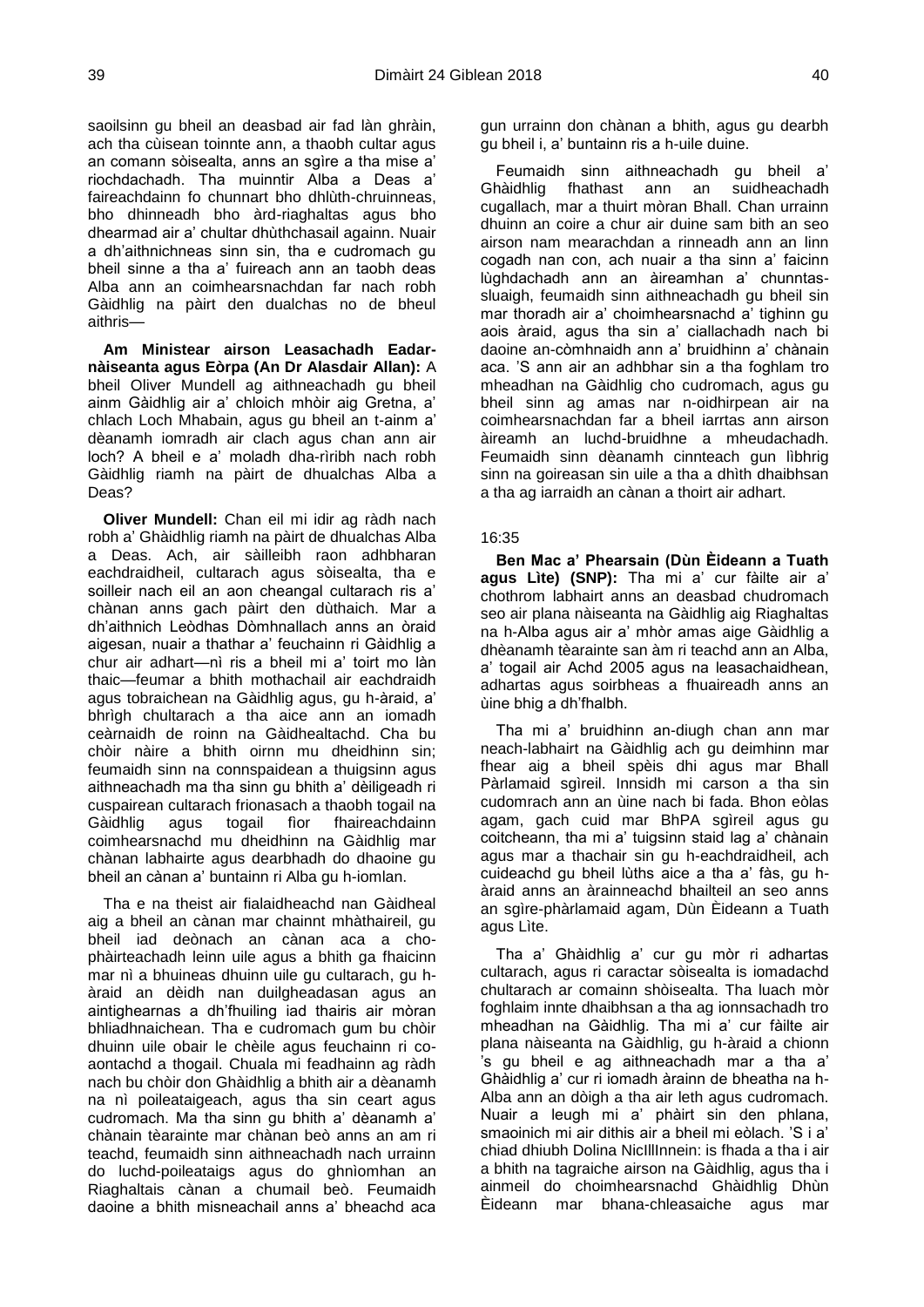sheinneadair. Tha i a' còmhnaidh ann an Dùn Èideann, agus chuir i fàilte air mo phàrantan nuair a ghluais iad à Leeds don bhaile, agus an uair sin chuir i fàilte orm fhìn nuair a ghabh mi ann am Pàrtaidh Nàiseanta na h-Alba. Anns an dol seachad, o chionn beagan sheachdainean air ais, nochd i anns a' phrògram "Still Game"—ma dh'fhaoidte gum faca Buill i. Tha Dolina air cur gu mòr ri leasachadh na Gàidhlig, agus tha mi a' smaointinn oirre an-diugh agus air mar a tha sinn a' togail air na thug ise gu buil.

'S e an dàrna pearsa aon den luchd-bhòtaidh agam, agus tha esan a' riochdachadh a' ghinealaich as òige—Phil MacHugh. Mar neachtelebhisein iomraiteach, chuidich e leis a' Ghàidhlig a bhrosnachadh anns an obair aige. Tha sin na shamhla air mar a tha a' Ghàidhlig air a toirt bho aon ghinealach gu ginealach eile agus mar a tha i cho buntainneach ri cultar nam meadhanan Albannach an-diugh, a bharrachd air anns na hamannan a dh'fhalbh.

Tha mi cuideachd a' smaointinn air luchdpoileataigs, leithid mo cho-obraiche Deidre Brock BP, a bha na tè-bhrosnachaidh na Gàidhlig an seo ann an Dùn Èideann nuair a bha i na comhairliche. Bha Deidre ag agairt gu robh foghlam tro mheadhan na Gàidhlig cudromach, an dà chuid do sheasmhachd na Gàidhlig anns an àm ri teachd ach cuideachd mar rudeigin a tha a' saoibhreachadh siostam an fhoghlaim againn an seo ann an Dùn Èideann agus air feadh na dùthcha. Tha sin cudromach, ma tha sinn airson gu leòr a luchd-bruidhne na Gàidhlig fhaicinn a' tighinn tro shiostam an fhoghlaim gus a' Ghàidhlig a dhèanamh tèarainte anns an am ri teachd.

Bha mi ag obair ann an oifis na sgoile aig àrdsgoil Sheumais Ghilleasbuig fad bliadhna, agus mar sin tuigidh mi cho cudromach 's a tha an sgoil sin airson foghlam àrd-sgoile tro mheadhan na Gàidhlig an seo ann an Dùn Èideann. Leasaich sin an tuigse agam gu brosnachail air cho cudromach 's a tha an cànan. Chaidh mi an-dè, ge-tà, gu Bunsgoil Taobh na Pàirce, an sgoil air a sònrachadh airson na Gàidhlig ann an Dùn Èideann, agus abair gu robh sin mìorbhaileach. Tha an sgoil a' soirbheachadh agus tha an sgoil-àraich cha mhòr a' cur thairis—tha iarrtas anabarrach mòr ann air a son. Tha a' bhun-sgoil air leth beothail, le dòighean-obrach ùr-nodha agus iomadachd na cloinne a tha a' tighinn còmhla anns an sgoil sin ann an Lìte—àite a tha anabarrach iomadach marthà. Tha an sgoil a' toirt beatha as ùr don t-seann bhun-sgoil Chlèirich air Rathad Bonnington agus tha i a' toirt slighe air adhart don chànan san àm ri teachd anns an àite sin. Tha an sgoil iongantach gu deimhinn, agus tha mi a' moladh gun tèid daoine ga faicinn ma tha iad ag iarraidh eisimpleir de dheagh fhoghlam tro mheadhan na Gàidhlig.

Ann an Dùn Èideann, tha an àireamh de luchdbruidhne na Gàidhlig a' fàs, agus feumar fàilte a chur air sin. Tha mi air mo dhòigh airson Glaschu, fa chomhair na chaidh ainmeachadh an-diugh, agus bha mi air mo dhòigh cuideachd a' cluinntinn Rùnaire a' Chaibineit ag ràdh gu bheil esan agus na h-oifigich aige ag obair gus molaidhean a thoirt air adhart airson goireas àrd-sgoile foghlam tro mheadhan na Gàidhlig ann an Dùn Èideann a bharrachd air àrd-sgoil Sheumais Ghilleasbuig, agus an àireamh de luchd-bruidhne na Gàidhlig a' sìor-dhol am meud. Tha mi a' dèanamh fiughair ri sin fhaicinn an ceann greis.

Tha mi ag aontachadh gu tur gu bheil an dàchànanachas ann am foghlam tro mheadhan na Gàidhlig a' leasachadh na h-inntinne. Chan eil teagamh mu dheidhinn sin bho na chunnaic mise. Os cionn na h-uile, 's e leasachadh ion-ghabhalta a tha ann. Tha e a' toirt bhuannachdan dhuinn uile—bho sgìrean dùthchail gu sgìrean bailteil agus bu chòir don h-uile duine fàilte a chur air sin. Bu chòir dhuinn fàilte a chur air a' phlana cuideachd.

#### 16:41

<span id="page-24-0"></span>**Rhoda Ghrannd (A' Ghàidhealtachd agus na h-Eileanan) (Lab):** Tha mi toilichte fàilte a chur air a' phlana seo. Tha mi toilichte cuideachd fàilte a chur air an deasbad, anns an robh mòran aonta mun phlana agus na prìomhachasan ùraichte aige. Tha gach pàrtaidh air innse a' ghealltanais aca airson na Gàidhlig agus na rinn iad don chànan. Mar a dh'ainmich Ceit Fhoirbeis, tha a huile pàrtaidh air a bhith taiceil, ach bu chòir do Bhuill leigeil leam car tamaill bhig fhad 's a tha mi a' cur cuideam air dealas a' Phàrtaidh Làbaraich agus na rinn sinn anns an aimsir a chaidh seachad.

B' e comhairle Làbarach a dh'fhosgail a' chiad aonad foghlam tro mheadhan na Gàidhlig, comhairle Làbarach a dh'fhosgail a' chiad sgoil foghlam tro mheadhan na Gàidhlig agus Riaghaltas air a stiùireadh leis a' Phàrtaidh Làbarach a thug a-steach Achd na Gàidhlig (Alba) 2005, a chaidh a stiùireadh tron Phàrlamaid le mo cho-obraiche Peadar Peacock. Mar a thuirt Leòdhas Dòmhnallach, b' e amas na h-achd inbhe cho-ionann a thoirt don Ghàidhlig. Tha mise pròiseil às an obair sin agus pròiseil gun d' fhuair na h-iomairtean sin taic thar-phàrtaidh. Feumaidh sin leantainn air ma tha sinn gu bhith a' dìon ar cànain agus ar dualchais còmhla ris. Thug Achd na Gàidhlig (Alba) 2005 beatha do phlana nàiseanta na Gàidhlig, agus feumaidh sinn togail air.

Tha an t-Atharrachadh Tòraidheach, a chaidh a ghluasad le Liz Nic a' Ghobhainn, a' cur cuideam air cùisean foghlaim. Bhruidhinn Liz Nic a' Ghobhainn agus Iain Gray mu dheidhinn a'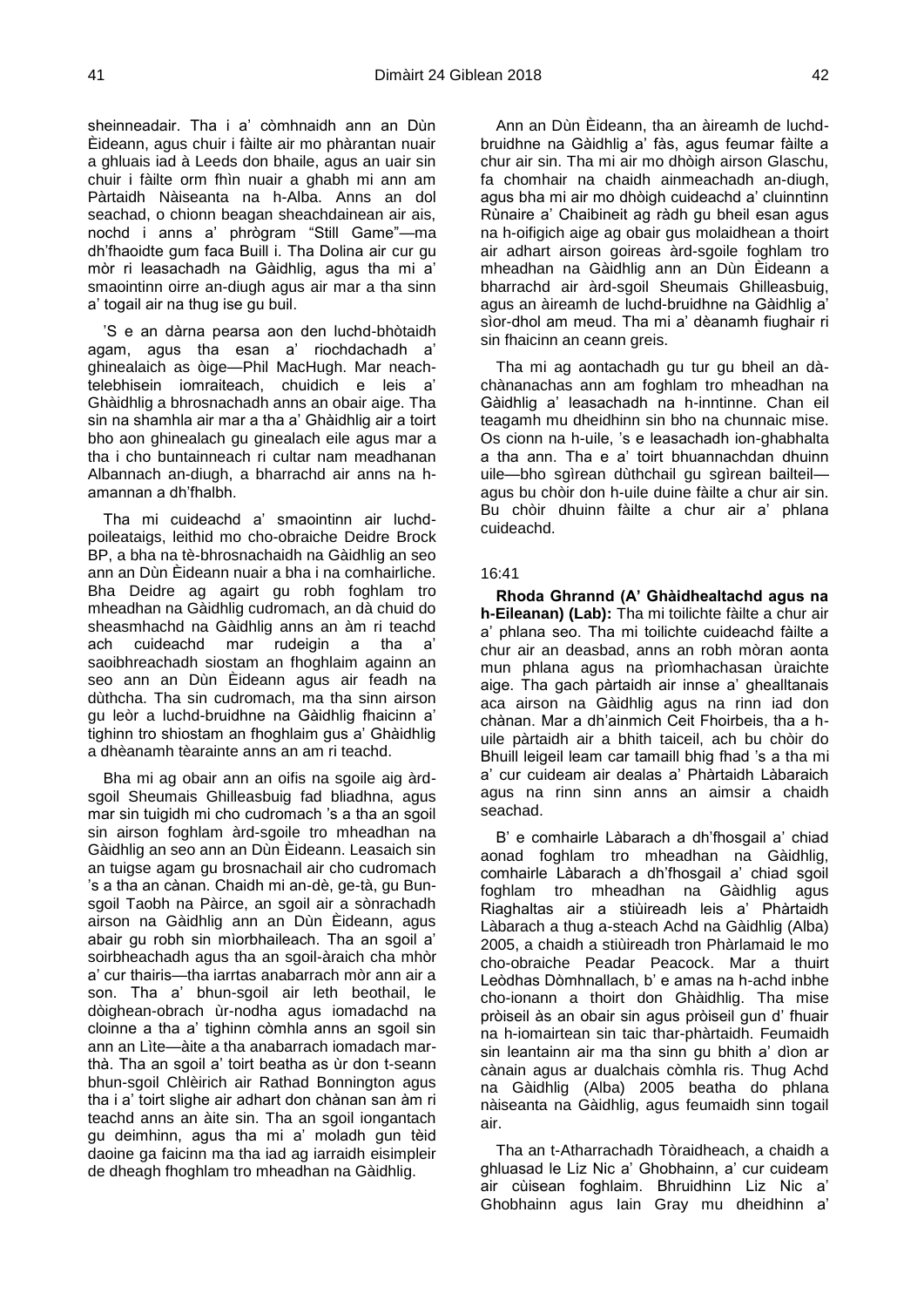ghainnead luchd-teagaisg airson foghlam tro mheadhan na Gàidhlig. Feumaidh Riaghaltas na h-Alba dèanamh cinnteach gu bheil tidsearan gu leòr ann. Tha e math gu bheil togalaichean againn airson foghlam tro mheadhan na Gàidhlig, ach mura bheil luchd-teagaisg ann a dh'obraicheas anns na sgoiltean sin, cha choilean iad an obair air an deach an dealbhachadh.

Tha cultar air atharrachadh, agus tha foghlam air atharrachadh cuideachd. Bhruidhinn Iain Gray mu dheidinn mar a bha sgoilearan bho na h-Eileanan aig an àrd-sgoil ann an Inbhir Nis gam meas neònach agus mar a chuir siostam nan sgoiltean sin bacadh air cleachdadh na Gàidhlig. Bhruidhinn Iain Ó Finnaí mu dheidhinn fàs suas gun Ghàidhlig ri fhaotainn, agus mar a dh'atharraich sin anns a' Ghearastan leis an sgoil foghlam tro mheadhan na Gàidhlig an sin.

Thuirt Claire Baker gun do chùm ar coimhearsnachdan Gàidhlig beò fhad 's a bha riaghaltas agus foghlam ga mì-mhisneachadh. Rinn Leòdhas Dòmhnallach a' phuing gu bheil mairsinneachd nan dearbh choimhearsnachdan sin agus mairsinneachd na Gàidhlig air an dlùthcheangal ri chèile uiread 's gum feum sinn an dà chuid a ghlèidheadh gus fear seach fear a mhairsinn beò.

Carson a tha feum againn air a' Ghàidhlig? Thàinig Achd na Gàidhlig (Alba) 2005 gu bith a chionn 's gun robh an àireamh de luchd-labhairt na Gàidhlig a' tuiteam. Is urrainn dhuinn leughadh ann an leabhraichean eachdraidh mu dheidhinn daoine saoibhir agus ainmeil, ach tha eachdraidh an t-sluaigh air a ghlèidheadh ann an òrain, bàrdachd agus seanchas. Ann am pàirt mhòr de dh'Alba, tha na sgeulachdan sin air an innse anns a' Ghàidhlig—eachdraidh Lìog an Fhearainn air a' Ghàidhealtachd, mar eisimpleir, mar a dh'ainmich Leòdhas Dòmhnallach.

Chan ann dìreach air a' Ghàidhealtachd a tha cultar agus dualchas air an glèidheadh anns an dòigh sin. Mar thoradh air crìonadh a' chànain ann an iomadh pàirt de dh'Alba, tha sinn a-cheana air pàirt den eachdraidh is cultar sin a chall, agus feumar stad a chur air an dol air ais sin. Rinn an sgeulachd a dh'innis Willie Rennie mu dheidhinn an t-seòmair uaine an dearbh phuing sin.

B' i a' Ghàidhlig seann chànan na cuid as motha de dh'Alba; gu dearbh, chleachdadh i fiù 's ann an taobh a tuath Shasainn. Ach chailleadh mòran de sin, agus còmhla ris, eachdraidh nan sgìrean sin agus eachdraidh is cultar nan daoine cumanta a dh'fhuirich annta. Tha mise a' smaointinn, nan lorgadh sinn beagan de sin, bhiodh ùidh anns a' Ghàidhlig ag ath-bheothachadh anns na sgìrean sin.

Tha cuideachd argamaid eaconamach ann airson Gàidhlig a dhìon agus fhàs. Bhruidhinn

Aonghas Dòmhnallach mu dheidhinn BBC Alba agus Radio nan Gàidheal agus a' bhuannachd a th' annta do dh'iomadh pàirt den Ghàidhealtachd 's na h-Eileanan. Tha na stèiseanan fèinfhoghainteach sin a' cur air adhart trèanadh anns gach taobh de na meadhanan, agus tha sin a' cruthachadh obraichean. Tha mòran dhiùbhsan a fhuair buannachd asta air ghluasad gu meadhanan na Beurla, agus tha sin a' leigeil le daoine cruthachail òga eile an àitichean a ghabhail.

'S e Sabhal Mòr Ostaig a' cholaiste mhòr Ghàidhlig ann an Slèite, anns an Eilean Sgitheanach. Chaidh an sgìre sin a lèirsgrios le eilthireachd, ach tha a' cholaiste air coimhearsnachd ùr bheothail a thogail mun cuairt. Tha argamaid ann gu bheil an tasgadh sin, a tha a' sìor-thoirt togail don eaconamaidh ionadail, air barrachd a dhèanamh don eaconamaidh na dhèanadh tasgadh ann an obraichean a-mhàin. Dh'ainmich Claire Baker Cnoc Soilleir ann an Uibhist a Deas. Tha mi an dòchas gun dèan an goireas sin a cheart rud airson na sgìre sin. Ach feumaidh sinn dol nas fharsainge na cultar agus foghlam gus an cànan a dhìon—feumaidh a' Ghàidhlig a bhith na cànan làitheil.

## *Lean am ball oirre sa Ghàidhlig.*

Feumaidh sinn dèanamh a h-uile càil as urrainn dhuinn airson a' Ghàidhlig a chumail beò. Feumaidh sinn a cleachdadh airson nan nithean a tha sinn a' dèanamh a h-uile latha. Is e seo an dòigh airson Gàidhlig a chumail beò.

## 16:46

<span id="page-25-0"></span>**Dòmhnall Camshron (A' Ghàidhealtachd agus na h-Eileanan) (Con):** An dèidh dhomh ceist fhaighneachd anns a' Ghàidhlig ann an deasbad o chionn greis, cha leag mi an t-aon pheanas air a' Phàrlamaid dà thuras ann an aon mhìos. Tha mi toilichte gu bheil an comas agam, às leth Pàrtaidh Tòraidheach na h-Alba, a bhith a' dùnadh an deasbaid air a' phlana Ghàidhlig, a tha a' dèiligeadh ri mar a leanas sinn oirnn a' glèidheadh, a' dìon agus a' brosnachadh an taoibh riatanaich sin den dualchas agus den bhith againn.

Tha mi a' moladh obair Bòrd na Gàidhlig airson nan oidhirpean aca gus an aithisg seo a chur ri chèile, agus obair bhuidhnean eile agus daoine fa leth a bhios a' gabhail pàirt ann an leithid de dh'aithisgean agus a tha a' strì gus na molaidhean a chur an gnìomh. Tha sin a' gabhail a-steach An Comunn Gàidhealach, a tha a' cur a' Mhòid Nàiseanta Rìoghail air dòigh. An-uiridh, chaidh am Mòd a chumail ann am baile m' àraich, an Gearastan, agus am-bliadhna bidh e ann an Dùn Omhain. 'S e am Mòd aon de na fèisean as motha de cheòl, ealain agus dualchas na Gàidhlig, agus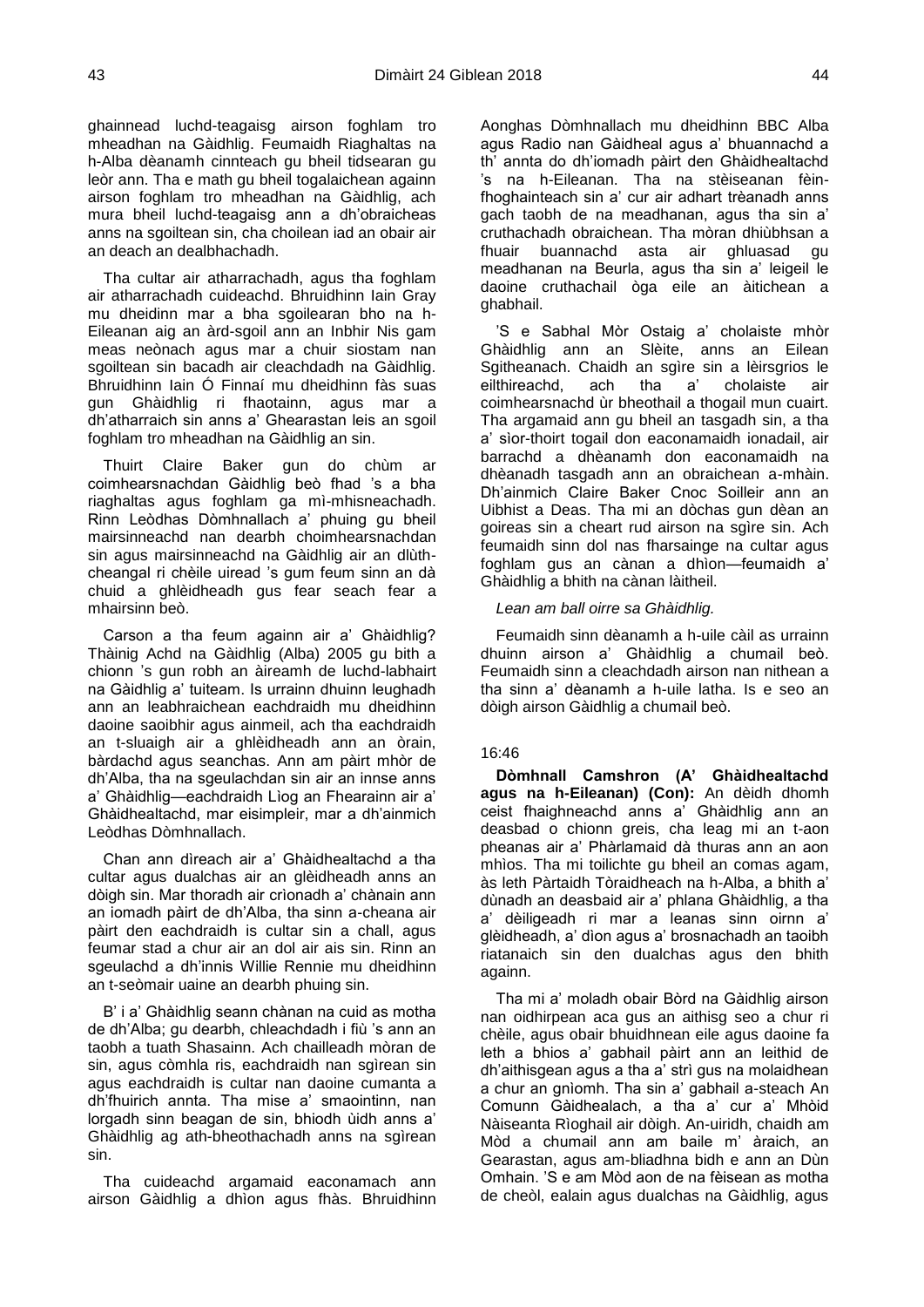tha e air milleanan a thogail airson eaconamaidhean nan diofar bhailtean a thug aoigheachd dha.

Coltach ris an Leas-phrìomh Mhinistear, tha mi a' moladh Fèisean nan Gàidheal—gu h-àraid an ceannard aca, Art MacCarmaig, a tha, mar a thachras, am measg an luchd-chiùil Ghàidhlig as fheàrr agam—a tha a' dèanamh uimhir gus ealain agus ceòl Gàidhealach a chur air adhart ann an coimhearsnachdan air feadh Alba. Tha iomairt nam fèisean na h-eisimpleir mhìorbhaileach de chultar Gàidhlig na phàirt de bheatha làitheil ionadail, gu sònraichte am measg na h-òigridh.

Bheir mi beachd no dhà a tha nas pearsanta. Is duilich leam nach d' fhuair mi buannachd à oideas Gàidhlig, an dara cuid tro fhoghlam tro mheadhan na Gàidhlig no tro a h-ionnsachadh anns an sgoil. Dh'fheuch mi a h-ionnsachadh mar inbheach chaidh mi gu clas oidhche ann an Lunnainn agus ann an Dùn Èideann, agus rinn mi fiù 's cùrsa samhraidh aig Sabhal Mòr Ostaig—ach cha do rinn mi adhartas riamh a dh'ionnsaigh inbhe faisg air fileantachd, ged a chumas mi orm a' feuchainnn. Tha mi anabarrach farmadach riuthasan a fhuair na cothroman sin, agus tha mi a' beachdachadh gu dùrachdach gum bu chòir na hiomairtean sin leantainn orra taic fhaighinn.

Gu mì-fhortanach, feumaidh sinn aithneachadh, mar a rinn Oliver Mundell ann an tè de na hòraidean as tioma agus as cothromaichte anns an deasbad, gun deach a' Ghàidhlig a dhèanamh na nì poileataigeach anns na beagan bhliadhnaichean a dh'fhalbh—air neo gun deach a cleachdadh, air a' char as lugha, mar phrocsaidh airson chathan eile. Chan eil mi a' comharradh duine no a' cur a' choire air duine sam bith, oir tha uallach air a h-uile pàrtaidh, am pàrtaidh agamsa nam measg, airson sin, ach nuair a tha mairsinneachd a' chànain an geall, feumaidh sinn uile a thighinn còmhla gualainn ri gualainn.

Mar a thuirt Liz Nic a' Ghobhainn, tha a' Ghàidhlig anns an t-suidheachadh chugallach gu bheil i air ainmeachadh mar chànan ann an cunnart, le mu 58,000 luchd-labhairt, a rèir a' chunntas-sluaigh mu dheireadh. Tha strì gu leòr aig a' Ghàidhlig mar-thà dìreach a mhairsinn beò gun strì a bhith eadar muinntir na h-Alba ma deidhinn, agus mar sin tha mi a' cur fàilte air an aonta bho gach taobh anns an deasbad.

**Ceit Fhoirbeis:** Tha mi ag aontachadh gu tur le Dòmhnall Camshron air a' phuing sin, agus anns an òraid agam bhruidhinn mi mu dheidhinn na rinneadh leis gach pàrtaidh. Gu mì-fhortanach, tha sabaid air cùisean den leithid sin mar as tric ga riochdachadh a rèir loidhnichean pàrtaidhean no co-cheangailte ris a' bhun-reachd. Ciamar as urrainn dhuinne, mar riochdairean, an deasbad sin atharrachadh?

**Dòmhnall Camshron:** Tha Ceit Fhoirbeis ceart: tha e mar fhiachaibh oirnn uile, anns a' chainnt a chleachdas sinn, agus anns na puingean a nì sinn anns an t-Seòmar agus taobh a-muigh dheth, a bhith ag obair a dh'ionnsaigh crìoch a chur air an t-sabaid sin a tha gu tric mu dheidhinn na bunreachd.

Bu chòir sgrùdadh a dhèanamh air caiteachas poblach uile; cha bu chòir dhuinn idir seic bhàn a thoirt seachad. Ach, ann an dòigh, air sgàth 's gum b' fheudar cor a' chànain a sheasamh agus sabaid air a shon, dh'fhaodar a ràdh gu bheil cùis na Gàidhlig air tighinn às nas treasa.

Feumaidh sinn cuimhneachadh an-còmhnaidh nach e dìreach cànan a th' anns a' Ghàidhlig do mhòran dhaoine, ach dòigh-beatha. Chan eil sin nas follaisiche na ann am foghlam. Cha b' ann ach an t-seachdain sa chaidh a dh'fhosgladh sgoil ùr ann am Port Rìgh, ann an roinn na Gàidhealtachd 's nan Eilean; tha 123 pàistean air a chlàradh air a son, agus tha sin a' sealltainn dealas muinntir nan coimhearsnachdan Gàidhlig a thaobh an cànan a thoirt don ath ghinealach. Cha b' ann gun dùbhlain a thachair sin, ach tha mi cinnteach gun slànaich sgaraidhean ann an tìde.

Rinn Buill iomradh air a' bhun-sgoil ann an Caol, Loch Abar, a dh'fhosgail o chionn bliadhna no dhà air ais agus a tha fhathast a' soirbheachadh. O chionn ghoirid, b' ann le toileachas a rinn mise tadhal—gu neo-oifigeil, ge-tà—air an sgoil sin. Bhruidhinn Buill cuideachd mu dheidhinn sgoiltean ann an Glaschu, Dùn Èideann agus ann an àitichean eile ann an Alba. Tha mòran sgoiltean a' faicinn nam buannachdan à foghlam tro mheadhan na Gàidhlig agus foghlam airson luchdionnsachaidh na Gàidhlig. Tha mi a' cur fàilte air an aithris gu bheil ùghdarrasan ionadail— Comhairle Pheairt is Cheann Rois, Comhairle Siorrachd Siorrachd Dhùn Breatann an Earagus Comhairle Earra-Ghàidheal is Bhòid nam measg—a' tairgse foghlaim Gàidhlig.

'S e cho cudromach 's a tha foghlam tro mheadhan na Gàidhlig prìomh fhòcas a' phlana, a tha ag aithneachadh an àite chudromaich a dh'fhaodadh a bhith aig FMG ann am foghlam Albannach agus thairis air sin. Tha am plana a' toirt fa-near soirbheas na Gàidhlig a thaobh cur ri Dùbhlan Coileanaidh na h-Alba. Tha am beachd sin a' faighinn taic bho Neach-sgrùdaidh na Banrigh agus prìomh oifigear airson sgrùdadh foghlam tro mheadhan na Gàidhlig. Ann an 2017, thuirt i:

"tha coileanadh làidir ann an Gàidhlig mar chuspair".

Lean i oirre a ràdh:

"tha clann a' coileanadh a cheart cho math, no nas fheàrr, na an co-aoisean ann am foghlam tro mheadhan na Beurla."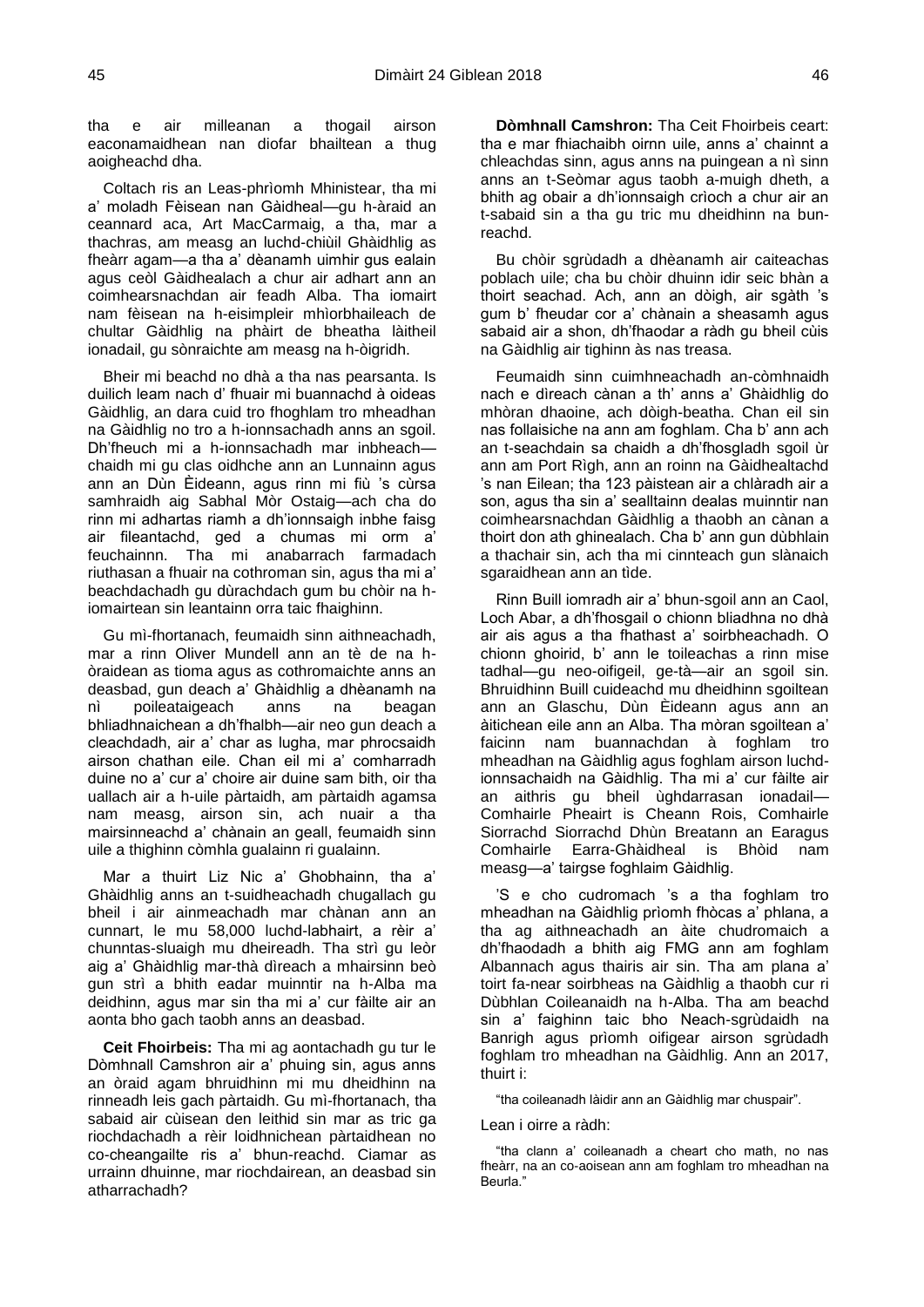Tha puing eile anns a' phlana air am feum mi bruidhinn—rinn Iain Swinney iomradh air—agus is e sin an iomairt e-sgoil. O chionn ghoirid, choinnich mi ri Bernard Siosalach, stiùiriche foghlaim air Comhairle nan Eilean Siar. Bhruidhinn sinn air soirbheas na h-iomairt e-sgoil agus mar a tha teicneòlas an latha an-diugh air comas a thoirt do fhoghlam Gàidhlig a bhith air a lìbhrigeadh gu dealanach ri coimhearsnachdan air feadh nan Eilean. Ged a tha am plana ceart a ràdh nach bi esgoil ga cur an àite nam modhan-teagaisg traidiseanta, tha cleachdadh teicneòlais na cheum cudromach gus cothrom air Gàidhlig a leudachadh agus mairsinneachd a' chànain a dhaingneachadh.

Mar phrìomh amas, tha am plana ag iarraidh an àireamh de sgoiltean Gàidhlig a mheudachadh. Tha sinn a' cur fàilte air sin; ann am manifesto a' phàrtaidh againn, dh'iarr sinn barrachd sgoiltean Gàidhlig a bhith air an stèidheachadh. Leis an sin thig sinn gu cnag na cùise: ma tha sinn gu bhith a' leudachadh foghlam tro mheadhan na Gàidhlig agus a' meudachadh na h-àireimh de sgoiltean, bidh feum againn air luchd-teagaisg ullaichte. Tha fhios againn bho àrainnean eile den raon phoblach gum faod e a bhith glè dhoirbh dreuchdan a lìonadh ann an sgìrean dùthchail is iomallach, agus mar sin tha mi toilichte gu bheil am plana ag aithneachadh sin, nuair a tha e ag ràdh:

"feumaidh sinn cuideachd taic chunbhalach a thoirt don obair gus tidsearan is luchd-obrach Gàidhlig eile a thrèanadh is a thrusadh".

Tha pailteas de mholaidhean àrd-amasach anns a' phlana, agus tha Pàrtaidh Tòraidheach na h-Alba a' cur fàilte orra. Tha sinn airson gum bi a' Ghàidhlig a' soirbheachadh ann an Alba agus nì sinn ar dìcheall a dhèanamh cinnteach gun toirear taic do choimhearsnachdan far a bheil a' Ghàidhlig chan ann dìreach na cainnt ach na pàirt de dhlùth is inneach na coimhearsnachd agus mar phàirt den dearbh-aithne aice.

Tha mi pròiseil a bhith a' riochdachadh sgìre de dh'Alba anns a bheil iom-fhillteachd cho beartach a thaobh cultar—agus sin cultar na Gàidhlig airson na mòr-chuid dheth. Mar nàisean, bu chòir dhuinn a bhith taingeil gu bheil leithid de chànan is de chultar air leth againn, agus mar luchd-poileataigs tha dleastanas moralta oirnn a bhith ga dhìon.

#### 16:52

# <span id="page-27-0"></span>**Am Ministear airson Leasachadh Eadarnàiseanta agus Eòrpa (An Dr Alasdair Allan):**

#### *Bhruidhinn am ball sa Ghàidhlig.*

'S e deasbad feumail dha-rìreabh a bh' againn an-diugh, a' dearbhadh a-rithist gu bheil taic anns a' Phàrlamaid, agus thairis air na pàrtaidhean, dhan Ghàidhlig agus dhan àite a th' aice ann an Alba.

Tha mise fortanach a bhith a' riochdachadh nan Eilean Siar, far a bheil a' Ghàidhlig làidir. Tha mi 'n dòchas gum bi plana na Gàidhlig a' toirt chothroman gu mòran anns an sgìre agam fhìn Gàidhlig a chleachdadh agus ionnsachadh. Tha mi 'n dòchas cuideachd gum bi e a' brosnachadh na Gàidhlig ann an Alba air fad. Mar a tha fhios aig duine sam bith a leughas ainmean-àite air mapa, chan eil tòrr àiteachean ann an Alba gun eachdraidh Ghàidhlig sam bith.

Tha mi den aon bheachd 's a tha Ceit Fhoirbeis mun mhì-rùn a th' ann am measg cuid bheag ann an Alba dhan Ghàidhlig. Cha bhi mi a' bruidhinn mu dheidhinn gu fada, ach innsidh mi sgeul no dhà. Is e a' phuing as cudromaiche gu bheil e a' dèanamh diofar mòr dè tha daoine gun Ghàidhlig ag ràdh mun Ghàidhlig. Ma bhios iad ga moladh, bidh daoine òga moiteil gu bheil a' Ghàidhlig aca. Ma bhios daoine anns na meadhanan no ann am poileataigs a' magadh air a' Ghàidhlig, bidh na daoine òga sin a' fàs suas leis an smuain nach eil Alba a' toirt spèis sam bith dhan dualchas Ghàidhlig aca.

Mar a tha sinn air faicinn san deasbad seo, tha ceanglaichean soilleir ann eadar a' Ghàidhlig agus iomadach raon eile de bheatha phoblach agus coimhearsnachdan na h-Alba. Mar eisimpleir, tha VisitScotland a' leasachadh ro-innleachd turasachd Ghàidhlig mar phàirt den phlana Gàidhlig aca, tha Àrainneachd Eachdraidheil Alba a' cur thachartasan air dòigh ann an sgoiltean far a bheil foghlam tron Ghàidhlig, tha Poileas Alba air àrdachadh mòr a thoirt do dh'ìomhaigh na Gàidhlig air feadh na dùthcha, agus bidh Leasachadh Sgilean na h-Alba agus Iomairt na Gàidhealtachd 's nan Eilean a' cruinneachadh fiosrachadh mu chleachdadh na Gàidhlig anns a' mhargaid-obrach agus a' cur taic ri preantasachdan tron Ghàidhlig.

Tha iomadh comhairle air feadh Alba a-nis a' toirt air adhart dhleastanasan ùra mar phàirt den phlana Ghàidhlig aca, agus tha comhairle maoineachaidh na h-Alba a' cur taic ri faclair eachdraidheil na Gàidhlig, am measg iomairtean cudromach eile.

Innsidh mi rud no dha mun dà leasachadh a tha air am moladh an-diugh agus dham bi an Riaghaltas a' toirt taic. Tha mi cuideachd airson facal no dhà a ràdh mu dheidhinn cuid de na daoine a bha a' bruidhinn an-diugh, agus tha mi gu math toilichte gun robh tòrr buill a' bruidhinn an-diugh—cus airson bruidhinn air a h-uile duine.

Rinn Ealasaid Nic a' Ghobhainn puingean math mun fhàs ann am foghlam tro mheadhan na Gàidhlig. Tha e cudromach a ràdh nach eil foghlam tro mheadhan na Gàidhlig a' tachairt ann an àite sam bith gun taic is gun sabaid sa choimhearsnachd. Bha Iain Gray ceart nuair a thuirt e nach robh cothroman ann sna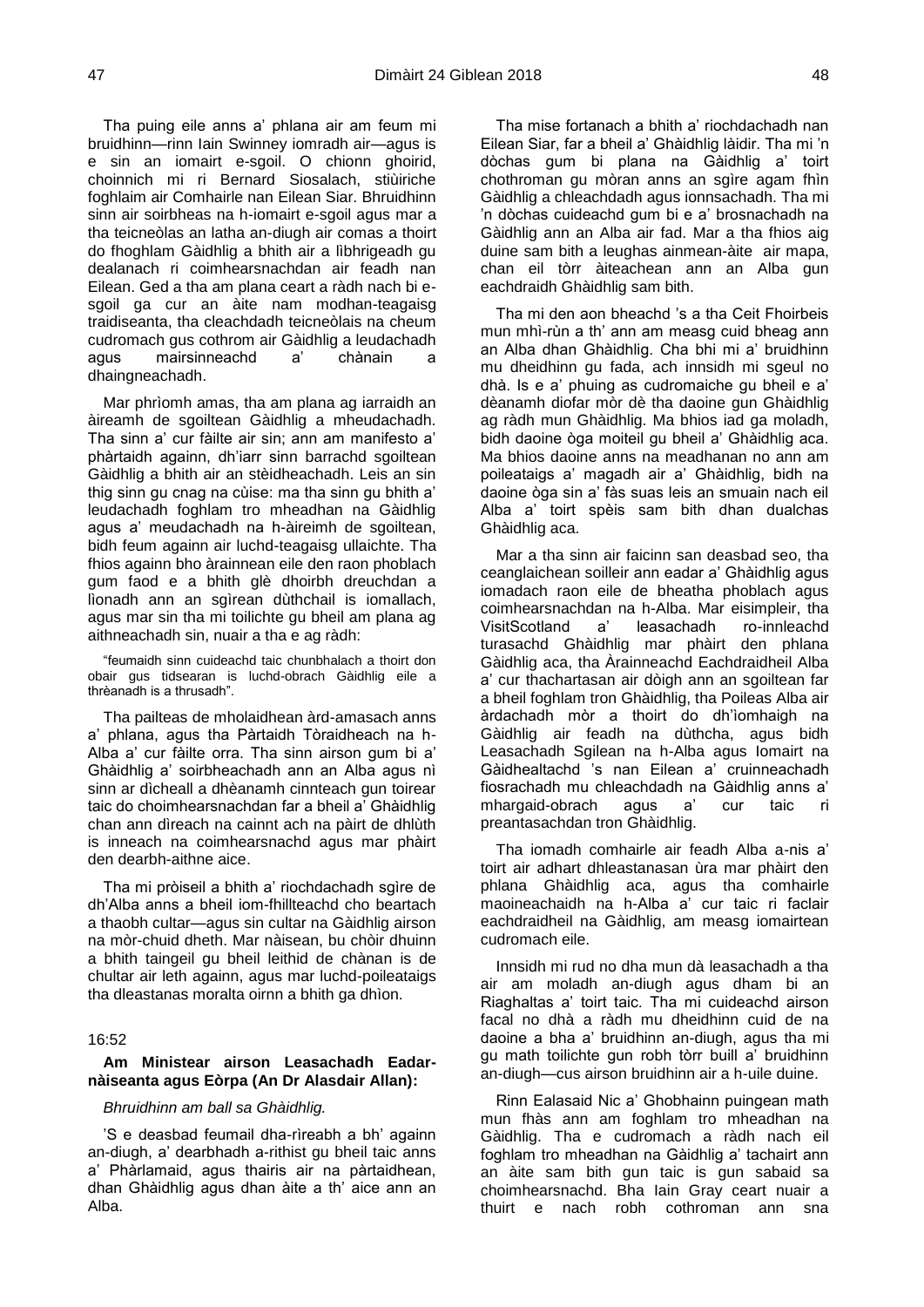bliadhnaichean a chaidh seachad airson dhaoine a bha a' cleachdadh no ag ionnsachadh na Gàidhlig. Rinn Iain Finnie puing mhath cuideachd, is e a' bruidhinn mu na sochairean a th' ann airson duine sam bith a tha a' cleachdadh dà chànan, no a tha ag ionnsachadh dà chànan, no trì cànanan. Bha Eideard Mountain agus Lewis Dòmhnallach ceart cuideachd a bhith a' cuimhneachadh gu bheil ceangal ann eadar slàinte an eaconamaidh ann an sgìre agus slàinte na Gàidhlig.

Bha Stiùbhart MacSteafain a' bruidhinn mu eachdraidh an teaghlaich aige—cha chuala mi sin a-riamh roimhe bho Stiùbhart MacSteafain—agus bha e a' bruidhinn mun àite a th' aig a' Ghàidhlig ann an Glaschu, agus mun cheangal eadar a' Ghàidhlig agus uisge-beatha. Dh'innis Claire Baker dhuinn beagan mun cheangal eadar a' Ghàidhlig agus cultar, mar a rinn tòrr buill eile.

Tha mi a' smaoineachadh gu bheil barrachd Gàidhlig aig Dòmhnall Camshron na tha e ag ràdh. Tha mi a' creidsinn gu bheil Gàidhlig fhìor mhath aig Loch Iall; chuala mi sin a-raoir agus tha mi a' creidsinn gu bheil e uabhasach modhail mun a sin.

Bhruidhinn mi mu rud no dhà a bha daoine ag ràdh san deasbad, ach nì mi puing no dhà eile. Tha Bile nan Eilean a' dol tron Phàrlamaid seo andràsta fhèin agus tha a' Ghàidhlig na pàirt chudromaich dheth. Mar a chuala sinn na bu tràithe, tha ceangal ann eadar a' Ghàidhlig agus cùisean eaconamach agus bun-structar, mar thaigheadas, còmhdhail, ath-leasachadh fearainn, teicneòlas fiosrachaidh agus cosnadh. Bidh seo na chuspair deasbaid aig a' bhuidhinn a bheir an Leas-phrìomh Mhinistear ri chèile san Lùnastal. Faodaidh na cùisean nas fharsainge seo cleachdadh agus ionnsachadh na Gàidhlig a bhrosnachadh, agus ìomhaigh a' chànain a chur air adhart.

Tha mise air a bhith taiceil dhan Ghàidhlig bhon mhionaid a mhothaich mi nach b' urrainn dhomh a h-ionnsachadh mar chuspair san sgoil. Tha mi a' creidsinn gu bheil a' Phàrlamaid taiceil cuideachd, agus bha sin follaiseach an-diugh.

Tha mi a' dol a chrìochnachadh le fàilte a chur a-rithist air foillseachadh agus cur air bhog plana cànain nàiseanta na Gàidhlig. Bheir seo dhuinn an cothrom togail air an deagh obair a tha sinn air dèanamh o chionn ghoirid agus adhartas nas luaithe a dhèanamh anns gach roinn de leasachadh na Gàidhlig ann an Alba. Cumaidh Riaghaltas na h-Alba ar taic agus brosnachadh ri sgoiltean Gàidhlig ùra, agus sinn airson gum faic sinn na h-àireamhan a sìor dhol suas de luchdlabhairt, luchd-cleachdaidh agus luchdionnsachaidh na Gàidhlig ann an Alba.

'S e deasbad feumail a bh' ann an-diugh, mar a thuirt mi, agus tha mi an dòchas gur e toiseachtòiseachaidh a th' ann airson an t-seòrsa taic a bhios aig a' Phàrlamaid san àm ri teachd airson na Gàidhlig.

*Chaidh a choinneamh a dhùnadh aig 16:59.*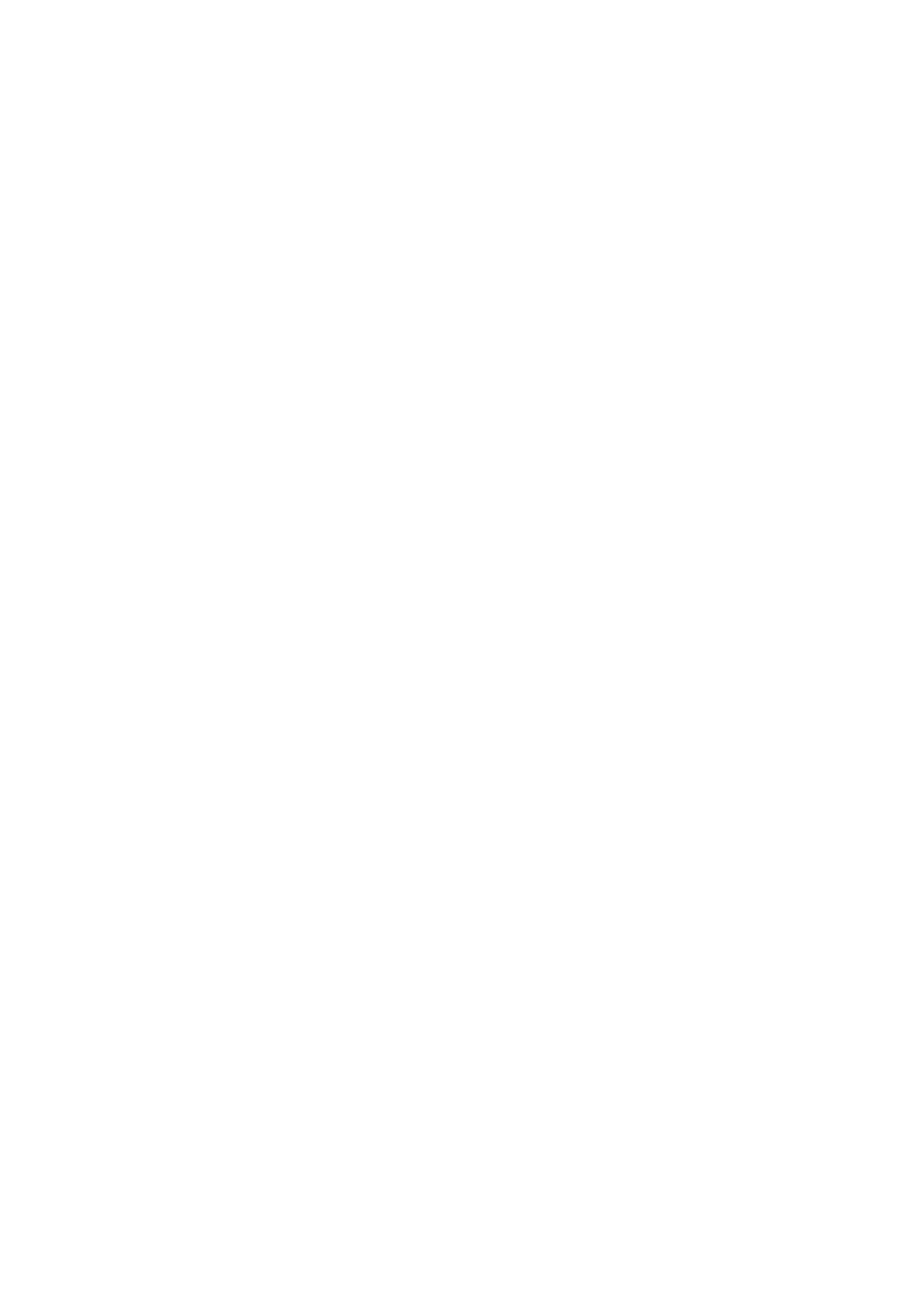Clò-bhuailte ann an Dùn Èideann le Buidheann Chorporra Pàrlamaid na h-Alba, Pàrlamaid na h-Alba, Dùn Èideann EH99 1SP

Tha na sgrìobhainnean uile againn rim faighinn air làrach-lìn Pàrlamaid na h-Alba aig:

[www.parliament.scot](http://www.parliament.scot/)

Tha fiosrachadh mu sholaraichean clò, gun mholadh, ri fhaighinn an seois:

[www.parliament.scot/documents](http://www.parliament.scot/documents)

Airson barrachd fiosrachaidh mu Phàrlamaid na h-Alba, cuir fios gu

Fòn: 0131 348 500 Fòn (Gàidhlig): 0131 348 5395 Fòn teacsa: 0800 092 7100 Post-d: sp.info@parliament.scot Post-d (Gàidhlig)[: gaidlhig@parliament.scot](mailto:gaidlhig@parliament.scot)

Twitter: @ParlAlba